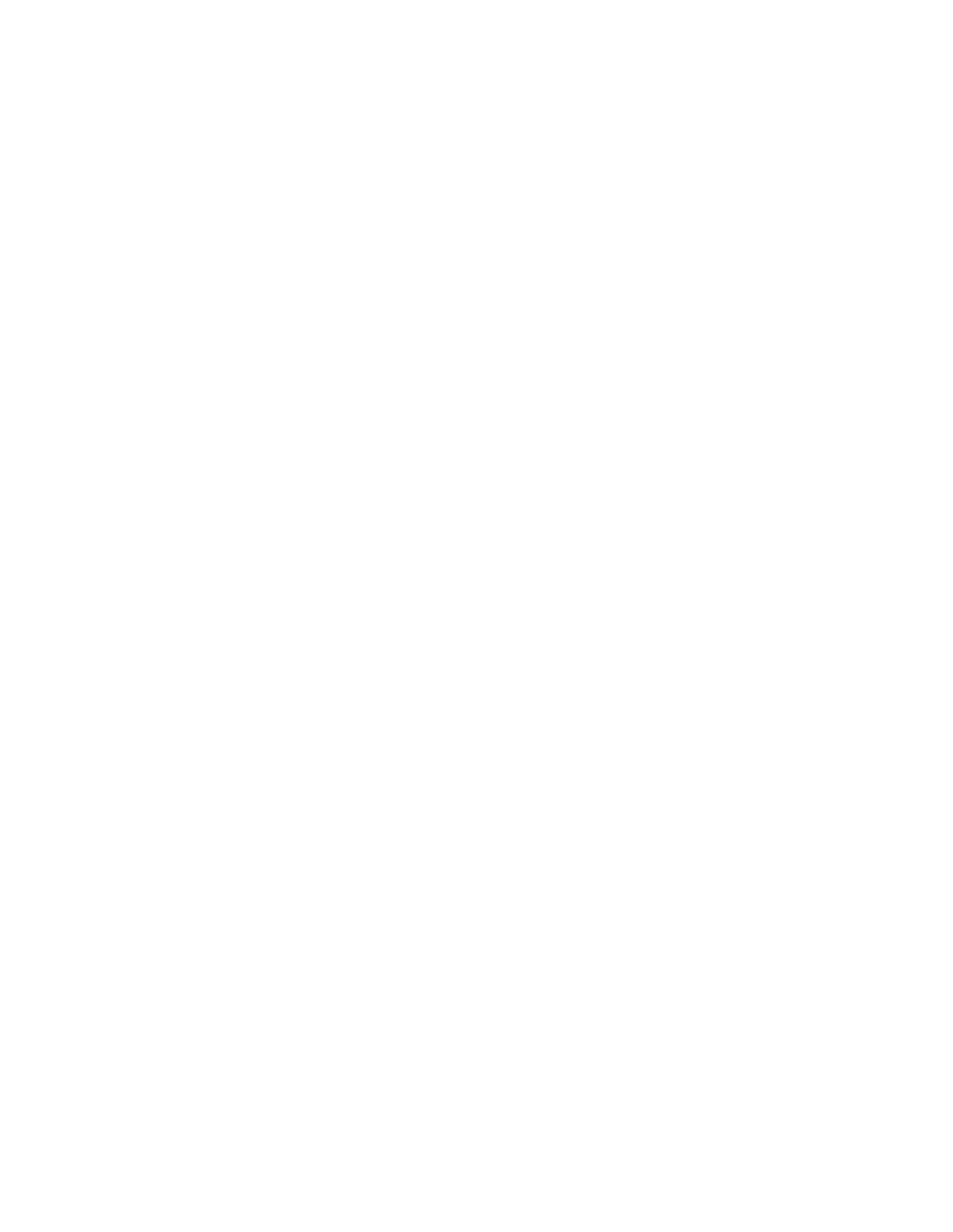## **2015-17 WISCONSIN STATE BUDGET**

**2015 Senate Bill 21** 

**Summary of Partial Vetoes of 2015 Wisconsin Act 55** 

**Legislative Fiscal Bureau** 

**One East Main, Suite 301 Madison, Wisconsin**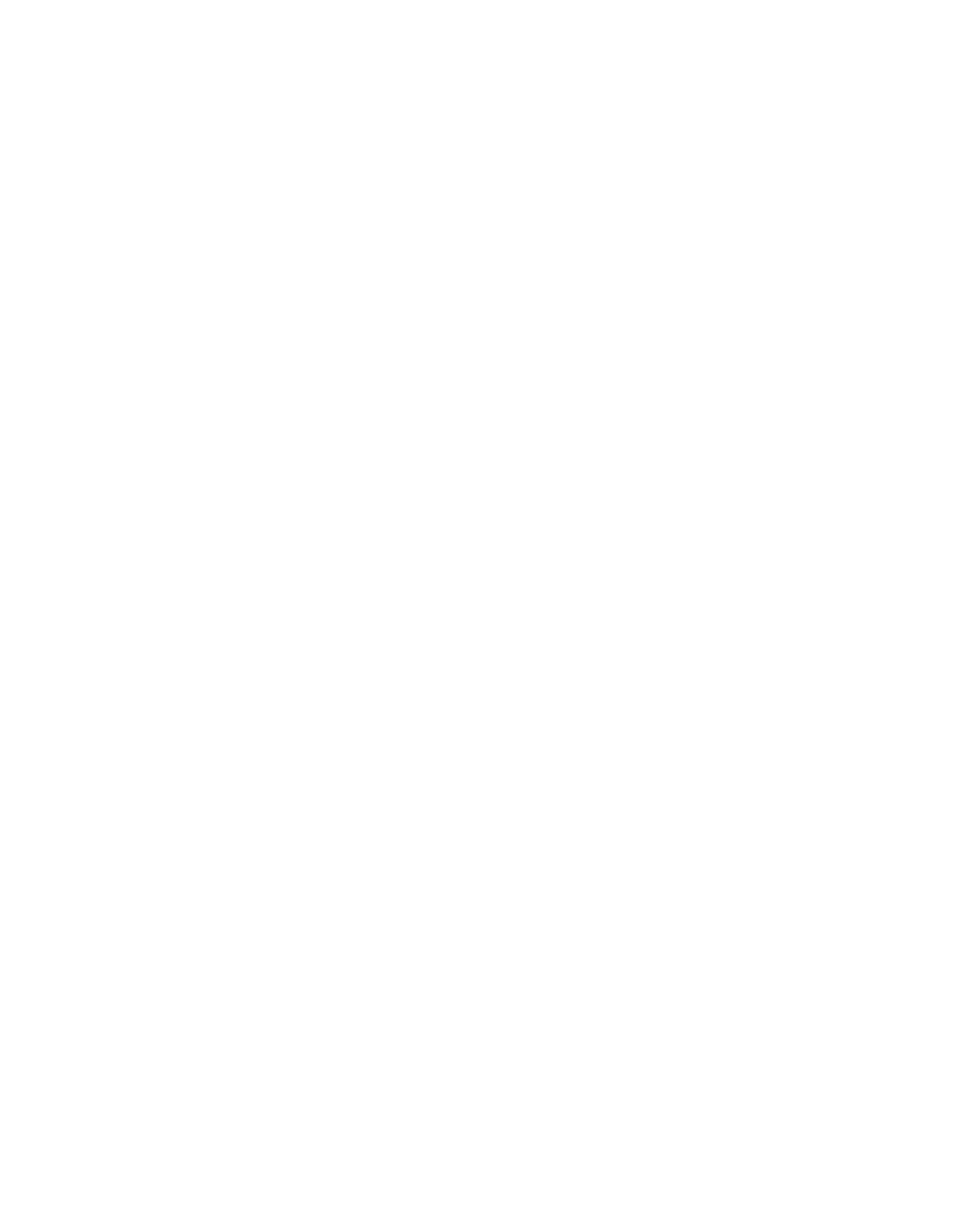#### **INTRODUCTION**

 Under Article V, Section 10 of the Wisconsin Constitution, "Appropriation bills may be approved in whole or in part by the governor, and the part approved shall become law … The rejected part of an appropriation bill, together with the governor's objections in writing, shall be returned to the house in which the bill originated."

 The Governor signed 2015 Senate Bill 21 (the state's 2015-17 budget) into law on July 12, 2015. The Governor exercised his partial veto authority over 104 provisions in the budget as passed by the Legislature.

 This document summarizes each of the Governor's partial vetoes. It is organized in the order listed in the Governor's July 13, 2015 veto message. For each partial veto, the document summarizes the provision as passed by the Legislature, *explains the Governor's veto in italics,* and identifies the fiscal effect, if any, of the veto.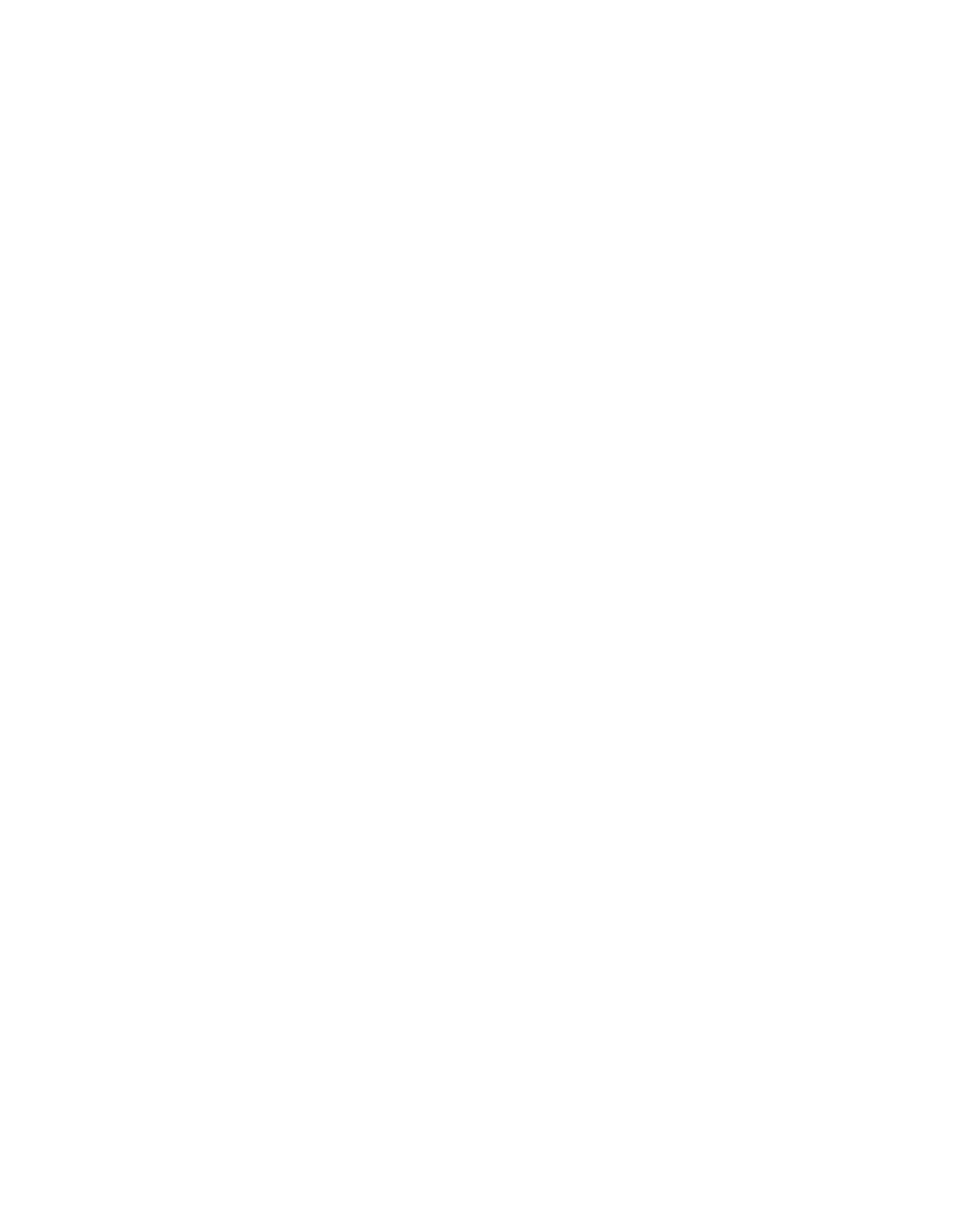## **TABLE 1**

## **2015-17 General Fund Condition Statement**

## **Enrolled Senate Bill 21**

| <b>Revenues</b>                                                | 2015-16                            | 2016-17                            |
|----------------------------------------------------------------|------------------------------------|------------------------------------|
| Opening Balance, July 1<br><b>Taxes</b>                        | \$254,400<br>15,203,845,000        | \$138,349,600<br>15,783,310,000    |
| <b>Departmental Revenues</b><br><b>Tribal Gaming Revenues</b>  | 23,278,400                         | 22,985,400                         |
| Other<br><b>Total Available</b>                                | 516,055,500<br>\$15,743,433,300    | 513,500,400<br>\$16,458,145,400    |
| <b>Appropriations, Transfers, and Reserves</b>                 |                                    |                                    |
| Gross Appropriations                                           | \$15,905,604,000                   | \$17,054,191,800                   |
| <b>Transfers</b> to                                            |                                    |                                    |
| <b>Transportation Fund</b>                                     | 38,009,600                         | 39,458,300                         |
| <b>Compensation Reserves</b>                                   | 10,692,500                         | 18,616,800                         |
| <b>Less Lapses</b><br>Net Appropriations                       | $-349,222,400$<br>\$15,605,083,700 | $-740,784,500$<br>\$16,371,482,400 |
| <b>Balances</b>                                                |                                    |                                    |
| <b>Gross Balance</b><br><b>Less Required Statutory Balance</b> | \$138,349,600<br>$-65,000,000$     | \$86,663,000<br>$-65,000,000$      |
| Net Balance, June 30                                           | \$73,349,600                       | \$21,663,000                       |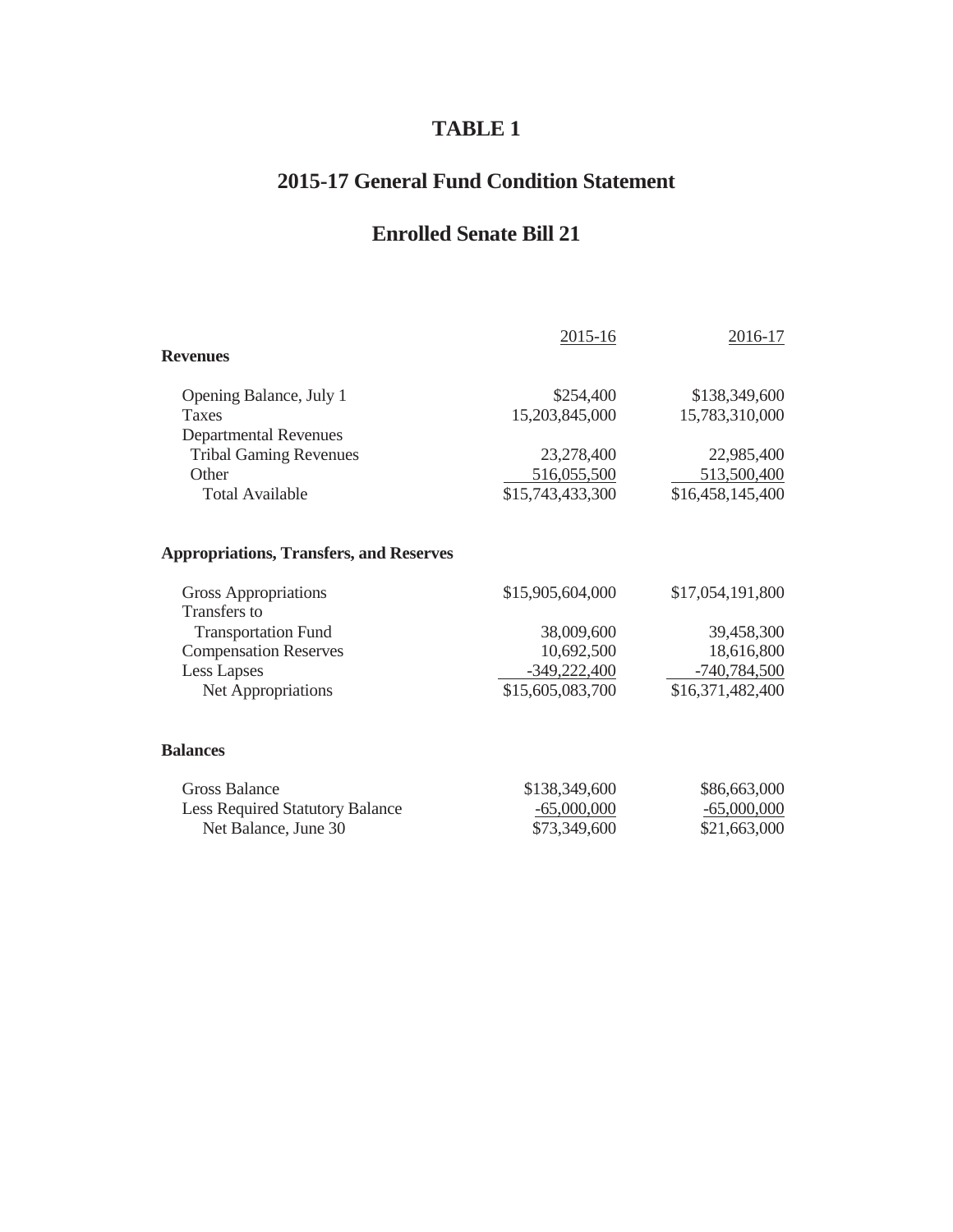## **TABLE 2**

## **2015-17 General Fund Condition Statement**

## **2015 Wisconsin Act 55**

|                                                | 2015-16          | 2016-17          |
|------------------------------------------------|------------------|------------------|
| <b>Revenues</b>                                |                  |                  |
| Opening Balance, July 1                        | \$254,400        | \$161,799,900    |
| <b>Taxes</b>                                   | 15,207,945,000   | 15,791,610,000   |
| <b>Departmental Revenues</b>                   |                  |                  |
| <b>Tribal Gaming Revenues</b>                  | 23,378,400       | 23,085,400       |
| Other                                          | 516,055,500      | 513,521,700      |
| <b>Total Available</b>                         | \$15,747,633,300 | \$16,490,017,000 |
| <b>Appropriations, Transfers, and Reserves</b> |                  |                  |
| Gross Appropriations                           | \$15,886,353,700 | \$17,041,368,000 |
| <b>Transfers</b> to                            |                  |                  |
| <b>Transportation Fund</b>                     | 38,009,600       | 39,458,300       |
| <b>Compensation Reserves</b>                   | 10,692,500       | 18,616,800       |
| <b>Less Lapses</b>                             | $-349,222,400$   | $-740,784,500$   |
| Net Appropriations                             | \$15,585,833,400 | \$16,358,658,600 |
| <b>Balances</b>                                |                  |                  |
| <b>Gross Balance</b>                           | \$161,799,900    | \$131,358,400    |
| <b>Less Required Statutory Balance</b>         | $-65,000,000$    | $-65,000,000$    |
| Net Balance, June 30                           | \$96,799,900     | \$66,358,400     |
|                                                |                  |                  |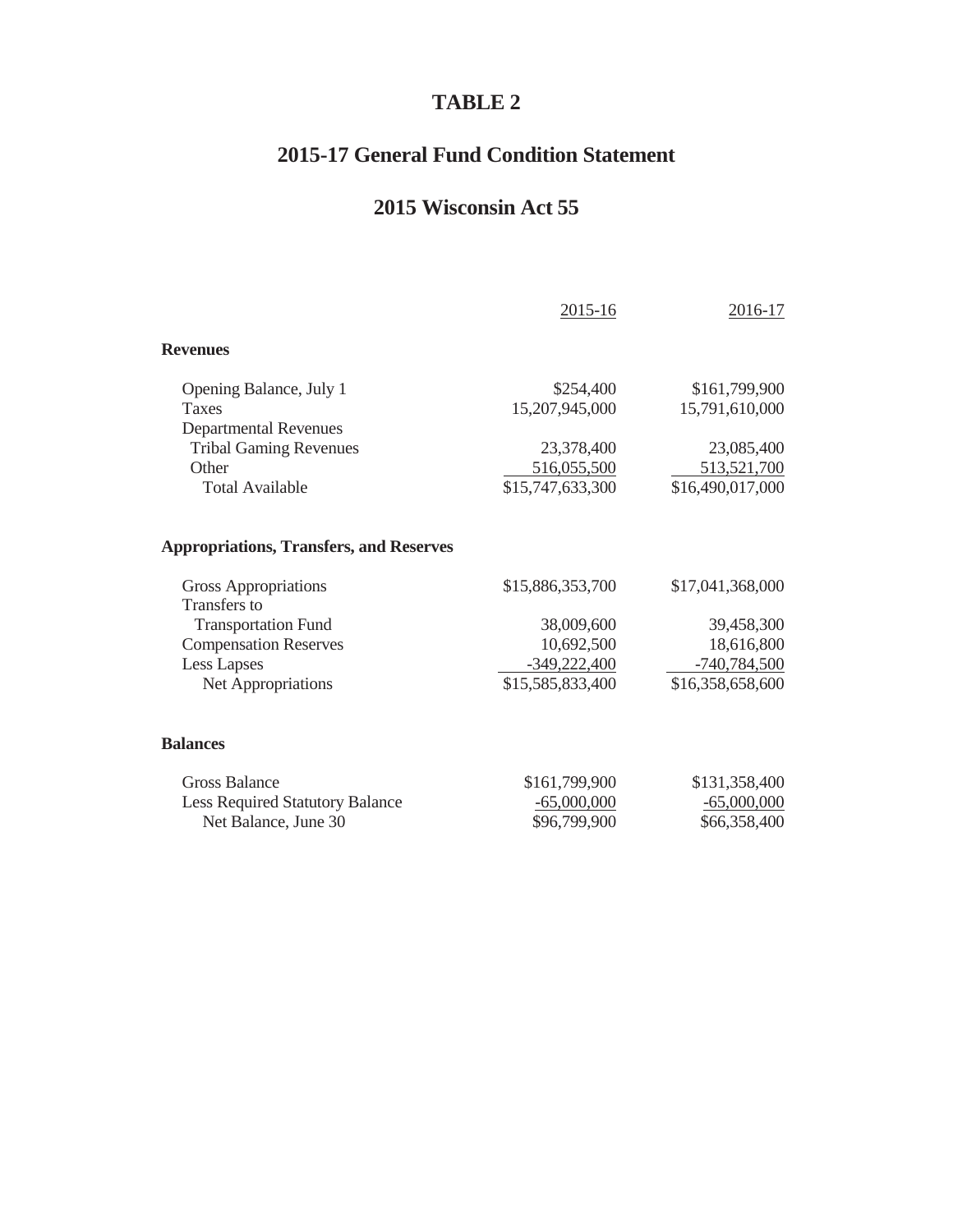## **TABLE OF CONTENTS**

## **GROWING OUR ECONOMY**

| $A-1$ | Wisconsin Economic Development Corporation Funding to the Joint Committee     |  |
|-------|-------------------------------------------------------------------------------|--|
|       |                                                                               |  |
| $A-2$ | Wisconsin Economic Development Corporation Grants to Various Organizations  1 |  |
| $A-3$ |                                                                               |  |
| $A-4$ |                                                                               |  |

## **TRANSFORMING EDUCATION**

| $B-5$  |                                                                    |  |
|--------|--------------------------------------------------------------------|--|
| $B-6$  |                                                                    |  |
| $B-7$  |                                                                    |  |
| $B-8$  |                                                                    |  |
| $B-9$  |                                                                    |  |
| $B-10$ |                                                                    |  |
| $B-11$ |                                                                    |  |
| $B-12$ |                                                                    |  |
| $B-13$ |                                                                    |  |
| $B-14$ |                                                                    |  |
| $B-15$ |                                                                    |  |
| $B-16$ |                                                                    |  |
| $B-17$ |                                                                    |  |
| $B-18$ |                                                                    |  |
| $B-19$ |                                                                    |  |
| $B-20$ |                                                                    |  |
| $B-21$ |                                                                    |  |
| $B-22$ | Department of Administration Assessment for Program Revenue Funded |  |
|        |                                                                    |  |
| $B-23$ |                                                                    |  |
| $B-24$ |                                                                    |  |
| $B-25$ |                                                                    |  |
| $B-26$ |                                                                    |  |
| $B-27$ |                                                                    |  |
| $B-28$ |                                                                    |  |
| $B-29$ |                                                                    |  |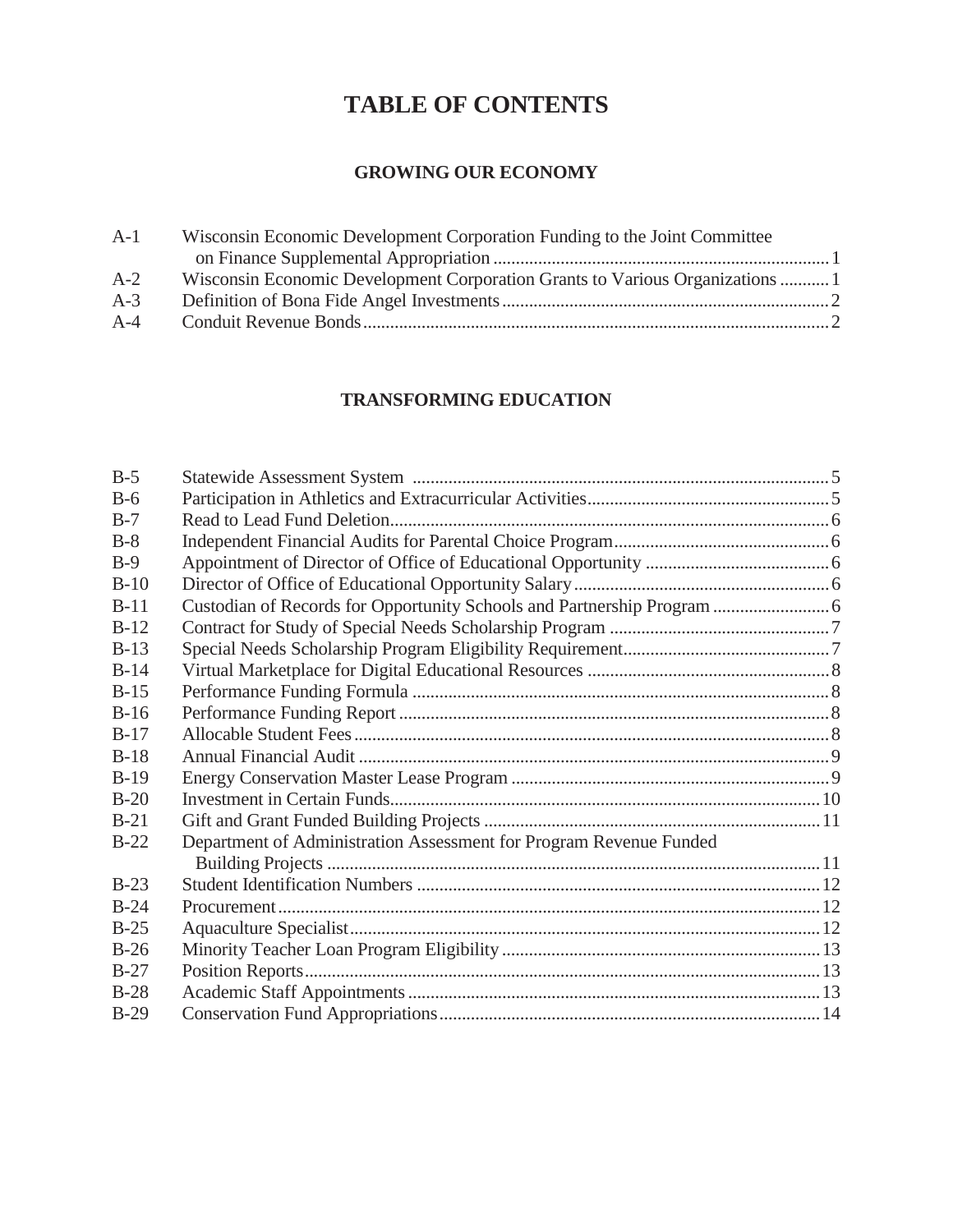## **REFORMING GOVERNMENT**

| $C-30$ |                                                                                  |  |
|--------|----------------------------------------------------------------------------------|--|
| $C-31$ | Review of Annual Proposed Changes to the State Group Health Insurance Program 14 |  |
| $C-32$ |                                                                                  |  |
| $C-33$ |                                                                                  |  |
| $C-34$ | Utilization of the Department of Administration Procurement and                  |  |
|        |                                                                                  |  |
| $C-35$ |                                                                                  |  |
| $C-36$ |                                                                                  |  |
| $C-37$ |                                                                                  |  |
| $C-38$ |                                                                                  |  |
| $C-39$ | Information Technology Services for Certain Agencies and Shared Agency           |  |
|        |                                                                                  |  |
| $C-40$ |                                                                                  |  |
| $C-41$ |                                                                                  |  |
| $C-42$ |                                                                                  |  |
| $C-43$ |                                                                                  |  |
| $C-44$ |                                                                                  |  |
| $C-45$ |                                                                                  |  |
| $C-46$ |                                                                                  |  |
| $C-47$ |                                                                                  |  |
| $C-48$ |                                                                                  |  |
| $C-49$ |                                                                                  |  |
| $C-50$ |                                                                                  |  |
| $C-51$ | Transfer of Regulation of Food, Lodging and Recreational Establishments 23       |  |
| $C-52$ |                                                                                  |  |
| $C-53$ |                                                                                  |  |
| $C-54$ | Joint Committee on Finance Approval of Tax Reciprocity Agreements24              |  |
| $C-55$ |                                                                                  |  |
| $C-56$ |                                                                                  |  |
| $C-57$ |                                                                                  |  |
| $C-58$ |                                                                                  |  |
| $C-59$ |                                                                                  |  |
| $C-60$ |                                                                                  |  |
| $C-61$ |                                                                                  |  |
| $C-62$ | County and Municipal Levy Limit Adjustment for Transferred Services  27          |  |
| $C-63$ |                                                                                  |  |
| $C-64$ |                                                                                  |  |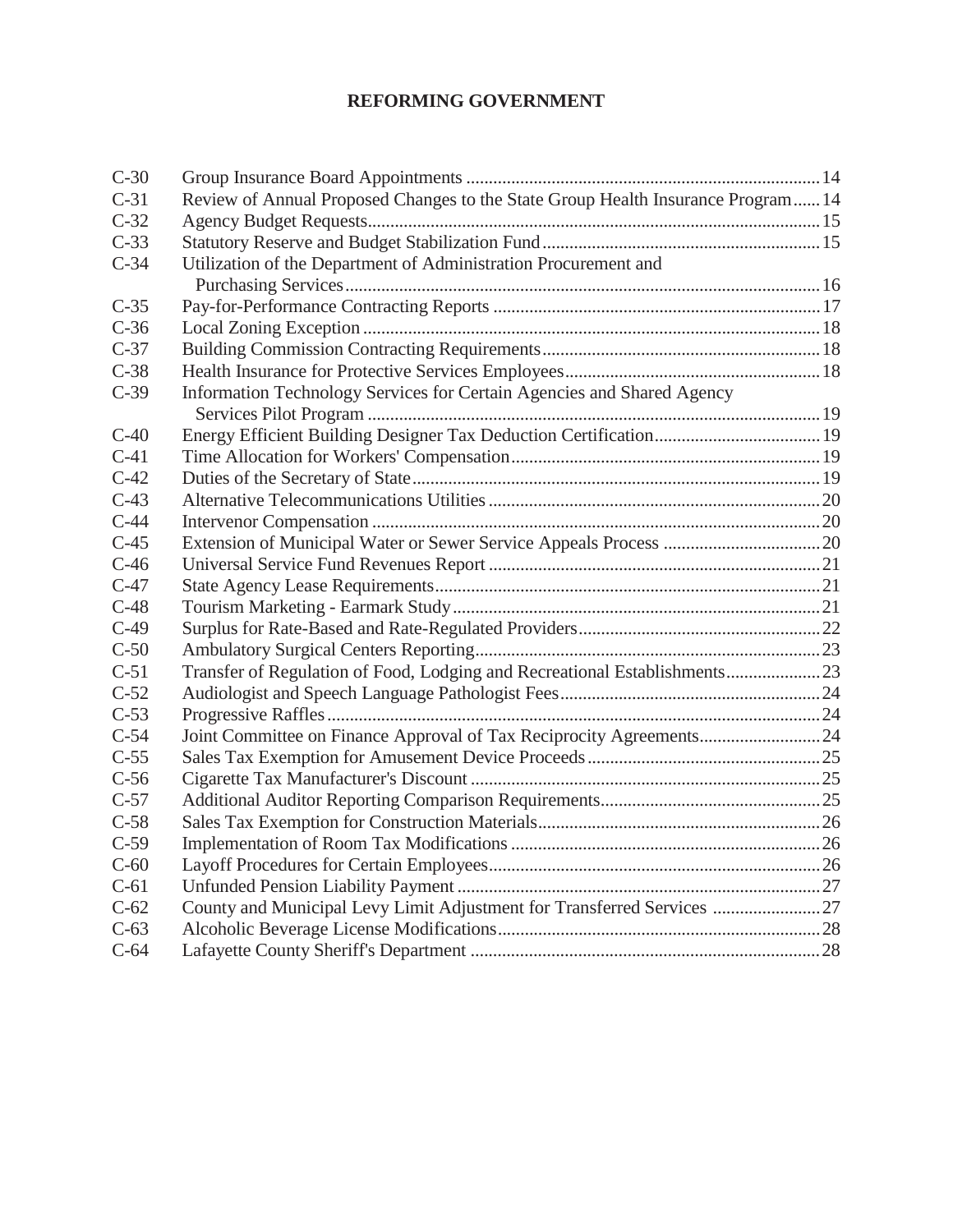## **INVESTING IN INFRASTRUCTURE**

| $D-65$ |  |
|--------|--|
| $D-66$ |  |
| $D-67$ |  |
| D-68   |  |
| $D-69$ |  |
| $D-70$ |  |
| $D-71$ |  |
| $D-72$ |  |

## **REFORMING HEALTH CARE ENTITIES**

| $E-73$ |                                                                          |  |
|--------|--------------------------------------------------------------------------|--|
| $E-74$ |                                                                          |  |
| $E-75$ | Dispute Resolution Process Relating to Health Insurance Coverage of      |  |
|        |                                                                          |  |
| $E-76$ |                                                                          |  |
| $E-77$ | Grants to an Organization that Provides Advanced Life Support Training33 |  |
| $E-78$ |                                                                          |  |
| $E-79$ |                                                                          |  |
| $E-80$ | Exempt Certain Institutions from the Nursing Home Bed Assessment34       |  |
| $E-81$ |                                                                          |  |
| $E-82$ |                                                                          |  |
| $E-83$ |                                                                          |  |
| $E-84$ |                                                                          |  |
| $E-85$ |                                                                          |  |
| $E-86$ |                                                                          |  |
| $E-87$ |                                                                          |  |

## **PROTECTING WISCONSIN CITIZENS AND OUR MOST VULNERABLE**

| $F-88$ |  |
|--------|--|
| F-89   |  |
| $F-90$ |  |
| $F-91$ |  |
| $F-92$ |  |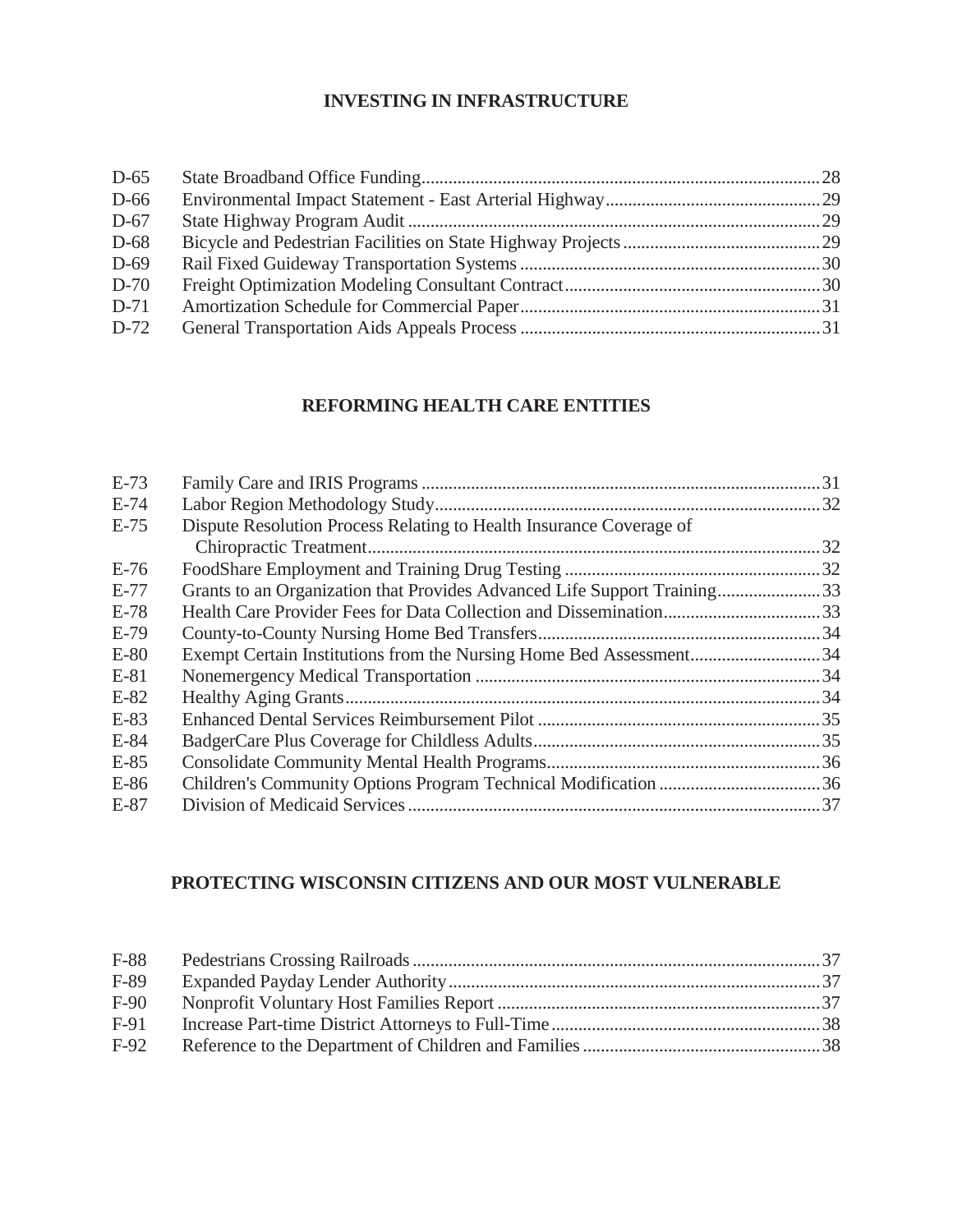## **SUPPORTING OUR VETERANS**

| $G-93$ |  |  |
|--------|--|--|
|--------|--|--|

## **PRESERVING WISCONSIN'S HERITAGE**

| H-94    |                                                      |  |
|---------|------------------------------------------------------|--|
| $H-95$  |                                                      |  |
| H-96    |                                                      |  |
| H-97    |                                                      |  |
| H-98    |                                                      |  |
| H-99    |                                                      |  |
| $H-100$ |                                                      |  |
| $H-101$ | Snowmobile Supplemental Trail Aids Requests to Joint |  |
|         |                                                      |  |
| $H-102$ |                                                      |  |
| $H-103$ |                                                      |  |
| $H-104$ |                                                      |  |
|         |                                                      |  |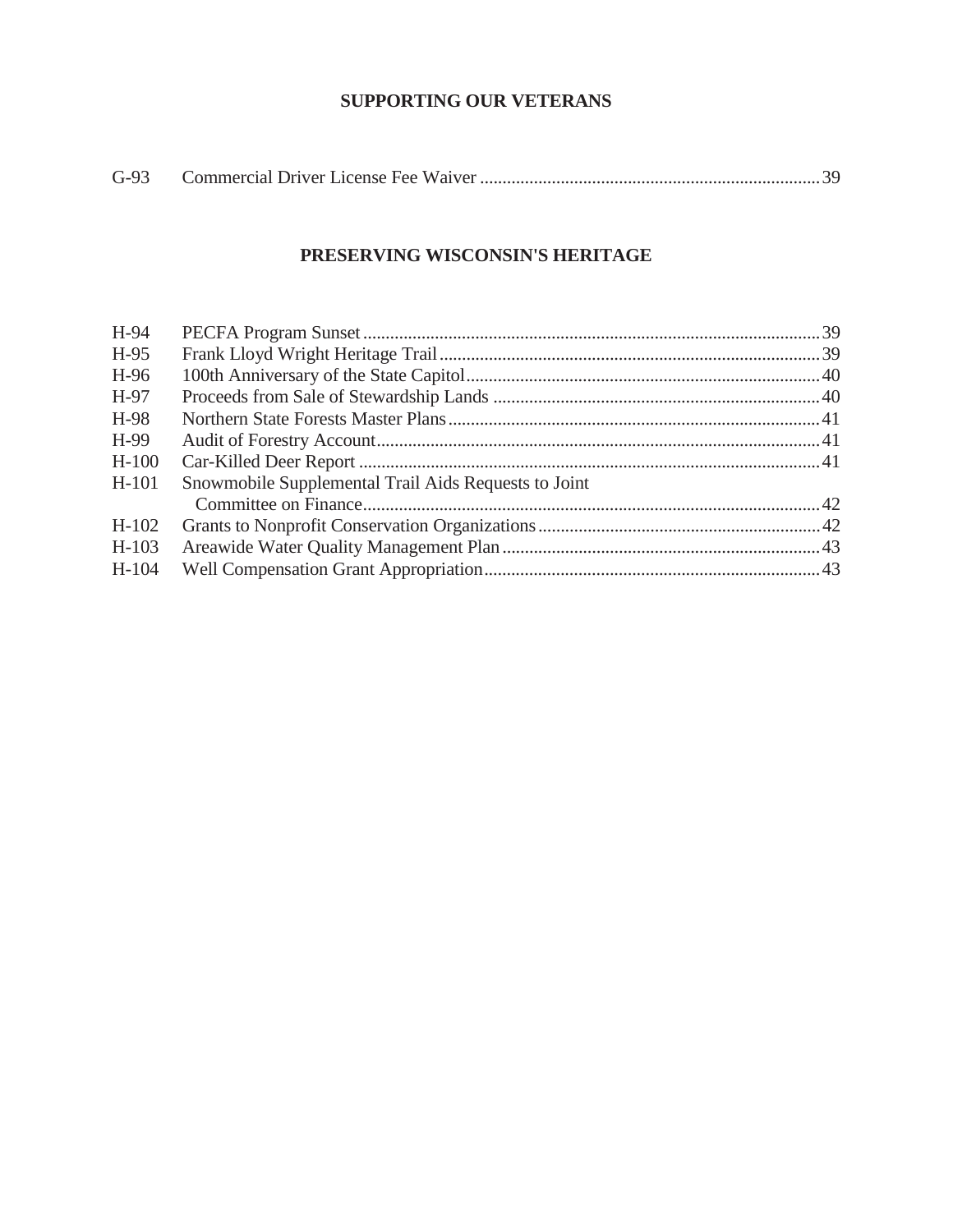#### **ITEM A-1. WISCONSIN ECONOMIC DEVELOPMENT COR-PORATION FUNDING TO THE JOINT COMMIT-TEE ON FINANCE SUPPLEMENTAL APPROPRIA-TION**

**Chg. to Enr. SB 21**  GPR - \$28,700,000

 As passed by the Legislature, Senate Bill 21 would have reduced GPR funding by \$17,900,000 in 2015-16 and \$12,400,000 in 2015-16 from the Wisconsin Economic Development Corporation's (WEDC) operations and programs appropriation and, instead, provided those amounts in the Joint Committee on Finance's (JFC) supplemental appropriation. *The Governor's partial veto retains the reductions to WEDC's operations and programs appropriation, but deletes \$16,300,000 in 2015-16 and \$12,400,000 in 2016-17 that would have been placed in JFC's supplemental appropriation. [The \$1,600,000 that would remain in JFC's supplemental appropriation in 2015-16 from the amounts subtracted from WEDC's operations and programs appropriation was also vetoed by the Governor and is described under "Investing in Infrastructure -- Item D-70."]* 

[Act 55 Vetoed Section: 481 (as it relates to s.  $20.865(4)(a)$ ]]

#### **ITEM A-2. WEDC GRANTS TO VARIOUS ORGANIZATIONS**

 As passed by the Legislature, Senate Bill 21 would have provided WEDC with funding of \$750,000 GPR in 2015-16 in its operations and programs appropriation to make the following four grant awards:

 a. \$250,000 for a grant to the Midwest Energy Research Consortium (M-WERC) to be used to support the growth, training, and research and development of private companies in the energy, power, and control sector headquartered in Wisconsin. WEDC would have been required to develop policies and procedures to determine if a business was headquartered in Wisconsin and eligible for an award from M-WERC. M-WERC would have been prohibited from expending any of these grant monies after June 30, 2017, or a later date established by WEDC. In addition, the bill would have required any unspent grant monies to be returned to DOA for deposit in the state's general fund. M-WERC would have been subject to the same reporting requirements that apply to other WEDC grant and loan recipients.

 b. \$250,000 for a grant to Prosperity Southwest Wisconsin for a new revolving loan program in the southwest region of the state to promote regional economic development and entrepreneurial startups.

 c. \$150,000 for a grant to the Northcentral Technical College that would have been used to purchase commercial stoves, ovens, and other equipment for its culinary arts program and business incubator facilities.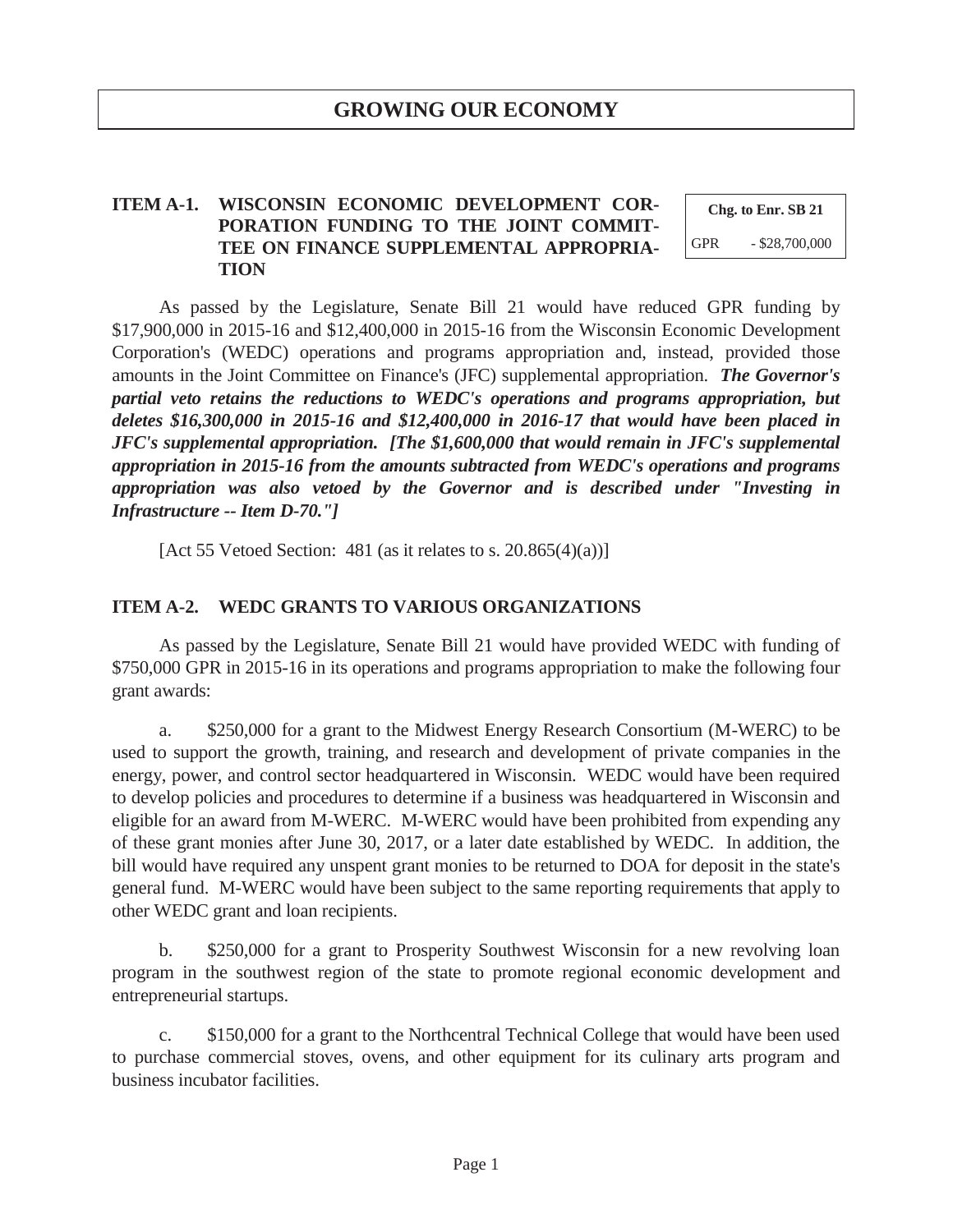d. \$100,000 for a grant to the Marathon County Economic Development Corporation that would have been used for a revolving loan fund to support minority owned businesses in Marathon County. The bill would have specified that a business would be considered to be "minority owned" if at least 30% of the business is owned by a person who is a member of a minority group.

 *The Governor's partial veto deletes the provisions described above. However, the Governor did not veto the \$750,000 GPR provided to WEDC's operations and programs appropriation in 2015-16 associated with the four economic development grant awards. The veto message indicates that this veto would provide WEDC flexibility to make its own determination as to which organizations should receive assistance.* 

[Act 55 Vetoed Section: 9150(5dc)]

#### **ITEM A-3. DEFINITION OF BONA FIDE ANGEL INVESTMENTS**

 As passed by the Legislature, Senate Bill 21 would have modified the definition of "bona fide angel investment" for purposes of the angel investment tax credit to include the purchase of a note or bond that is convertible to an equity interest. This provision would have first applied to bona fide angel investments made in taxable years beginning on January 1, 2016, and would have reduced estimated state tax revenues by a minimal amount. *The Governor's partial veto deletes this provision.* 

[Act 55 Vetoed Sections: 2191 and 9337(4b)]

#### **ITEM A-4. CONDUIT REVENUE BONDS**

 As passed by the Legislature, Senate Bill 21 would have made the following changes to current law governing the Public Finance Authority (PFA):

 a. Specify that the PFA may adopt policies and procedures, in addition to bylaws as under current law, and may amend the bylaws, policies, and procedures;

 b. Provide that PFA may own or operate property and may gift or otherwise transfer property;

 c. Provide that in addition to being able to employ or appoint agents, employees, finance professionals, and special advisors, PFA can employ counsel;

 d. Provide that the PFA may purchase bonds issued by or on behalf of, or held by, a subunit of a political subdivision, as well as the federal government or a subunit of the federal government. In addition, clarify current law allowing bond purchases of any state to include a department, authority, or agency of such a state;

 e. Authorize the PFA to create or cause to be created one or more nonprofit corporations of which it is the sole member or may appoint or veto appointments of the governing board, provided that the purpose of the nonprofit corporation is to carry out or assist PFA to carry out all or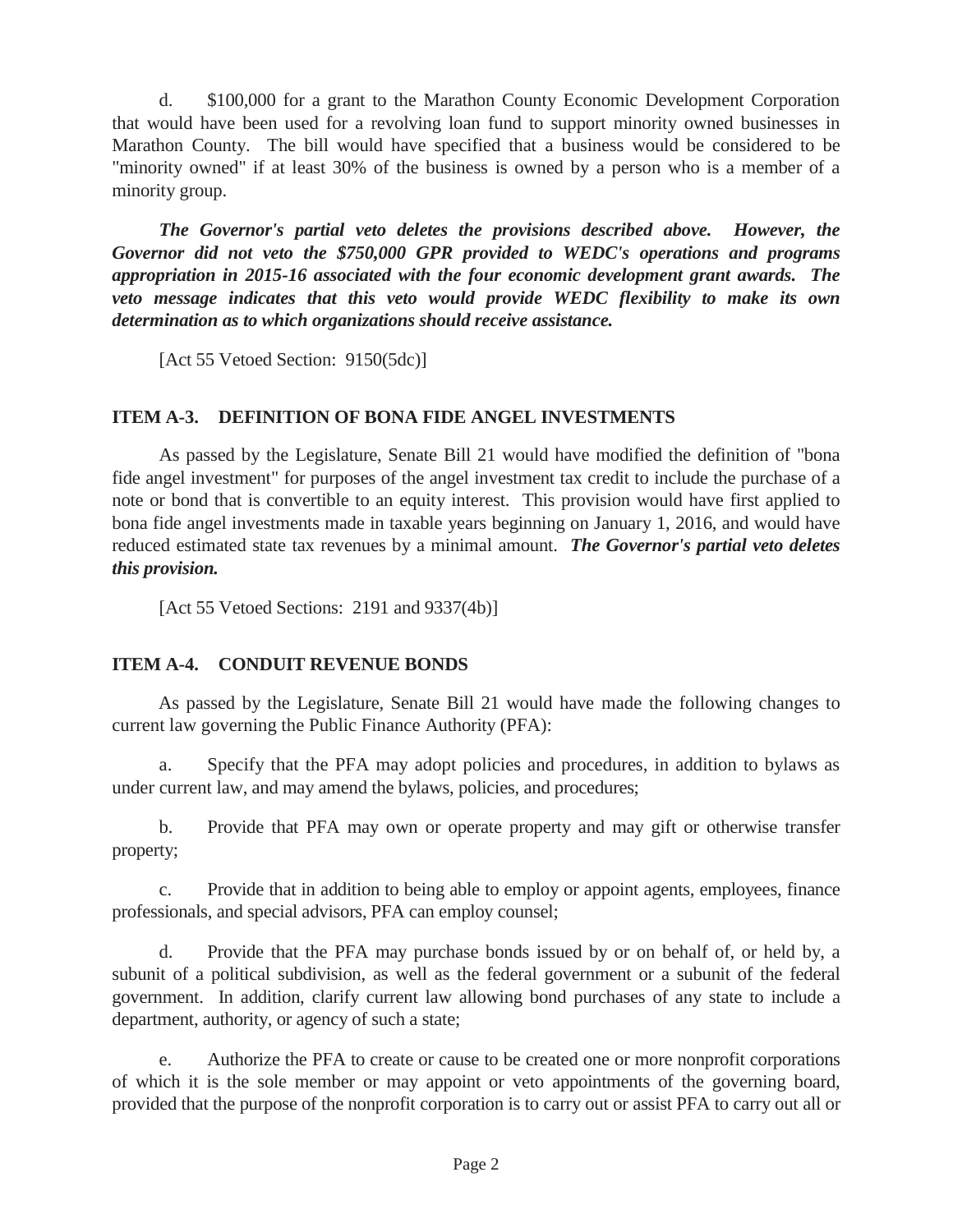part of the purposes or powers of PFA. Provide that a nonprofit corporation established may be created under Chapter 181 or under the laws of any state or territory of the United States, and could exercise any power PFA may exercise. Specify that such a nonprofit corporation and the PFA could make loans to, borrow money from, and acquire or assign or transfer property to or from one another. Provide that such a nonprofit corporation would be subject to the same exemptions and immunities that apply to PFA. Provide that any nonprofit corporation established would be a legal entity separate and distinct from PFA, and its assets, liabilities and funds could neither be consolidated nor commingled with those PFA. Provide that PFA would not be held accountable for the actions, omissions, debts or liabilities of any nonprofit corporation nor would any nonprofit corporation be held accountable for the actions, omissions, debts or liabilities of PFA or any other nonprofit corporation established under this provision.

 f. Modify current law references to the "face" of a bond, to instead refer to the "form" of the bond;

 g. Provide that a bond resolution may provide that facsimile, electronic, or digital signatures of any person authorized to execute documents, including bonds, on behalf of PFA would be deemed the legal equivalent of a manual signature on specified documents or all documents and would be valid and binding for all purposes;

 h. Modify current law relating to establishing an alternative to specifying the matters required to be specified in a bond resolution, to provide that PFA may delegate authority to the matters appropriate for inclusion, rather than which of the matters are included;

 i. Delete a reference to "as provided in the resolution" from current law relating to early mandatory or optional redemption or tender;

 j. Specify that current law relating to a trust agreement or indenture would apply to other agreements providing for issuance of the bonds, and allow the pledge or assignment of tangible or intangible collateral, including contractual rights;

 k. Delete the current law requirement that PFA disclose to any person who purchases a tax exempt bond issued by PFA, that interest paid on the bond is exempt from taxation;

 L. Specify that the property of PFA and related nonprofit corporations would be exempt from property taxes. Specify that conveyances from PFA or a related nonprofit corporation would be exempt from real estate transfer taxes and that income of PFA and related nonprofit corporations would be exempt from the state income tax. Provide that related nonprofit corporations would be exempt from the sales tax;

 m. Extend current law that exempts PFA board members from personal liability on the bonds, so that this exemption would apply to an officer, employee, or agent of PFA. Expand this exemption to also apply to any contract entered into by PFA, and provide that it would apply to the nonprofit corporation under (e) above;

 n. Extend current law that specifies that the state and the political subdivisions who are parties to the agreement creating PFA are not liable for PFA bonds or contracts, to also apply to any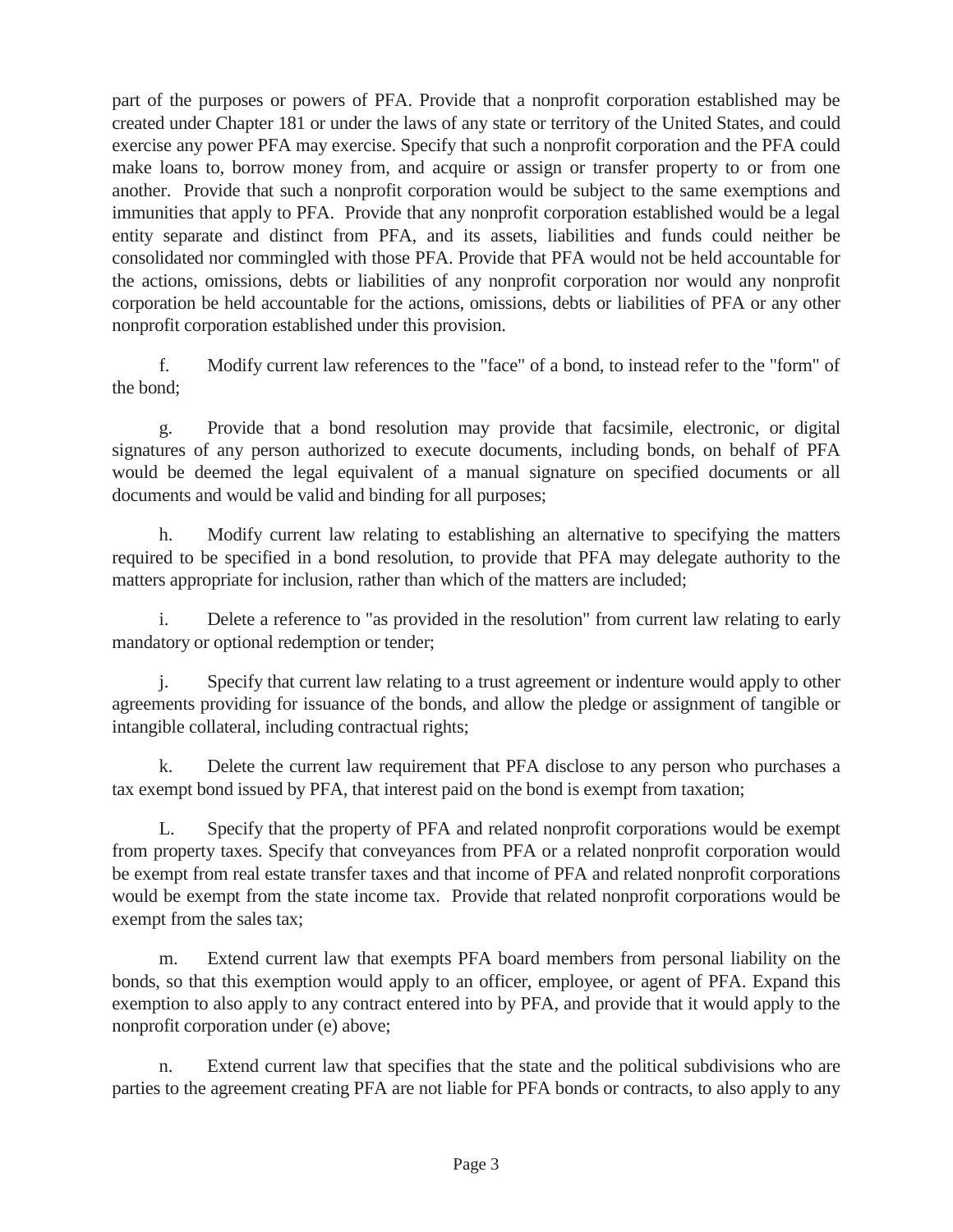political subdivision within or outside this state approving the issuance of bonds, and that liability would also not apply to bonds or contracts of the nonprofit corporation under (e) above;

 o. Extend current law that specifies that the bonds of PFA are not a debt of the state and the political subdivisions who are parties to the agreement creating PFA to also apply to any political subdivision within or outside this state approving the issuance of bonds. Specify that all bonds contain a statement to this effect, but eliminate the current requirement that it be on the face of the bonds;

 p. Delete a current law requirement that PFA have debt covenants audited at least every two years;

 q. Provide that projects not located in this state related to the PFA could not be considered public projects of this state and would not be subject to state law governing public projects;

 r. Delete current law that prohibits PFA from issuing bonds to finance a capital project in Wisconsin unless all of the political subdivisions within whose boundaries the project is to be located approve. Instead, the bonds could be issued if one of those political subdivisions approves, which is the level or approval required for PFA bonding in other states. Specify that an approval could be made by the governing board of a political subdivision or its designee, or, except for a first class city in this state or the county it is located in, by the highest ranking elected official of the political subdivision, or his or her designee. As an alternative to approval by a political subdivision, except for a first class city in this state, or a county in which a first class city is located, PFA could approve the financing in accordance with the IRC code relating to other requirements for private activity bonds. In addition, specify that bonds issued by PFA would not be deemed to finance the construction or improvement of a capital improvement project if the proceeds of those bonds are used to finance a project placed in service for federal tax purposes prior to the issuance of such bonds or to finance the acquisition of bonds of a different issuer and those bonds are or were used to finance a capital improvement project or to acquire leases, installment sale, or other contracts from a third party provider of capital improvement projects, or to finance the acquisition of a project if no more than 10% of the bond proceeds are used to finance the construction of capital improvements;

 s. Modify current law governing projects located outside of the United States or its territories, to allow a participant, as well as a borrower, to be organized under the laws of the U.S., rather than be incorporated in the U.S. Delete a current law provision that specifies that to the extent current law applies to a borrower, it also applies to a participant if the participant is a nongovernmental entity.

 t. Modify current law specifying that any action challenging bond issuance by PFA must be filed in circuit court within 30 days of PFA adopting the authorizing resolution for the bonds, to add the phrase: "or be barred". Specify that current law that generally governs the validity of municipal obligations would not apply to PFA.

 u. Authorize eminent domain to a commission created by contract under current law governing intergovernmental cooperation among Wisconsin entities that are acting under the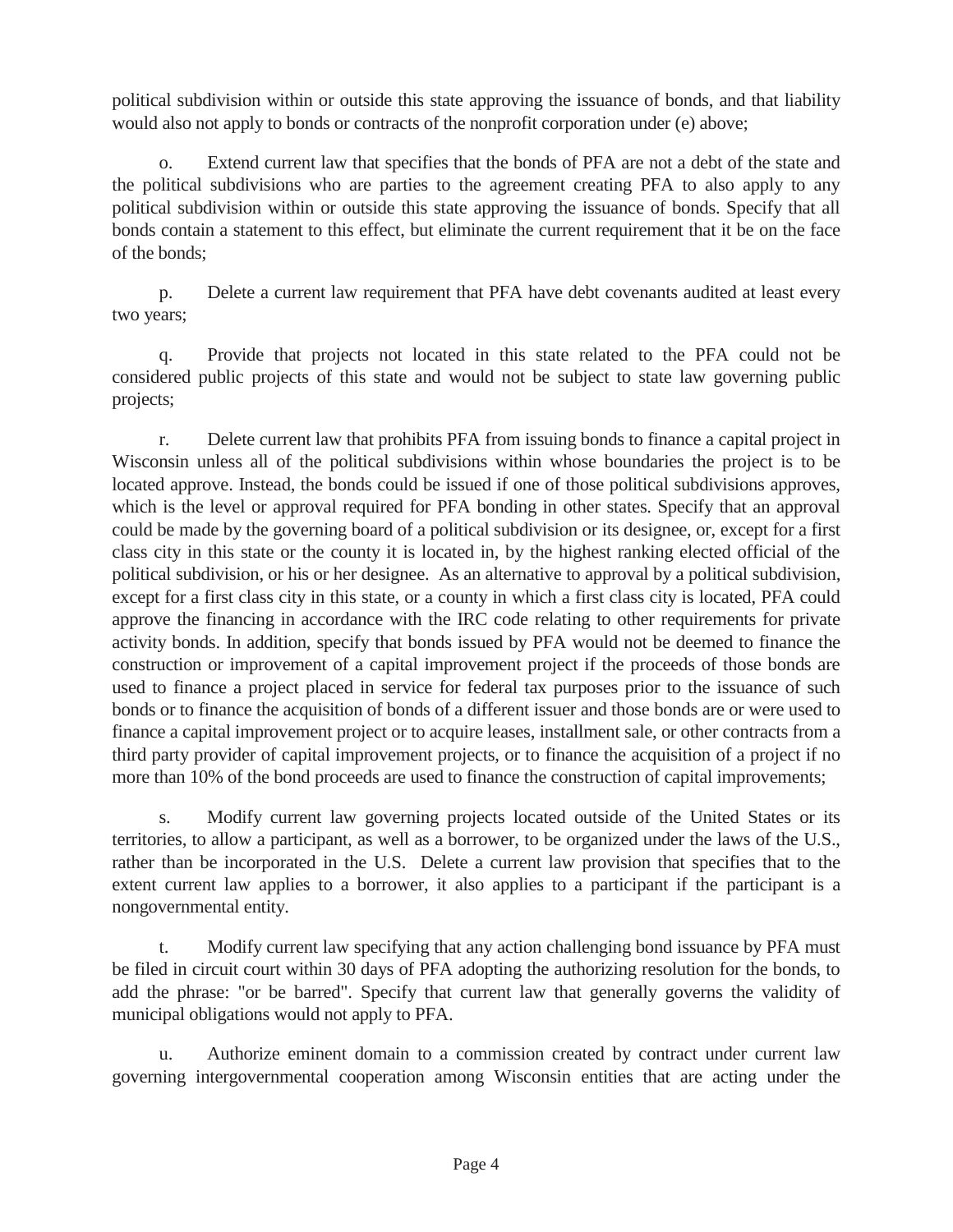provision of the PFA statute. Under current law, this provision applies to municipal interstate cooperation.

#### *The Governor's partial deletes these provisions.*

 [Act 55 Vetoed Sections: 1067b, 1969ab thru 1969v, 2033b, 2037d, 2237d, 2238b, 2515j, and 2524p]

## **TRANSFORMING EDUCATION**

#### **ITEM B-5. STATEWIDE ASSESSMENT SYSTEM**

 As passed by the Legislature, Senate Bill 21 would have required the Department of Public Instruction to review and adopt or approve a statewide pupil assessment system to annually assess pupils in grades three through 10 in the subjects of English, reading, writing, science, and mathematics beginning in the 2015-16 school year, and would have established specific requirements for that system. The system would have been required to meet the following criteria: (a) be a vertically-scaled, standards-based system of summative assessments; (b) document student progress toward national college and career readiness benchmarks derived from empirical research and state standards; (c) be capable of measuring individual student performance in the following subject matter areas: English, reading, writing, science, and mathematics; (d) be able to be administered primarily in computer-based format, with paper and pencil format available for limited circumstances; and (e) be a predictive measure of student performance on college readiness assessments used by institutions of higher education. *The Governor's partial veto deletes these provisions.*

[Act 55 Vetoed Sections: 3248b (as it relates to renumbering s. 118.30(1)) and 3248c]

#### **ITEM B-6. PARTICIPATION IN ATHLETICS AND EXTRACURRICULAR ACTIVITIES**

As passed by the Legislature, Senate Bill 21 requires school boards to permit pupils who are enrolled in a home-based private educational program and reside in the school district to participate in interscholastic athletics or extracurricular activities on the same basis and to the same extent as public school pupils. The bill would have specified that a school district could not be a member of an athletic association unless the association required member school districts to permit home-based pupils to participate in interscholastic athletics in the district. *The Governor's partial veto deletes the second provision prohibiting school district membership in an athletic association, unless the association requires members to allow pupils enrolled in a home-based private educational program to participate in athletics.* 

[Act 55 Vetoed Section: 3245t]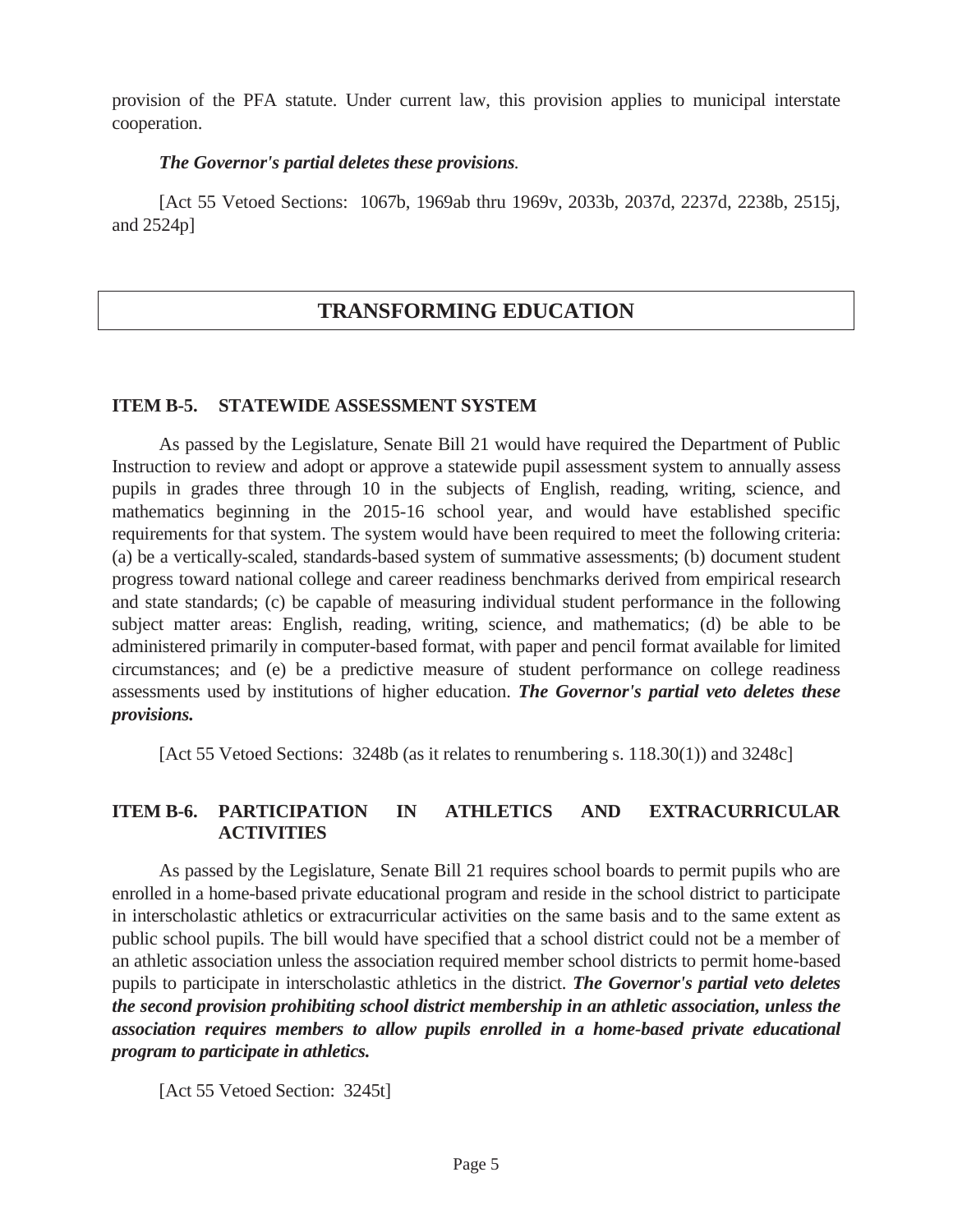#### **ITEM B-7. READ TO LEAD FUND DELETION**

 As passed by the Legislature, Senate Bill 21 would have deleted the Governor's Read to Lead Development Fund and its two associated SEG sum sufficient appropriations, effective June 30, 2017. *The Governor's partial veto deletes the sunset of the Governor's Read to Lead Development Fund and its two associated appropriations effective June 30, 2017.* 

 [Act 55 Vetoed Sections: 65b, 568b, 720d, 723d, 1007b, 1031b, 1678m, 1678r, 1678s, and 9406(1q)]

#### **ITEM B-8. INDEPENDENT FINANCIAL AUDITS FOR PARENTAL CHOICE PROGRAM**

 As passed by the Legislature, Senate Bill 21 requires that independent financial audits of private schools participating in the Milwaukee, Racine, or statewide private school choice programs be prepared in accordance with generally accepted accounting principles beginning with audits of the 2015-16 school year, with allowable modifications for long-term fixed assets acquired before 2014. *The Governor's partial veto modifies the language related to allowable modifications for long-term fixed assets by striking the words "acquired before 2014."* 

[Act 55 Vetoed Sections: 3355c and 3382c]

#### **ITEM B-9. APPOINTMENT OF DIRECTOR OF OFFICE OF EDUCATIONAL OPPORTUNITY**

 As passed by the Legislature, Senate Bill 21 would have required the UW System President to appoint a special assistant to serve as the Director of the Office of Educational Opportunity no later than 120 days after the effective date of the bill. *The Governor's partial veto deletes the requirement that the appointment be made no later than 120 days after the effective date of the bill*.

[Act 55 Vetoed Section: 9148(4g)]

#### **ITEM B-10. DIRECTOR OF OFFICE OF EDUCATIONAL OPPORTUNITY SALARY**

 As passed by the Legislature, Senate Bill 21 would have required the UW Board of Regents to set the salary range for the Director of the Office of Education Opportunity. *The Governor's partial veto deletes this provision.*

[Act 55 Vetoed Section: 1207g]

#### **ITEM B-11. CUSTODIAN OF RECORDS FOR OPPORTUNITY SCHOOLS AND PARTNERSHIP PROGRAM**

 As passed by the Legislature, Senate Bill 21 would have created parallel provisions for the powers of the Commissioner of the OSPP as exist for the powers of the MPS Board in a number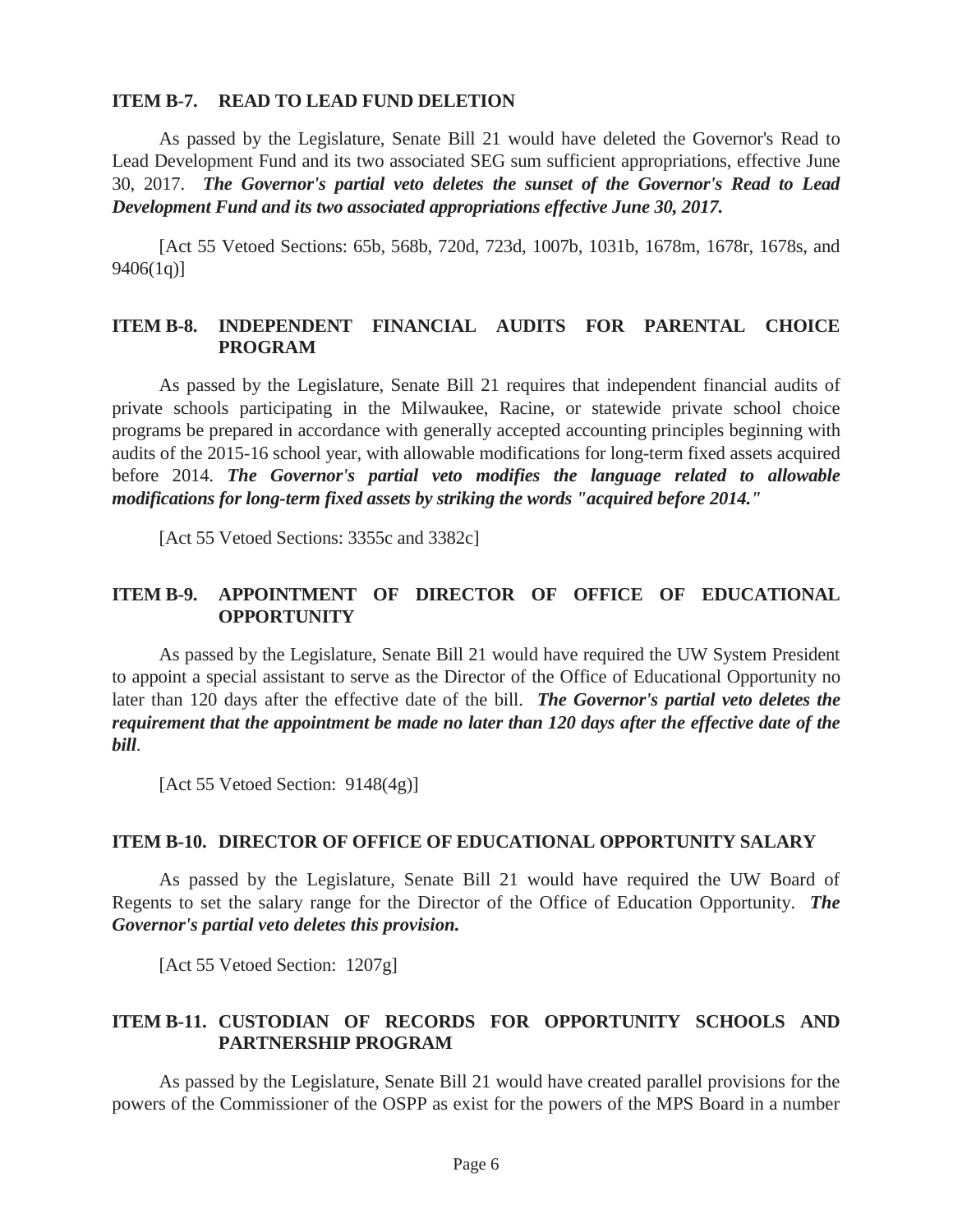of areas, including designating records custodians. Under that provision, SB 21 would have allowed the Commissioner to designate one or more persons to be legal custodians of records on behalf of specified state or local authorities, including for the Commissioner. *The Governor's partial veto deletes the provision allowing the Commissioner to act on behalf of other authorities for the designation of records.*

[Act 55 Vetoed Section: 3387n (as it relates to Commissioner records custodian powers)]

## **ITEM B-12. CONTRACT FOR STUDY OF SPECIAL NEEDS SCHOLARSHIP PROGRAM**

 As passed by the Legislature, Senate Bill 21 creates a special needs scholarship program to allow a child with a disability to attend a participating private school of the child or the child's parent's choice beginning in 2016-17. The bill would have required the Legislative Audit Bureau to contract for a study of the program with one or more researchers who have experience evaluating school choice programs, with the results of the study reported to the appropriate standing committees of the Legislature by January 9, 2019. *The Governor's partial veto deletes language requiring that the Legislative Audit Bureau contract with one or more researchers*  who have experience evaluating school choice programs for the study of the program. Under *Act 55, the Legislative Audit Bureau would be required to conduct the study.*

[Act 55 Vetoed Section: 3224m (as it relates to the LAB study requirement)]

## **ITEM B-13. SPECIAL NEEDS SCHOLARSHIP PROGRAM ELIGIBILITY REQUIREMENT**

 As passed by the Legislature, Senate Bill 21 creates a special needs scholarship program and establishes the following eligibility requirements for participating pupils: (a) the pupil has an individualized education plan (IEP) or services plan in place; (b) the pupil attended a public school in Wisconsin for the entire school year immediately preceding the school year in which the pupil first participates in the program; and (c) the pupil applied to attend a public school in one or more nonresident school districts under the open enrollment program in the same school year in which he or she would begin participating in the program and was rejected or prohibited from attending public school in the nonresident districts.

 Senate Bill 21 would have required that in the 2016-17 school year, a pupil would be eligible for the program if he or she has an IEP in place, attended a public school in Wisconsin for the entire 2015-16 school year, and had applied to attend a public school in one or more nonresident school districts in at least one of the previous five school years and was rejected or prohibited from attending public school in the nonresident districts.

 *The Governor's partial veto modifies the program's eligibility requirements for the 2016- 17 school year by striking the word "entire" from the requirement related to the pupil's public school attendance in the 2015-16 school year. Under Act 55, a pupil could participate in the special needs scholarship program in the 2016-17 school year if he or she attended a public*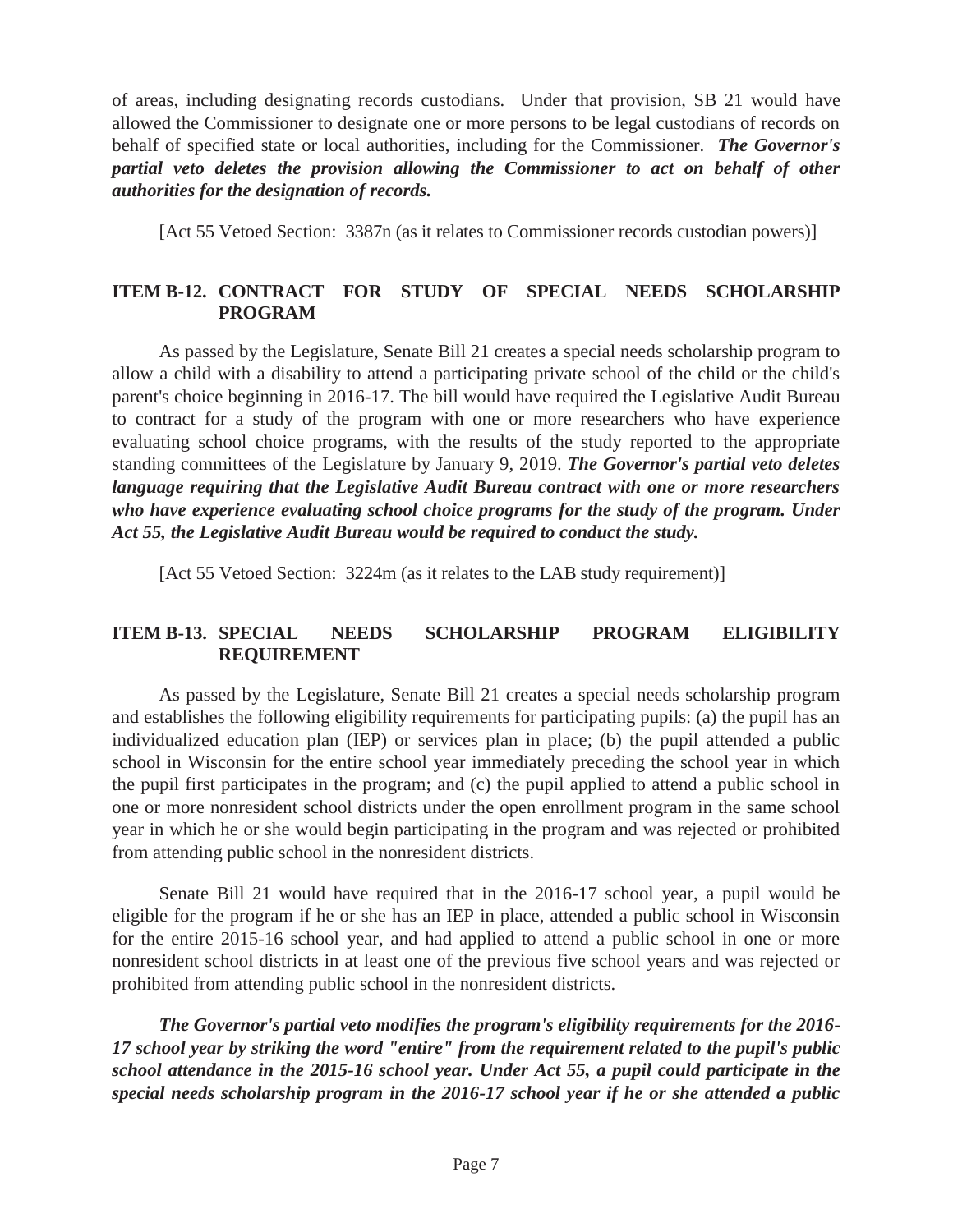*school in Wisconsin for the 2015-16 school year.*

[Act 55 Vetoed Section: 9134(6q)]

#### **ITEM B-14. VIRTUAL MARKETPLACE FOR DIGITAL EDUCATIONAL RESOURCES**

**Chg. to Enr. SB 21**  GPR  $- $10,000$ 

As passed by the Legislature, Senate Bill 21 would have required

DPI to establish a virtual marketplace to allow authorized personnel from public school districts, independent "2r" charter schools, and private schools, as well as home school educators, to purchase or license digital educational resources. The bill would have appropriated \$10,000 GPR of one-time funding in 2015-16 to fund a contract with one or more vendors to develop and add educational content to the marketplace. *The Governor's partial veto deletes these provisions.*

[Act 55 Vetoed Sections: 481 (as it relates to s. 20.255(1)(dt)), 560m, and 3193s]

#### **ITEM B-15. PERFORMANCE FUNDING FORMULA**

 As passed by the Legislature, Senate Bill 21 would have established that the percentage of state general aid to technical colleges that would be distributed under the performance based funding formula would remain at 30% in 2017-18 and annually thereafter. The remainder of general aids would be distributed according to the property tax partially equalizing funding formula, which is based on property values and aidable costs. *The Governor's partial veto deletes this provision. As a result, the portion of state general aid distributed under the performance based formula would revert to zero beginning in fiscal year 2017-18.*

[Act 55 Vetoed Section: 1343m]

#### **ITEM B-16. PERFORMANCE FUNDING REPORT**

 As passed by the Legislature, Senate Bill 21 would have required that the Wisconsin Technical College System Board review the performance-based funding formula and submit a report to the Joint Committee on Finance in the 2015-17 biennium. The report would have included possible changes to the performance-based funding formula and additional performance criteria that could be included. *The Governor's partial veto deletes this provision.*

[Act 55 Vetoed Section: 9143(3j)]

#### **ITEM B-17. ALLOCABLE STUDENT FEES**

 As passed by the Legislature, Senate Bill 21 would have modified current law to provide that students at UW institutions would have the responsibility for recommending the disposition of those student fees which constitute substantial support for campus student activities, subject to the approval of the chancellor and the final confirmation of the Board of Regents. *The Governor's partial would delete these changes and restore current law in this area. Under*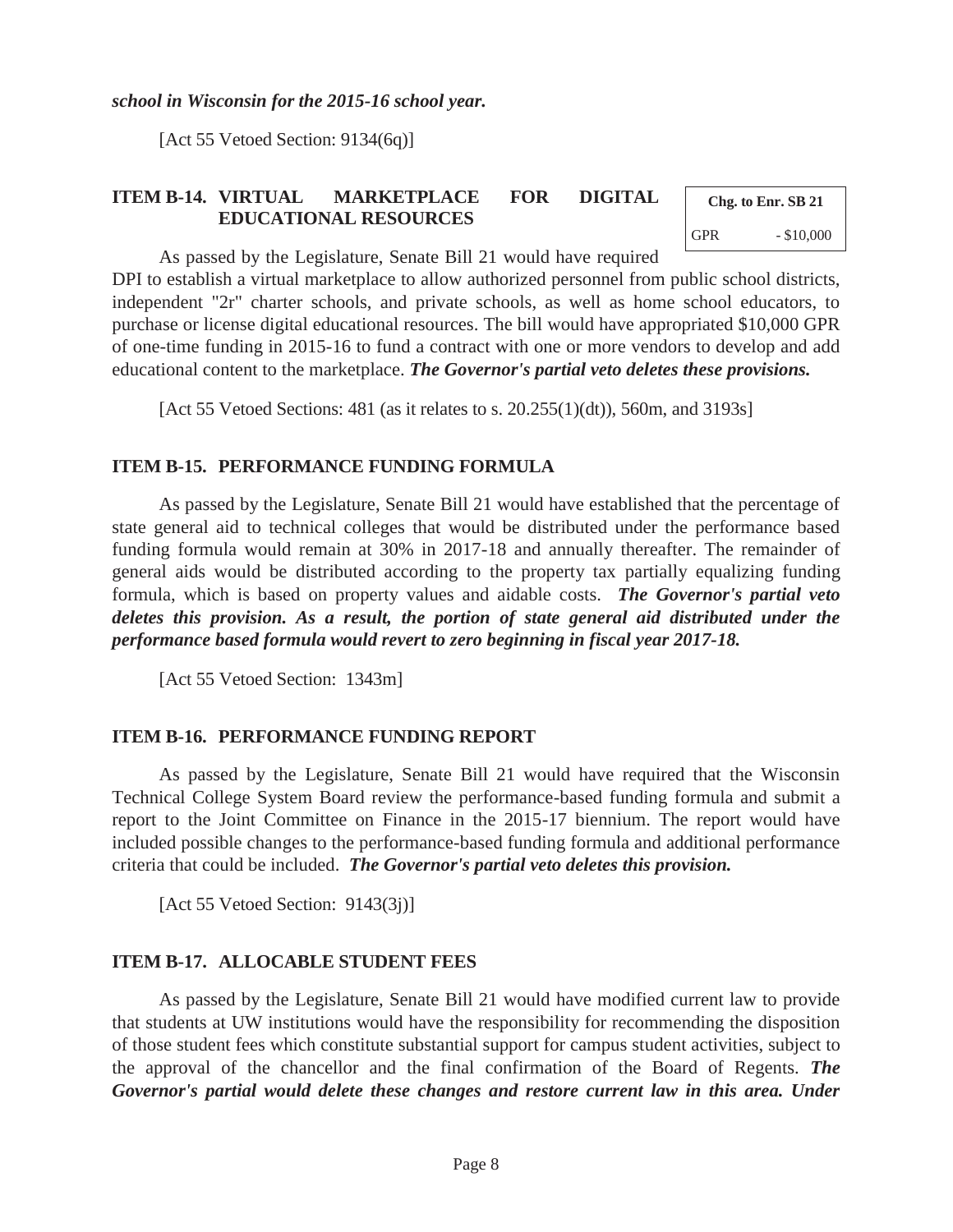*current law and Act 55 as vetoed, students have the responsibility for the disposition of those fees in consultation with the chancellor and subject to the final confirmation of the Board of Regents.* 

 [Act 55 Vetoed Sections: 1139g and 1142m (as it relates to responsibility for allocable student fees)]

#### **ITEM B-18. ANNUAL FINANCIAL AUDIT**

 As passed by the Legislature, Senate Bill 21 would have specified that the Legislative Audit Bureau (LAB) would not conduct a financial audit of the UW System for the 2015-16 and 2016-17 fiscal years as would otherwise be required under current law. Instead, SB 21 would have provided that the Board of Regents contract with an independent accounting firm licensed by the accounting examining board for the purposes of conducting an annual financial audit of the UW System for fiscal years 2015-16 and 2016-17. SB 21 would have specified that the accounting firm report to the Board of Regents and provide all of the following to the Board of Regents, the Governor, the Joint Legislative Audit Committee, and the Joint Finance Committee: (a) the audited financial statements; (b) performance improvement observations; and (c) a management letter complete with internal control deficiencies and audit differences. SB 21 would have provided that the independent accounting firm with which the Board of Regents contracts could have used the Legislative Audit Bureau to assist in conducting the audit to the extent the work relied upon did not modify the audit opinion with the exception of accepting the prior year's unqualified opinion. *The Governor's partial deletes this provision, so that the LAB's current law role in providing financial audits would be unchanged.* 

[Act 55 Vetoed Section: 9148(7j)]

#### **ITEM B-19. ENERGY CONSERVATION MASTER LEASE PROGRAM**

 As passed by the Legislature, Senate Bill 21 would have provided that the UW System President may annually identify and approve eligible energy conservation projects for the UW System. SB 21 would have provided that eligible energy conservation projects approved by the UW System President would be financed through the state's master lease program with the amount to be determined by the Secretary of the Department of Administration (DOA) in consultation with the UW System President. SB 21 would have defined "eligible energy conservation project" as a project that satisfies all of the following criteria: (a) the estimated costs associated with the project are offset by the estimated savings to the UW System after completion of the project; (b) all estimated savings from the project are guaranteed by the qualified provider selected for the project by the UW System President through a performance contract; and (c) the period in which estimated savings are projected to be realized from the project does not exceed ten years. SB 21 would have specified that the estimated savings for each eligible energy conservation project would be measured and verified in a manner established by the UW System President. SB 21 would have defined a "qualified provider" as a person who is experienced in the design, implementation, and installation of energy conservation and facility improvement measures and who has the ability to provide labor and material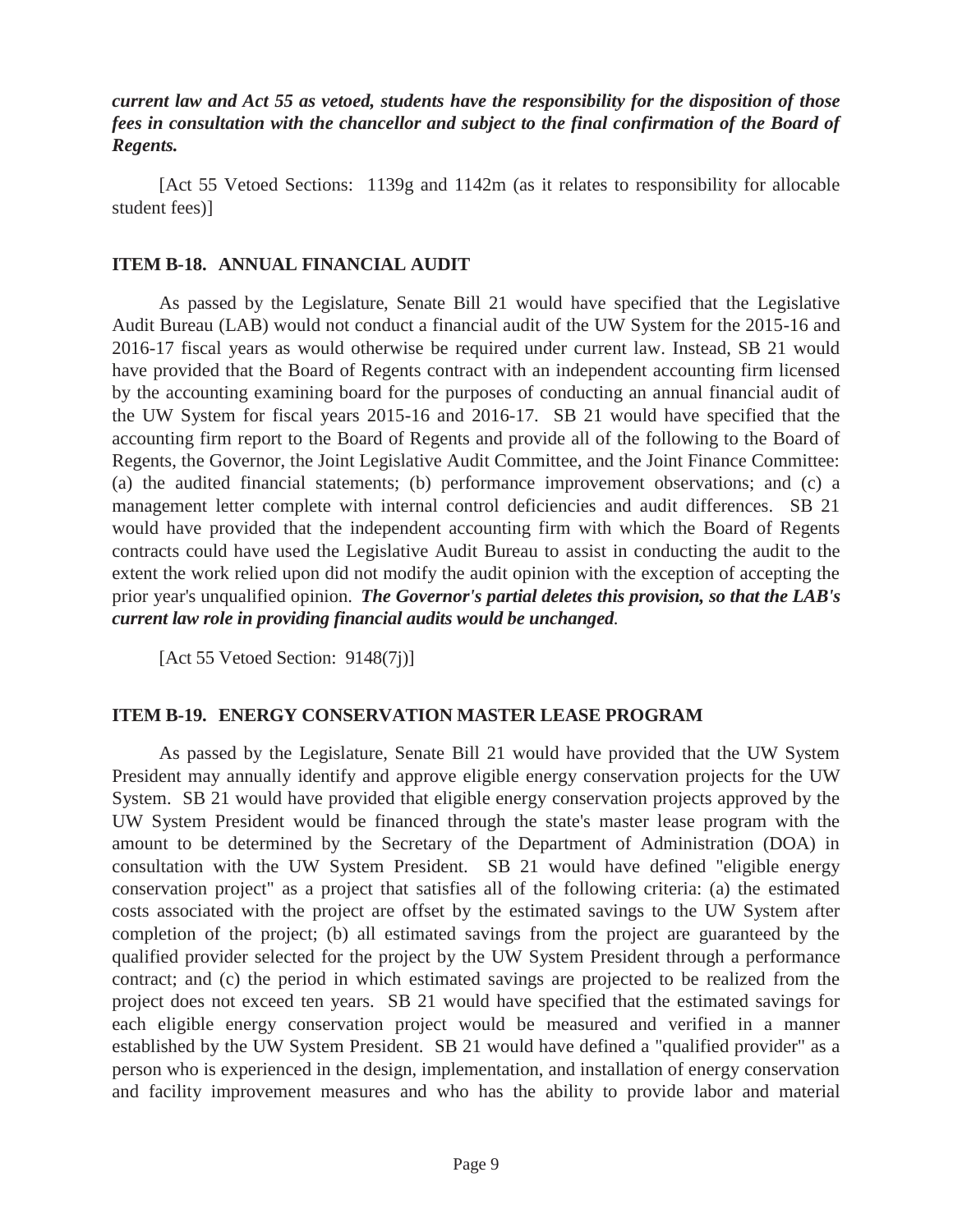payment and performance bonds equal to the maximum amount of any payments due under a performance contract entered into by the person.

 SB 21 would have provided that: (a) eligible energy conservation projects approved by the UW System President would not be subject to approval by the State Building Commission; (b) the UW System would select qualified providers for such projects and that current law bidding procedures for construction project contracts, which specify that DOA lets construction contracts, would not apply to such projects; (c) the State Building Commission could not prescribe simplified bidding procedures for such projects as it may under current law for other projects that do not require approval by the Building Commission; (d) the UW System President would supervise the implementation of energy conservation projects financed through the state's master lease program and that such projects would not require review and approval by DOA; (e) DOA would not take charge of and supervise engineering or architectural services or construction work performed for such projects; and (f) the Board of Regents could employ engineering, architectural, or allied services and expend money for construction purposes for energy conservation projects approved by the UW System President and financed through the state's master lease program.

 SB 21 would have specified that the following current law provisions would not apply to eligible energy conservation projects approved by the UW System President and financed through the state's master lease program: (a) an exemption for contracts for engineering or architectural services, for construction work of more than \$10,000, and for limited trades work of more than \$30,000 from current law related to contractual services and bidding; (b) a requirement that DOA attempt to ensure that 5% of the amount expended through such contracts be paid to minority businesses; (c) a requirement that DOA attempt to ensure that 1% of the amount expended through such contracts be paid to disabled veteran-owned businesses; and (d) a provision specifying such contracts, payments related to those contracts, and change orders related to those contracts must be approved by the DOA Secretary or his or her designated assistant and, in some cases, the Governor.

 SB 21 would have provided that the UW System would be able to undertake or finance energy conservation projects through other state programs including DOA's energy efficiency program.

#### *The Governor's partial veto deletes these provisions.*

 [Act 55 Vetoed Sections: 29, 29m, 35m, 41m, 55m, 364m (as it relates to eligible energy conservation projects), 366m (as it relates to eligible energy conservation projects), 375m, 378t, 392g (as it relates to eligible energy conservation projects), 392r (as it relates to eligible energy conservation projects), and 1176m]

#### **ITEM B-20. INVESTMENT OF CERTAIN FUNDS**

 As passed by the Legislature, Senate Bill 21 would have provided that the Board of Regents could invest revenues from its auxiliary enterprises, gifts, grants, donations, and segregated fees collected for building projects by doing one of the following: (a) directly employing a financial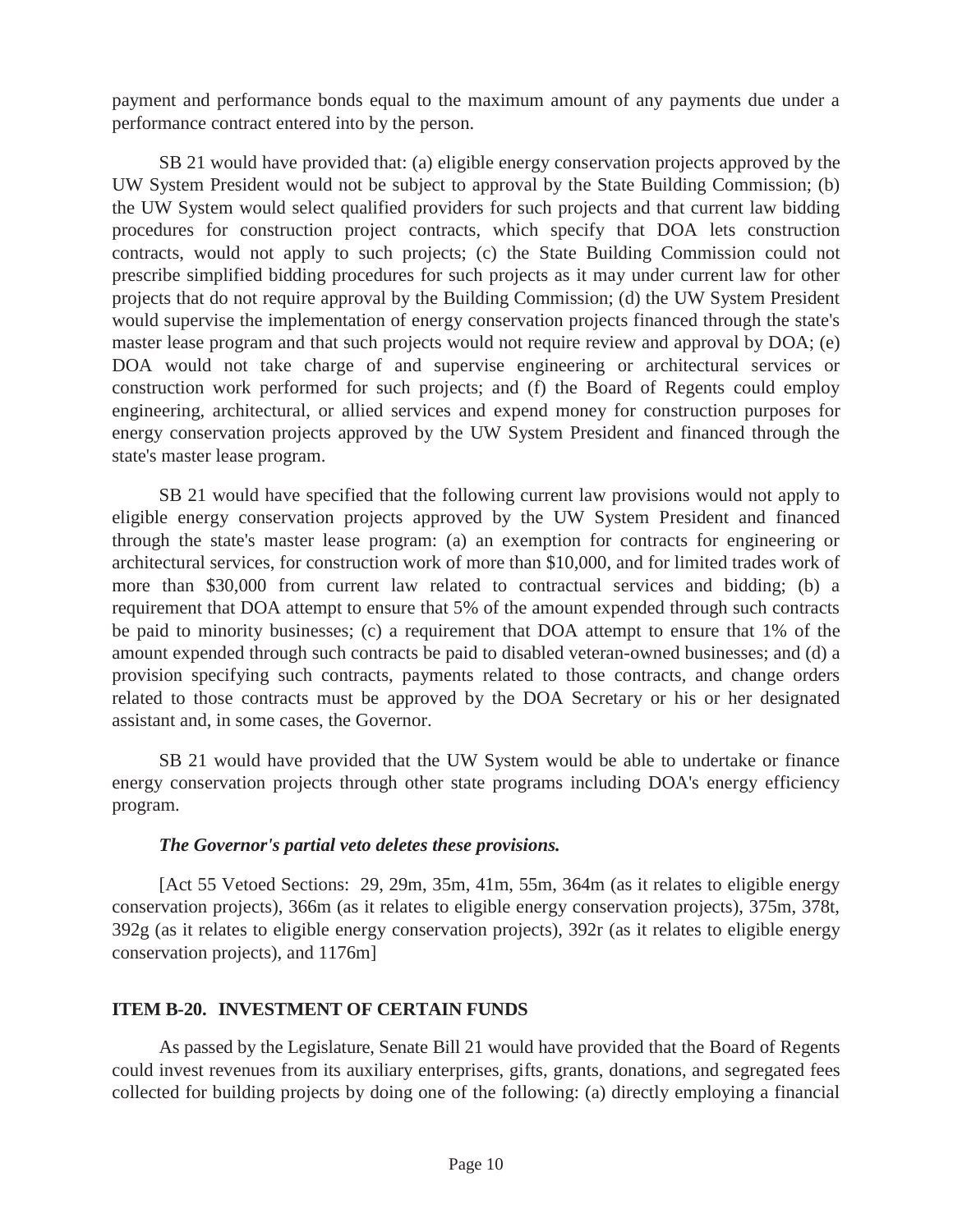manager to oversee the investment of these funds; (b) contracting with the State of Wisconsin Investment Board (SWIB); or (c) selecting a private investment firm using the current law competitive sealed proposal process. SB 21 would have specified that the Board would not be required to deposit revenues from its auxiliary enterprises, gifts, grants, donations, and segregated fees collected for building projects in the State Investment Fund if the Board invests those moneys as specified in (a), (b), or (c). SB 21 would have modified the UW System's program revenue appropriations for general program operations and gifts and nonfederal grants and contracts to include earnings from the investment of revenues from its auxiliary enterprises, gifts, grants, donations, and segregated fees collected for building projects.

 In addition, SB 21 would have provided that SWIB would invest the UW System's auxiliary enterprises revenues, gifts, grants, donations, and segregated fees collected for building projects if contracted to do so by the Board of Regents. SB 21 specifies that SWIB would invest these moneys in accordance with the terms of the contract with the Board of Regents and SWIB's standard of responsibility.

*The Governor's partial veto would delete references to auxiliary enterprises and segregated fees collected for building projects. As a result of the partial veto, the Board of Regents would be authorized to invest revenues from gifts, grants, and donations and the SB 21 provisions above would only apply to those specific funds.*

[Act 55 Vetoed Section: 1162r]

## **ITEM B-21. GIFT AND GRANT FUNDED BUILDING PROJECTS**

 As passed by the Legislature, Senate Bill 21 would have defined a UW gift and grants project as a construction project funded entirely by gifts and grants made to the UW System for the express purpose of funding the construction project. Senate Bill 21 would exempt these UW building projects from Building Commission and Department of Administration (DOA) approval and specify that DOA would not take charge of and supervise engineering or architectural services or construction work performed for such projects. *The Governor's partial veto would delete the phrase "for the express purpose of funding the construction project". As vetoed, the UW System could use any gifts and grants made to the UW System to fund projects under this provision.*

[Act 55 Vetoed Section: 369t]

#### **ITEM B-22. DOA ASSESSMENT FOR PR FUNDED BUILDING PROJECTS**

 As passed by the Legislature, Senate Bill 21 would have required DOA in providing engineering, architectural, project management, and other building construction services to assess the UW System for certain building projects on a fee-for-service basis, except that total fees could not have exceeded four percent of the total cost of the project. This provision would have applied to UW System projects funded entirely by program revenues or program revenue supported bonding. This provision would have first applied to services provided on the effective date of the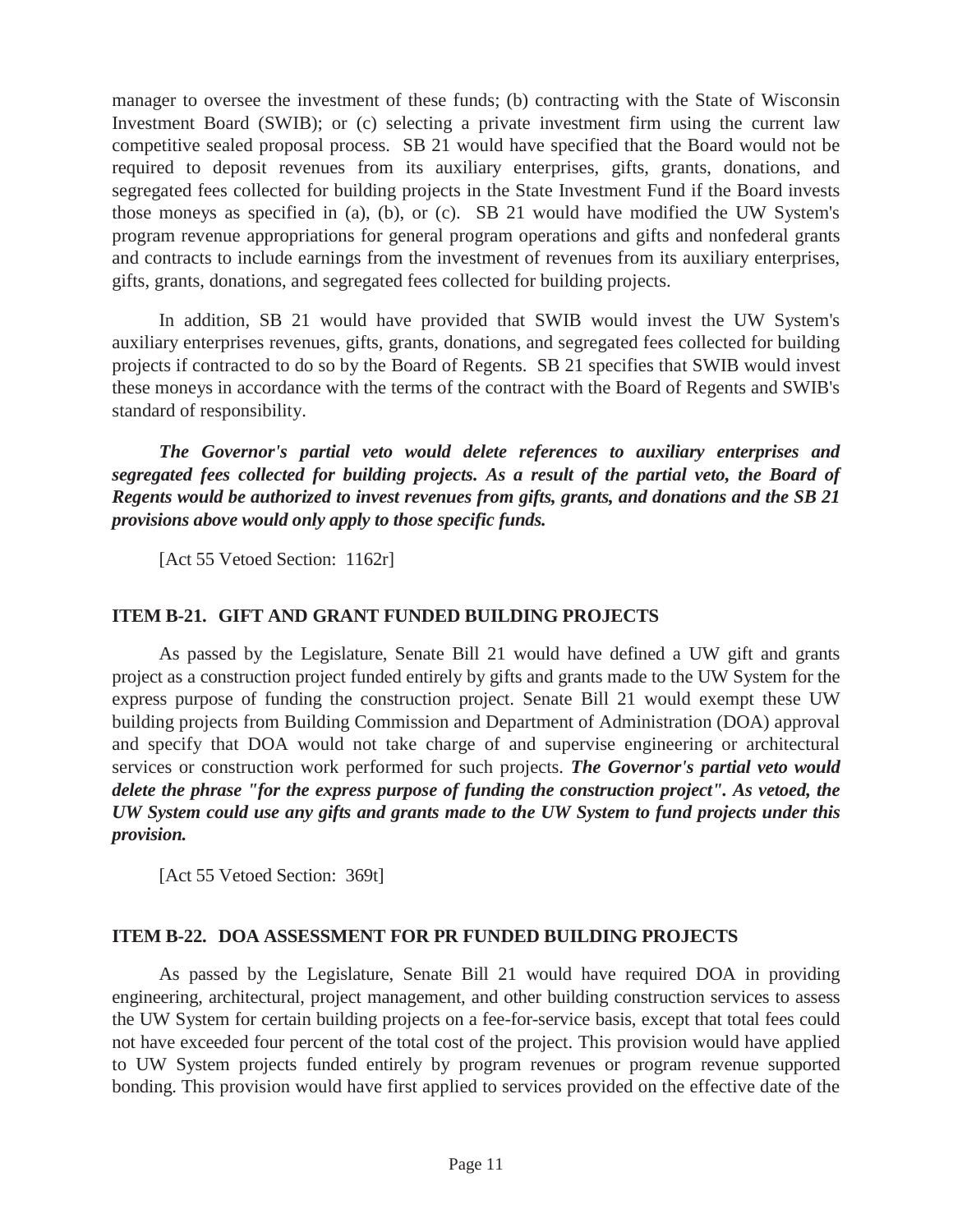budget act. *The Governor's partial veto deletes this provision.* 

[Act 55 Vetoed Sections: 365m and 9301(3f)]

#### **ITEM B-23. STUDENT IDENTIFICATION NUMBERS**

 As passed by the Legislature, Senate Bill 21 would have deleted current law prohibiting UW institutions and private educational institutions located in Wisconsin that award bachelor's or higher degrees from using a student's social security number as his or her identification number. *The Governor's partial veto would this proposed change and retain this current law restriction.* 

[Act 55 Vetoed Sections: 1279, 4468e, 4468m, and 4468s]

#### **ITEM B-24. PROCUREMENT**

 As passed by the Legislature, Senate Bill 21 would have provided that the Board of Regents would develop polices related to procurement and specified that these policies would not be promulgated as rules. SB 21 would have provided that the Board would submit its procurement policies to the Joint Finance Committee and that the Joint Finance Committee would submit its approval of the policies to the Legislative Reference Bureau (LRB). SB 21 would have provided that, upon receipt of the approval, LRB would publish a notice in the Wisconsin Administrative Register that states the date on which the approval was submitted. Beginning on that date, current law related to purchasing by state agencies would not have applied to the UW System and the Board of Regents would have been authorized to purchase all necessary materials, supplies, equipment, all other permanent personal property and miscellaneous capital, and contractual services for the UW System. SB 21 would have provided that on that date DOA or its agents could enter into an agreement with the UW System under which either of the parties may agree to participate in, administer, or conduct purchasing transactions under a contract for the purchase of materials, supplies, equipment, permanent personal property, miscellaneous capital, or contractual services.

#### *The Governor's partial veto deletes these provisions.*

 [Act 55 Vetoed Sections: 316p, 321, 322, 327d, 328, 355s, 1204m, 3578p, 9148(2d), and 9448(2d)]

#### **ITEM B-25. AQUACULTURE SPECIALIST**

 As passed by the Legislature, Senate Bill 21 would have provided \$100,000 PR annually from tribal gaming revenues to fund a UW-Extension aquaculture specialist for the aquaculture demonstration

**Chg. to Enr. SB 21**  PR - \$200,000 GPR-Tribal 200,000

facility. This funding would have been sunset on July 1, 2017. *The Governor's partial veto deletes this funding and related provisions.*

[Act 55 Vetoed Sections: 806g, 806r, and 9448(5j)]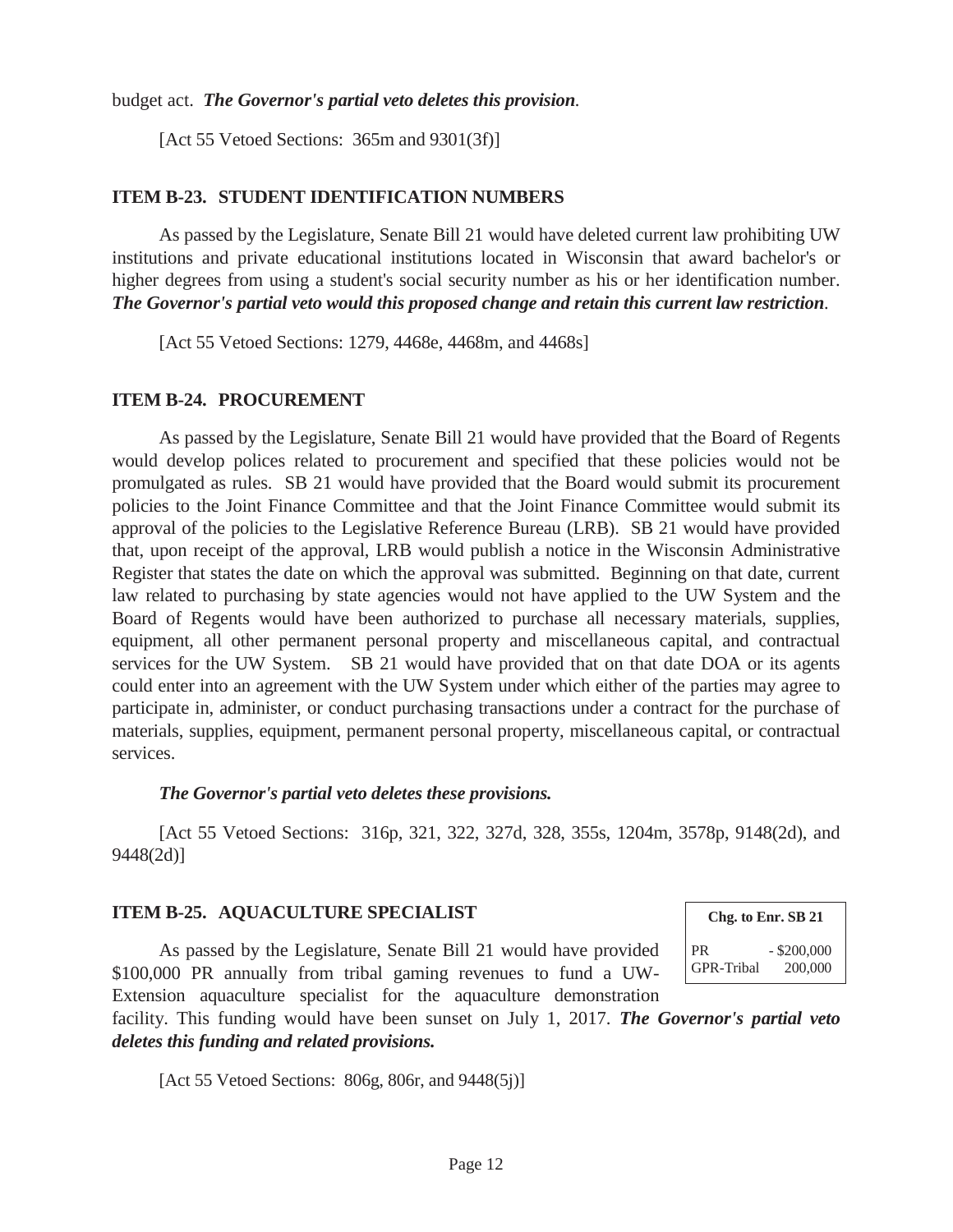#### **ITEM B-26. MINORITY TEACHER LOAN PROGRAM ELIGIBILITY**

 As passed by the Legislature, Senate Bill 21 would have modified the existing minority loan program such that only minority students who meet all of the following would be eligible to receive loans through the program: (a) are residents of this state enrolled at least half-time as sophomores, juniors, or seniors in an institution of higher education, as defined in 20 USC 1001 (a) and (b), located in this state; (b) are enrolled in a program of study leading to a teacher's license in a discipline identified as a teacher shortage area for this state by the U.S. Department of Education; (c) are enrolled in a program of study that includes a student teaching component located at a public or private elementary or secondary school in the City of Milwaukee; and (d) have a grade point average of at least a 3.0 on a 4.0-scale or the equivalent. *The Governor's partial veto deletes the requirement under (c), so that the program of study would not have to include a teaching component located in a public or private elementary or secondary school in the City of Milwaukee.* 

[Act 55 Vetoed Sections: 1372r and 9319(3f)]

#### **ITEM B-27. POSITION REPORTS**

 As passed by the Legislature, Senate Bill 21 modifies current law to require the Board of Regents to report annually by November 1, instead of quarterly, to DOA and the Co-Chairs of the Joint Finance Committee regarding the number of full-time equivalent positions created by the Board in the previous 12-month period, based on the System's October 1 payroll. SB 21 would have also deleted current law specifying that positions authorized for the UW System not be included in any state position report beginning on July 1, 2015. *The Governor's partial veto restores this second provision, so that the statutes would continue to specify that positions authorized for the UW System not be included in any state position report beginning on July 1, 2015 .* 

[Act 55 Vetoed Section: 277m]

#### **ITEM B-28. ACADEMIC STAFF APPOINTMENTS**

 As passed by the Legislature, Senate Bill 21 would have provided that, beginning on July 1, 2015, the Board of Regents could not appoint an academic staff member to a probationary or indefinite term academic staff appointment. SB 21 would have specified that an academic staff member who holds a probationary appointment on June 30, 2015, would hold a fixed term appointment effective July 1, 2015. SB 21 would have modified current law to specify that the policies for indefinite appointments made before July 1, 2015, would provide for permanent status and such other conditions of appointment as the Board establishes. *The Governor's partial veto delete these provisions.* 

[Act 55 Vetoed Section: 1210m]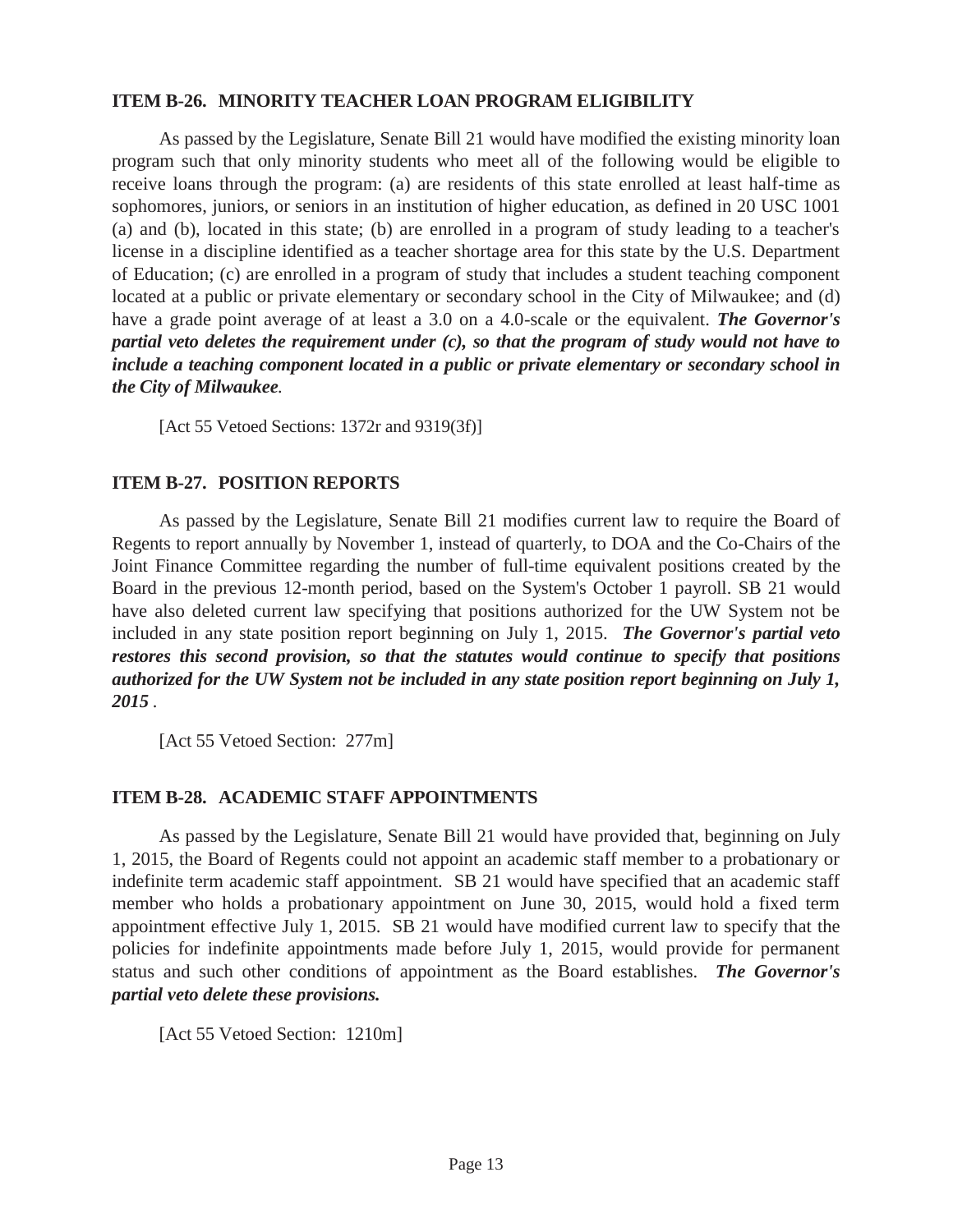#### **ITEM B-29. CONSERVATION FUND APPROPRIATION**

 As passed by the Legislature, Senate Bill 21 would have specified that in 2015-16 and 2016- 17, \$124,400 annually, rather than \$78,000 annually as under current law, of the total annual appropriation of \$134,500 be provided for the UW-Stevens Point paper science program. As under current law, the remaining \$11,100 would have been provided for grants to forest cooperatives. *The Governor's partial veto deletes this change to the funding allocation, so that \$78,000 would be provided to UW-Stephens Point and the remaining \$56,500 for grants to forest cooperatives as under current law.* 

[Act 55 Vetoed Sections: 596g, 596r, and 9448(5k)]

## **REFORMING GOVERNMENT**

#### **ITEM C-30. GROUP INSURANCE BOARD APPOINTMENTS**

 As passed by the Legislature, Senate Bill 21 would have provided that the six members of the Group Insurance Board (GIB) who are appointed by the Governor to two-year terms under current law, would now be appointed to the Board only with the advice and consent of the Senate. The bill specified that the terms of office of the current gubernatorial appointees to GIB would have terminated on the effective date of the budget bill. Incumbent gubernatorial appointees to GIB would have continued as Board members and exercised their powers and duties until a successor was appointed and qualified to assume the Board position. Further, the bill would have expanded the membership of GIB from 11 to 15 members and provided that the following be added as members of the Board: (a) one Representative appointed by the Speaker of the Assembly; (b) one Representative appointed by the Minority Leader of the Assembly; (c) one Senator appointed by the Majority Leader of the Senate; and (d) one Senator appointed by the Minority Leader of the Senate. *The Governor's partial veto deletes the provision.* 

[Act 55 Vetoed Sections: 105d, 136d, and 9112(1c)]

#### **ITEM C-31. REVIEW OF ANNUAL PROPOSED CHANGES TO THE STATE GROUP HEALTH INSURANCE PROGRAM**

 As passed by the Legislature, Senate Bill 21 would have provided that the Group Insurance Board (GIB), in consultation with the Division of Personnel Management in the Department of Administration, annually, by April 1, submit any proposed changes to the state group health insurance program to the Joint Committee on Employment Relations (JCOER). The bill would have specified that GIB could not implement any changes to the state group health insurance program unless approved by JCOER. The Joint Committee on Employment Relations would have been required to hold a public hearing on the proposed changes. Annually, before May 1, JCOER would have been required to approve, disapprove, or approve with modifications the proposed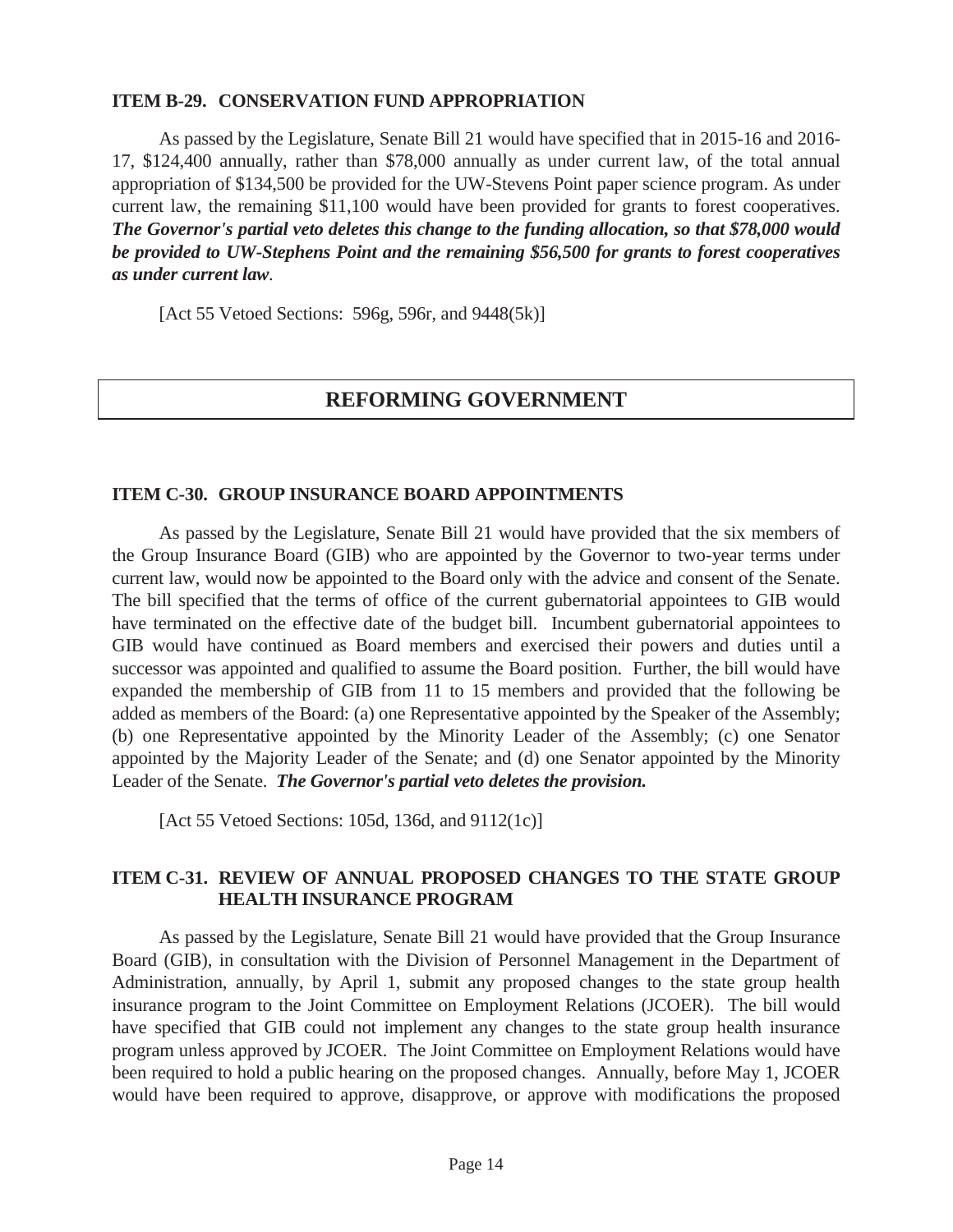changes and notify the Governor of its actions. Within 10 calendar days of this notification, the Governor would have been required to approve or reject in its entirety the proposed changes approved by JCOER. The bill specified that a vote of six members of JCOER (an eight member committee) would have been required to override any rejection of the Governor.

 Notwithstanding the regular process identified above, GIB would have been required to submit proposed changes to the state group health insurance program for calendar year 2016 no later than 30 days after the effective date of the budget bill. The Group Insurance Board could not have implemented any changes to the state group health insurance program for the 2016 calendar year unless approved by JCOER. The Joint Committee on Employment Relations would have been required to hold a public hearing on the proposed changes. The bill would have specified that no later than 30 days after GIB submitted the proposed changes to JCOER, JCOER would have been required to approve, disapprove, or approve with modifications the proposed changes and notify the Governor of its actions. Within 10 calendar days of this notification, the Governor would have been required to approve or reject in its entirety the proposed changes approved by JCOER. The bill specified that a vote of six members of JCOER would have been required to override any rejection of the Governor. *The Governor's partial veto deletes this provision.* 

[Act 55 Vetoed Sections: 1389r and 9112(3j)]

## **ITEM C-32. AGENCY BUDGET REQUESTS**

 As passed by the Legislature, Senate Bill 21 would have required that state agencies making their agency biennial budget request would submit three proposals as follows: (a) a proposal written as if there would be no increase in expenditures of GPR, PR, or SEG from the base levels for the current fiscal year; (b) a proposal written as if the only increase in expenditures of GPR, PR, or SEG from base levels would be for cost to continue programs, including standard budget adjustments and increases in costs due to case load or population adjustments, and for the amounts necessary to fund previously enacted program commitments; and (c) the proposal submitted in (b) but modified to include increases in GPR, PR, or SEG from base levels for programmatic changes.

 SB 21 would have required the DOA Secretary when compiling the requests for agencies for the succeeding biennium under the current law report due on November 20 of each evennumbered year, to ensure that the data is presented as the three of these proposals described above. *The Governor's partial veto deletes these provisions.*

[Act 55 Vetoed Sections: 272d, 272h, and 272i]

## **ITEM C-33. STATUTORY RESERVE AND BUDGET STABILIZATION FUND**

 As passed by the Legislature, Senate Bill 21 would have modified current law that requires beginning in 2017-18, the required balance would equal 2% of total GPR appropriations plus GPR compensation reserves for each fiscal year. SB 21 would have specified that the statutory reserve for fiscal years 2015-16 and 2016-17 would equal \$65 million plus the accumulated amount drawn from moneys that otherwise would have been transferred to the budget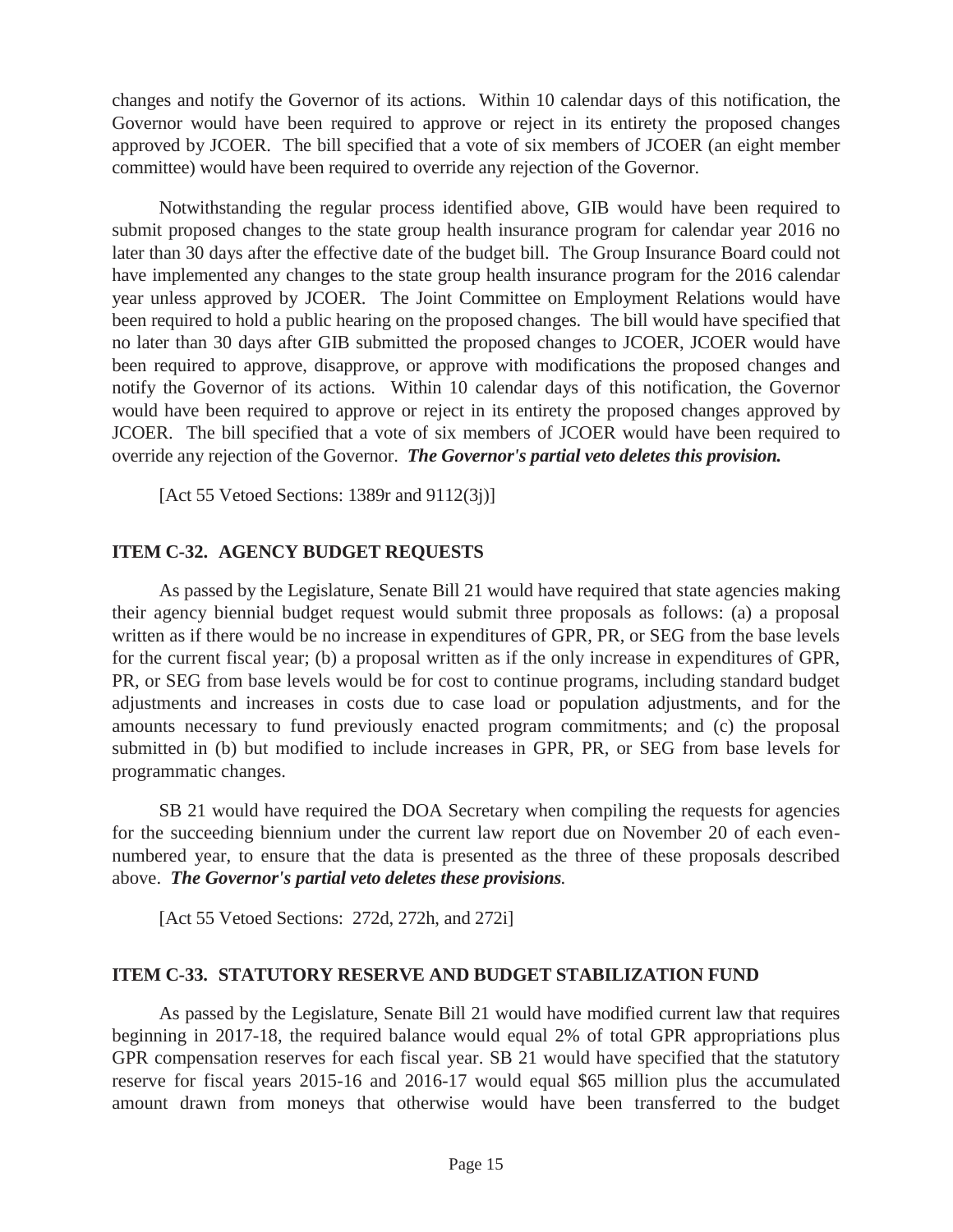stabilization fund. Beginning in 2017-18, the statutory reserve would equal the prior year reserve amount plus \$5,000,000, plus the accumulated amount drawn from moneys that otherwise would have been transferred to the budget stabilization fund in that fiscal year, but not to exceed 2%.

 Under current law, if actual general fund tax collections in a fiscal year exceed the estimated amount for that year used in the budget act, then 50% of the excess is transferred to the budget stabilization fund, as long as this transfer would not reduce the general fund balance below the statutory reserve. SB 21 would have modified current law governing transfers to the budget stabilization fund to specify that if the transfer of 50% of the excess in actual tax collections compared to the estimate would have caused the general fund balance on June 30 of the fiscal year to be less than 2% of total GPR appropriations plus GPR compensation reserves for that year, then the Secretary of Administration could not have made the transfer. Instead, the moneys would have remained in the general fund, and the statutory reserve would have been increased correspondingly. The statutory reserve would have been set equal to \$65 million plus the accumulated amount of any moneys retained in the general fund under this procedure, but could not have exceeded 2% of total GPR appropriations plus GPR compensation reserves. In addition, SB 21 provides that beginning in 2017-18, at a minimum the statutory reserve would equal the prior year amount plus \$5 million, plus any moneys that would have been retained under this procedure, but could not exceed the 2% level. Once the general fund balance has reached this 2% amount, then transfers to the budget stabilization fund in subsequent fiscal years would have occurred as under current law, and the \$5 million annual increase would not apply. *The Governor's partial veto would delete the modifications relating to transfers to the budget stabilization fund, so that current law would continue to apply. The SB 21 requirement that the statutory reserve be increased by \$5,000,000 each year beginning in 2017-18 would be retained.* 

[Act 55 Vetoed Sections: 282m, 478d, 478g, and 478h]

## **ITEM C-34. UTILIZATION OF DEPARTMENT OF ADMINISTRATION PROCURE-MENT AND PURCHASING SERVICES**

 As passed by the Legislature, Senate Bill 21 would have authorized the Department of Employee Trust Funds (ETF) and its governing boards to purchase all supplies, materials, equipment, and contractual services required to carry out their responsibilities. The bill would have provided that contracts entered into by ETF or its governing boards be signed by an individual authorized by the Secretary of ETF. Further, it would have specified that ETF and its governing boards must maintain copies of all purchasing requisitions and contracts and permit inspections and copying of these documents as required under subchapter II of Chapter 19 (General Duties of Public Officials). The Department of Employee Trust Funds and its governing boards would have been required to file all bills and statements for purchases and engagements with the Secretary of the Department of Administration (DOA), who would have been required to audit and authorize payment of all such bills and statements.

 The bill would have deleted the authority of DOA to require ETF and its governing boards to utilize DOA procurement and purchasing services. The Department of Administration would have been required, upon request, to: (a) make recommendations and provide assistance to ETF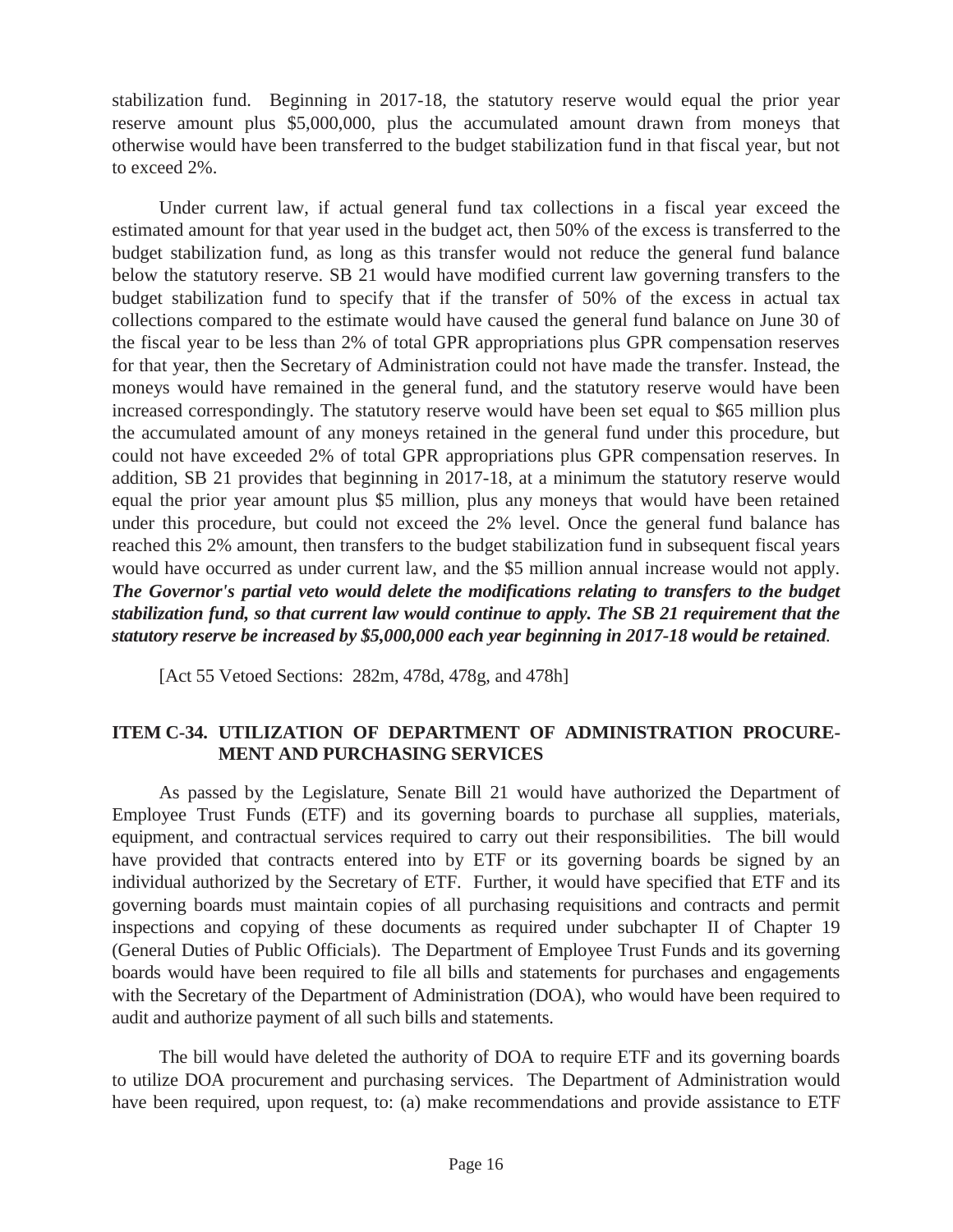and its governing boards regarding purchasing procedure; and (b) process requisitions for purchases submitted by ETF or a governing board and procure materials, supplies, equipment, and services for ETF or a governing board in accordance with the statutory purchasing procedure prescribed for executive branch agencies. *The Governor's partial veto deletes the provision.* 

 [Act 55 Vetoed Sections: 282s, 326q, 327b, 327d (as it relates to s. 16.745), 330n, 333r thru 339n, 345b thru 355b, and 355s (as it relates to s. 16.745)]

## **ITEM C-35. PAY-FOR-PERFORMANCE CONTRACTING REPORTS**

 As passed by the Legislature, SB 21 would have required all executive branch agencies to examine current programs and submit to the Joint Committee on Finance on or before December 1, 2015, a plan that identifies existing government expenditures that could be decreased or programs that could be improved though the use of pay-for-performance contracts. A pay-for-performance contract would have been defined as a contract between a government agency and a private organization for the delivery of services under which payment is contingent upon and delayed until achievement of specified outcomes as measured by an independent evaluator using agreed upon metrics. The bill also would have specified that under a pay-for-performance contract the contracting organization may serve as an intermediary which: (a) obtains funding to perform the contract by raising capital from private investors (whether philanthropic, profit seeking, or otherwise); and (b) subcontracts with direct providers (which may or may not be nonprofits) to achieve the required performance outcomes. *The Governor's partial veto deletes all of these provisions.* 

 The budget bill passed by the Legislature also authorizes the Department of Children and Families (DCF) to issue a request for proposals (RFP) for a pay-for-performance contract which, after a term of five years, provides an agreed upon payment on the condition that the contracting organization can demonstrate savings realized by the state (and not by local or federal government bodies) as defined by the terms of the contract from reducing rates of recidivism by offenders residing in the City of Milwaukee who have left incarceration and reentered the community. The contract must also provide for no payment unless a certain minimum level of success is demonstrated. The Legislative Audit Bureau must assist DCF and the RFP offerors to identify benchmarks to measure performance and must conduct an audit upon completion of the five-year contract term to determine whether the agreed-upon benchmarks have been achieved. In evaluating proposals, DCF must give priority to those which incorporate reuniting parents with their children.

 After selecting a proposal, DCF would have been required to submit a plan to the Joint Committee on Finance for approval under a 14-day passive review process before a final contract with the RFP offeror elected by DCF could be executed or otherwise implemented. The plan would have had to include specific information on the RFP offeror selected, the methods under which the offeror would finance startup and ongoing costs, the levels of increased payment for greater degrees of success, the desired outcomes and benchmarks, the methods of monitoring and measuring performance, and any additional service providers which the offeror intended to engage for delivery of services. *The Governor's partial veto deletes the requirement that DCF submit a plan for passive review by the Joint Finance Committee. The other provisions authorizing DCF*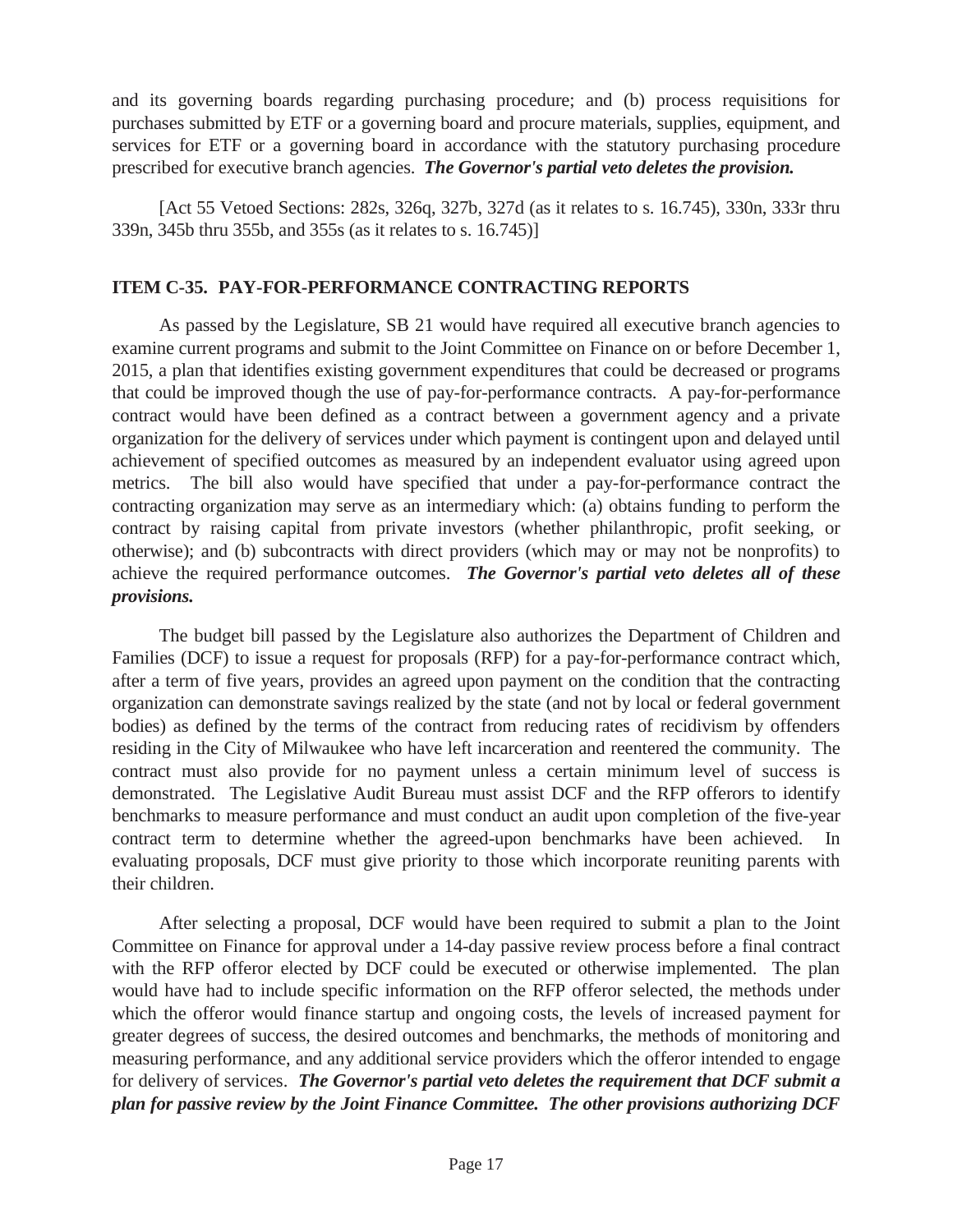#### *to enter into a pay-for-performance contract for a recidivism program are retained.*

[Act 55 Vetoed Sections: 1785m and 9152(1c)]

#### **ITEM C-36. LOCAL ZONING EXCEPTION**

 As passed by the Legislature, Senate Bill 21 would have specified that the structure or facility that is to be constructed for the benefit, or use, of the state and that was first enumerated under the 2007-09 building program and last modified under the 2013-15 building program as the State Transportation Building replacement in Madison would not be subject to any zoning ordinance or regulation of any city, village, or town. *The Governor's partial veto deletes this provision.* 

[Act 55 Vetoed Sections: 44b and 44m]

#### **ITEM C-37. BUILDING COMMISSION CONTRACTING REQUIREMENTS**

 As passed by the Legislature, Senate Bill 21 would have deleted a reference to authorizing lease or lease purchase from current law governing the waiver of state contracting requirements. SB 21 would have deleted current law governing single prime contracts so that it would not apply to the use of leases or lease purchase in lieu of state construction, but would continue to apply to other alternatives to state construction approved by the Commission. SB 21 would also have deleted a reference to the acquisition of existing facilities in lieu of state construction, so that the Building Commission could have considered the lease or lease purchase, but not acquisition of facilities in lieu of state construction for any project enumerated in the state building program.

 *The Governor's partial veto would delete these changes, except the current law reference to "existing" facilities is still eliminated under Act 55, so that Act 55 specifies that the Commission may authorize the lease, lease purchase, or acquisition of state facilities in lieu of state construction, rather than the lease, lease purchase, or acquisition of existing facilities as under current law.* 

 [Act 55 Vetoed Sections: 47b (as it relates to the acquisition of facilities), 370, 373b, and 374b]

#### **ITEM C-38. HEALTH INSURANCE FOR PROTECTIVE SERVICE EMPLOYEES**

 As passed by the Legislature, Senate Bill 21 specifies that if a first-class city (Milwaukee) offered health care insurance to employees who are police officers, fire fighters, or emergency medical technicians, the first-class city would be required to also offer to the employees who are police officers, fire fighters, or emergency medical technicians, a high-deductible health plan (HDHP) that had identical design features to the HDHP offered to state employees. *The Governor's partial veto deletes the requirement that the offered HDHP must have identical design features to the HDHP offered to state employees.* 

[Act 55 Vetoed Section: 1952c]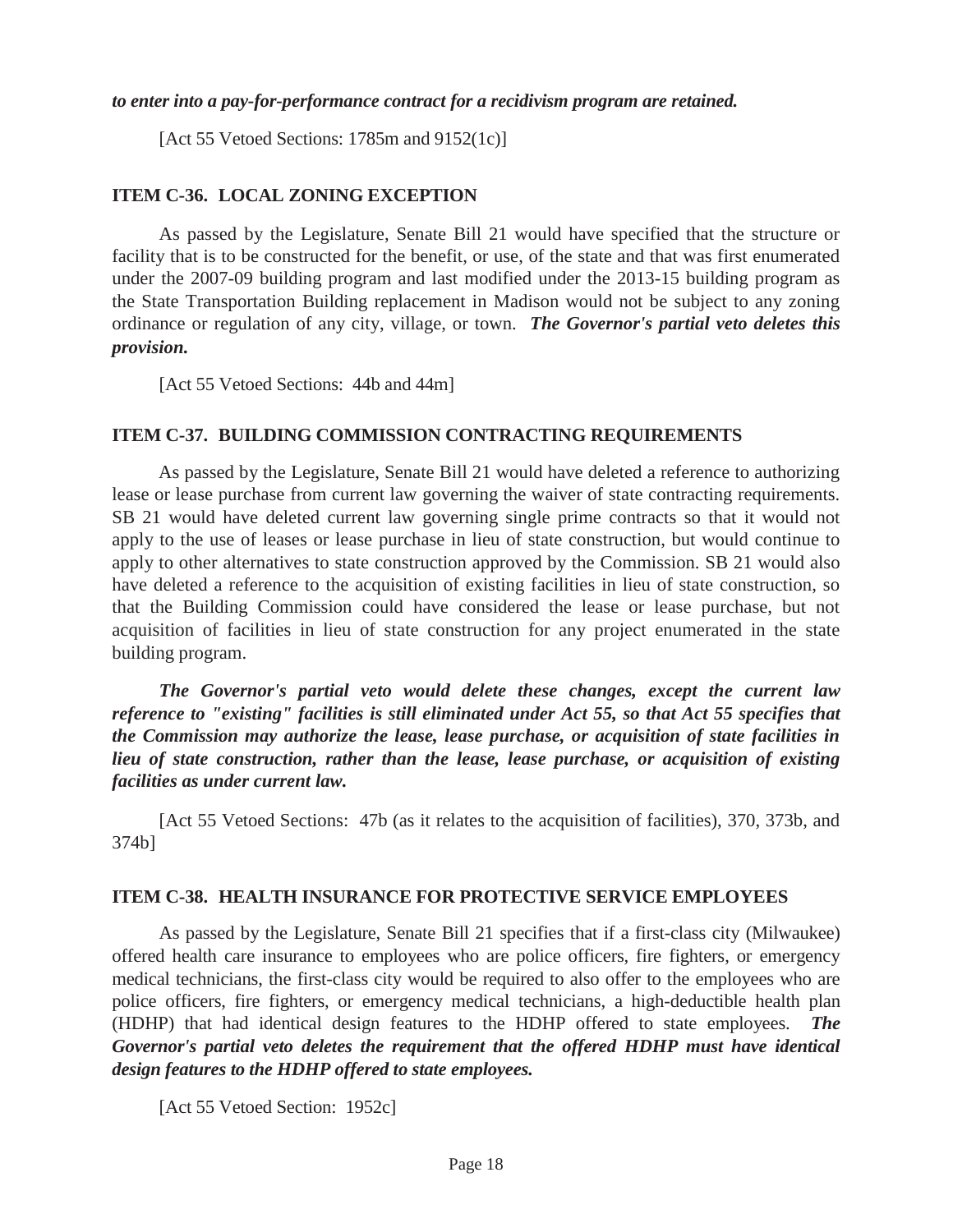#### **ITEM C-39. INFORMATION TECHNOLOGY SERVICES FOR CERTAIN AGENCIES AND SHARED AGENCY SERVICES PILOT PROGRAM**

 As passed by the Legislature, Senate Bill 21 requires DOA to consult with certain agencies and develop a plan for assuming responsibility for services relating to human resources, payroll, finance, budgeting, procurement, and information technology for any of the agencies specified. *The Governor's partial veto excludes the following from the list of agencies specified: (a) Board on Aging and Long-Term Care; (b) Board for People with Developmental Disabilities; (c) Office of the Secretary of State; (d) Office of the State Treasurer; (e) Office of the Governor; and (f) Office of the Lieutenant Governor.* 

[Act 55 Vetoed Section:  $9101(5n)(a)$ ]

#### **ITEM C-40. ENERGY EFFICIENT BUILDING DESIGNER TAX DEDUCTION CERTIFICATION**

 As passed by the Legislature, Senate Bill 21 would have required DOA, upon request, to provide any necessary certification for a person to receive a federal tax deduction under 26 U.S.C. 179D if the person is the primary designer of an energy efficient commercial building property installed on or in state-owned property. *The Governor's partial veto deletes this provision.* 

[Act 55 Vetoed Section: 393p]

#### **ITEM C-41. TIME ALLOCATION FOR WORKERS' COMPENSATION**

 As passed by the Legislature, Senate Bill 21 transfers most formal adjudicatory functions related to workers' compensation claims from the Department of Workforce Development to the DOA Division of Hearing and Appeals (DHA). The bill would have specified that a minimum of 18 administrative law judges would be transferred to DHA to hear worker's compensation cases and that each of the 18 DHA worker's compensation administrative law judges allocate a minimum of 80% of their time on workers compensation issues. **The Governor's partial veto deletes the provision that requires at least 18 DHA examiners to devote not less than 80 percent of their work time to hear workers compensation cases.** 

[Act 55 Vetoed Section: 2830e]

## **ITEM C-42. DUTIES OF THE SECRETARY OF STATE**

 As passed by the Legislature, Senate Bill 21 creates a new method for municipal incorporation without utilizing the Department of Administration's current law process. The new method currently applies only to the Town of Windsor (Dane County) and the Town of Maine (Marathon County). A requirement of the process is that the town conduct a referendum, and if a majority of the votes are cast in favor of a city, the town clerk must certify the fact to the Secretary of State, who then issues and records a certificate of incorporation. Another provision of Enrolled SB 21 transferred the municipal filing functions of the Secretary of State to DOA. *The Governor's partial veto removes the words "of state" from the requirement to issue and record a certificate*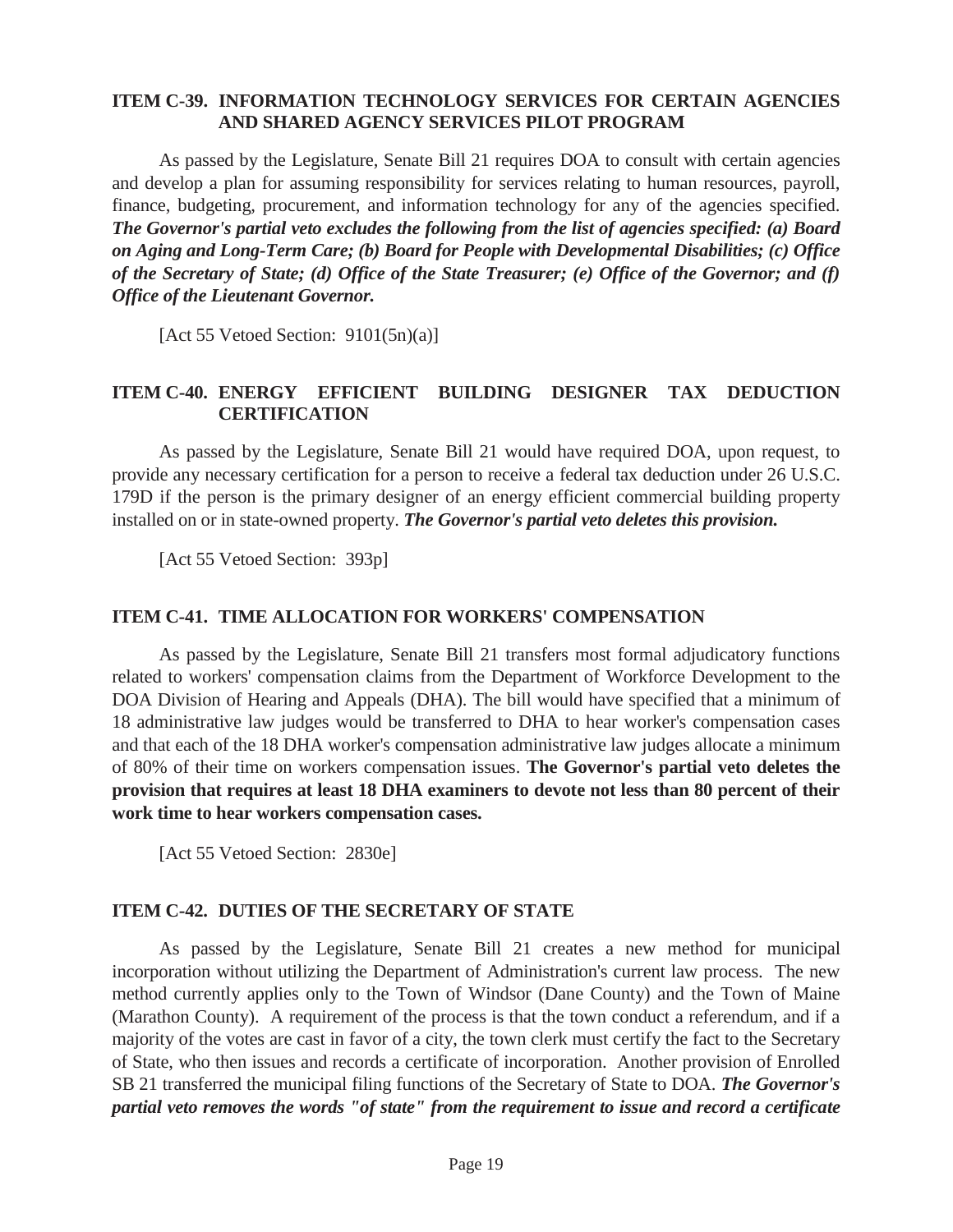*of incorporation. As a result, the veto message indicates: "With this partial veto, the town clerk would certify the incorporation vote to the 'secretary.' The intent of this veto is to retain this function in the Department of Administration."* 

[Act 55 Vetoed Section: 1959e]

#### **ITEM C-43. ALTERNATIVE TELECOMMUNICATIONS UTILITIES**

 As passed by the Legislature, Senate Bill 21 would have removed the current law authority of the Public Service Commission (PSC) to require alternative telecommunications utilities (ATUs) to: (1) obtain PSC approval before abandoning or discontinuing any line, extension, or service; (2) remove poles and certain other structures from a right-of-way, if the ATU abandons the right-of-way; or (3) dispose of any part of a right-of-way obtained by the ATU by condemnation, if the right-of-way is in a rural area and the ATU abandons the right-of-way. *The Governor's partial veto deletes this provision.* 

[Act 55 Vetoed Section: 3528m]

## **ITEM C-44. INTERVENOR COMPENSATION**

 As passed by the Legislature, Senate Bill 21 would have modified the amounts paid under the intervenor financing and grants appropriation by repealing the authorization for grants of up to \$300,000 in total each year for operational costs of nonprofit corporations that have a history of advocating at the PSC on behalf of ratepayers, and by reducing the compensation rate for consumer groups and consumer representatives from up to 100% of the reasonable cost of participating in a PSC hearing, to 50% of that cost. To reflect these changes, the intervenor compensation biennial appropriation in the Chapter 20 appropriations schedule was decreased by \$671,300 PR each year, from \$1,042,500 to \$371,200. *The Governor's partial veto deletes the statutory changes to the program, thereby restoring the authorization for grants to nonprofit organizations and the compensation rate of up to 100% for consumer groups and consumer representatives. However, the veto does not restore the funding in the appropriation schedule. The PSC could limit 2015-17 expenditures to the amounts available in the appropriation, or seek increased funding, if necessary, under separate legislation or through Joint Committee on Finance action under s. 13.10 of the statutes.* 

[Act 55 Vetoed Sections: 510m, 3532k, 3532m, and 3532n]

#### **ITEM C-45. EXTENSION OF MUNICIPAL WATER AND SEWER SERVICE APPEALS PROCESS**

 As passed by the Legislature, Senate Bill 21 authorizes a municipality in Kenosha County to request the extension of water or sewer utility service from another municipality that owns and operates a water or sewer utility and to appeal any decision of the municipality that owns and operates the water or sewer utility to deny the service extension to the PSC. In addition, the bill would have allowed the municipality requesting the service extension or the municipality owning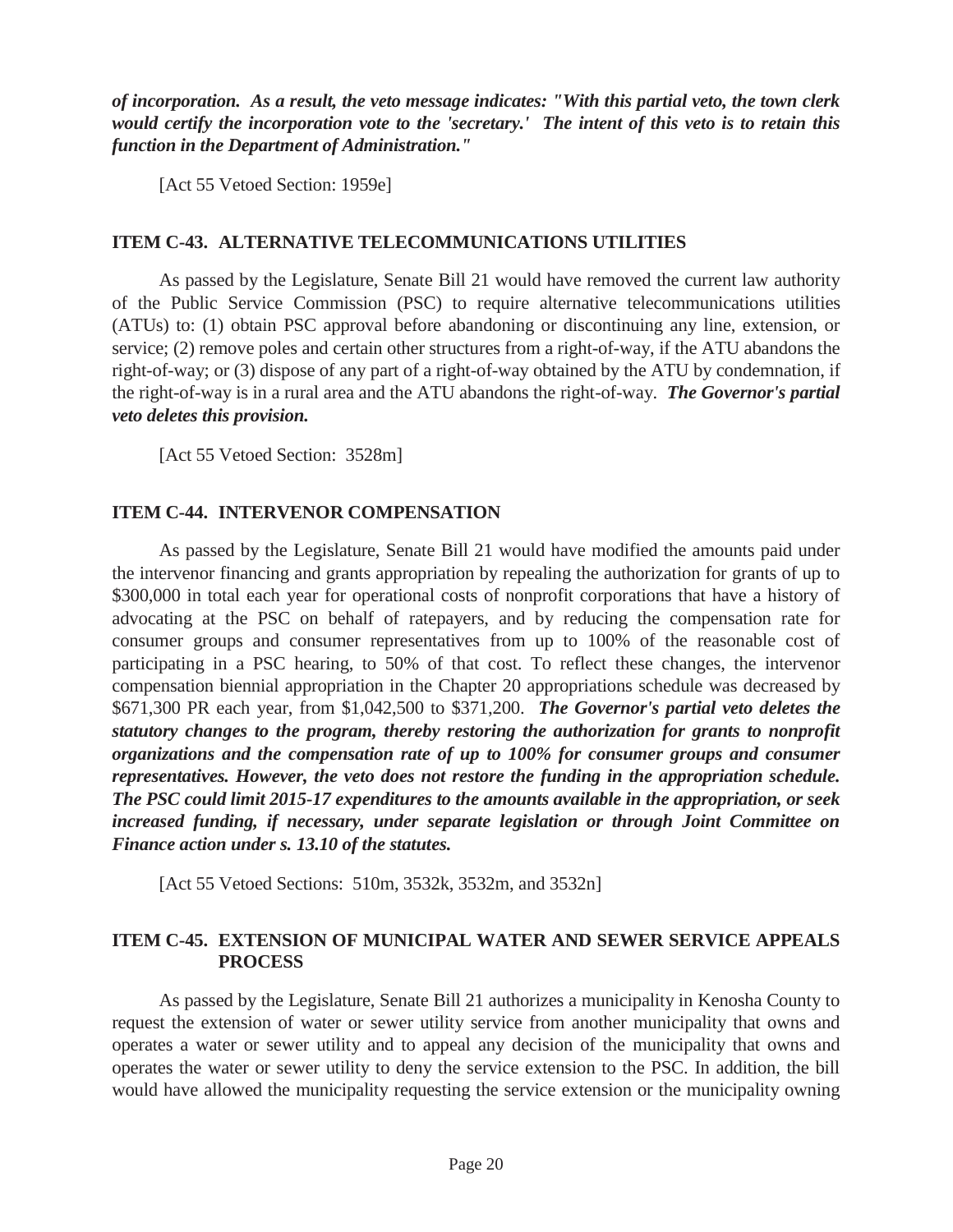and operating the utility to appeal the decision of the PSC to the Department of Natural Resources and would have required the Department to provide a determination within 45 days of receiving the appeal. *The Governor's partial veto deletes the provision allowing the appeal of the PSC decision to the Department of Natural Resources and requiring the Department to provide a determination within 45 days of receiving the appeal. Under current law, decisions of the PSC may be appealed to circuit court.* 

[Act 55 Vetoed Section: 1991m]

#### **ITEM C-46. UNIVERSAL SERVICE FUND REVENUES REPORT**

 As passed by the Legislature, Senate Bill 21 would have required the PSC to submit a report to the Joint Committee on Finance on causes of the unencumbered balance in the universal service fund and the changes that could be made to the procedures for setting the budgets for the various universal service fund programs and for establishing contribution rates for providers that would reduce the fund's unencumbered balance in the future. The report would have been required to include a recommendation on the level of fund balance that is appropriate to accommodate timing imbalances between revenues and expenditures and to include an explanation of how unspent revenues in the fund's balance, in excess of any revenues needed to accommodate timing imbalances between revenues and expenditures, was incorporated into the contribution rates to be imposed on telecommunications providers in 2015-16. Finally, the report was required to be submitted to Joint Finance for its third quarterly meeting in 2015 (September) under s. 13.10 of the statutes and the PSC would have been prohibited from imposing any revisions to contribution rates in 2015-16 without the report being approved by the Committee. *The Governor's partial veto deletes these provisions.* 

[Act 55 Vetoed Section: 9136(2u)]

#### **ITEM C-47. STATE AGENCY LEASE REQUIREMENTS**

 As passed by the Legislature, Senate Bill 21 would have required DOA, before signing or renewing any executive branch agency lease for space that is located in Dane or Milwaukee Counties, to solicit lease options in counties other than Dane or Milwaukee. In addition, the bill would have required DOA to prepare a cost benefit analysis for each lease or renewal regarding whether savings would accrue to the state from locating the agency, department, division, bureau, office to a location outside of Dane or Milwaukee Counties and provide a copy of the analysis to the agency head and the Joint Committee on Finance. *The Governor's partial veto deletes this provision.* 

[Act 55 Vetoed Sections: 356q and 356r]

#### **ITEM C-48. TOURISM MARKETING--EARMARK STUDY**

 As passed by the Legislature, Senate Bill 21 would have required Tourism to conduct a study of the statewide benefits of five earmarked expenditures required during the 2015-17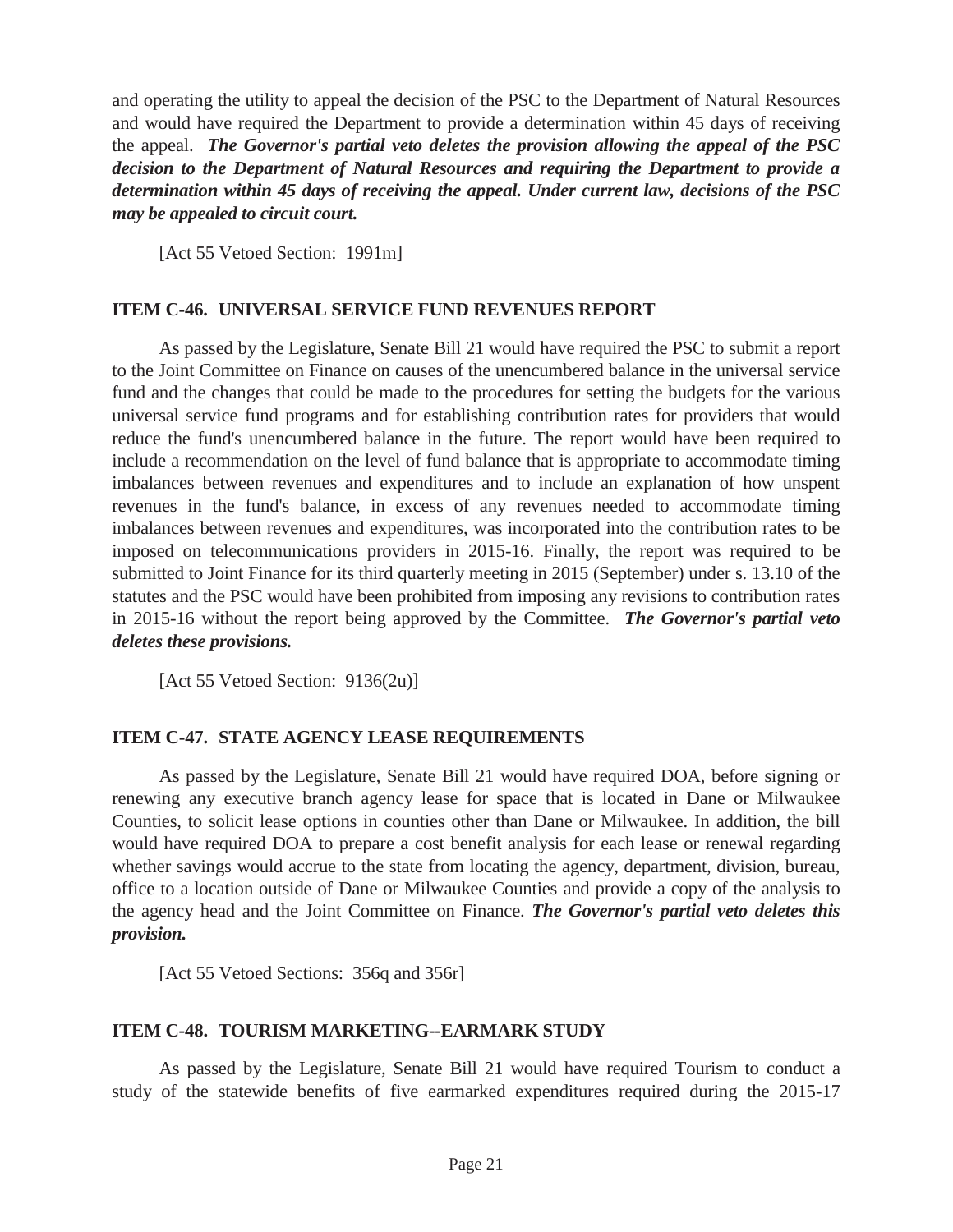biennium under s. 41.11 (6) of the statutes. [Those earmarks are: (a) at least \$125,000 annually for marketing sporting activities and events; (b) at least \$25,000 annually for broadcasts of the Milwaukee Symphony Orchestra; (c) at least \$50,000 biennially to promote multicultural events in Wisconsin; (d) at least \$200,000 biennially to promote exhibits and activities at the Milwaukee Public Museum; and (e) at least \$200,000 annually for grants to Native American Tourism of Wisconsin.] As part of the study, Tourism would have been required to examine alternative expenditures that could be made with the same funds. Tourism would have been required to report findings to the Joint Committee on Finance, by January 1, 2017. *The Governor's partial veto deletes this provision.* 

[Act 55 Vetoed Section: 9144 (3j)]

#### **ITEM C-49. SURPLUS FOR RATE-BASED AND RATE-REGULATED PROVIDERS**

 As passed by the Legislature, Senate Bill 21 would have modified statutory contracting requirements for rate-based services and rate-regulated services as detailed below. These changes would have taken effect on January 1, 2016, and first applied to contracts commencing performance on that date.

 Current law enables the Departments of Children and Families (DCF), Health Services (DHS), and Corrections (DOC), and counties to enter into rate-based contracts with private agencies (and counties) to provide social services, child welfare, economic support, public assistance, and correctional services to the public. Rate-based contracts procure client services on the basis of a unit rate per client. For proprietary agencies, such contracts provide a separate fixed add-on for profits. The Senate Bill 21 provision would have specified that a "rate-regulated service" means a rate-based service that is reimbursed through a rate established under s. 49.343 (rate regulation of residential care centers, group homes, and child welfare agencies by DCF).

 Currently, nonprofit providers (and counties) are permitted to keep a portion of the excess revenue generated by a rate-based service. Retention of the surplus is meant to allow the provider to build a reserve that can be used to cover costs in other years for which the unit cost is inadequate to cover the costs under the contract. For DCF and DHS, retention of excess revenue has historically been limited by a two part test: a 5% annual limit and a 10% cumulative limit over four contract periods. Contracts may specify an annual retention limit lower than 5%. The Senate Bill 21 provision would have repealed the 10% cumulative limit and prevented purchasers (counties, DCF, DHS, and DOC) from negotiating contracts which set an annual retention limit smaller than 5%.

 In calculating the retained amount for nonprofits and in calculating profits for proprietary agencies, the Senate Bill 21 provision would have permitted agencies to: (a) offset surpluses and losses across all rate-regulated services; (b) offset surpluses in rate-regulated contracts generated by affiliated providers against deficits generated by affiliated providers (but not below zero); and (c) offset surpluses and deficits in both rate-based and rate-regulated contracts from a preexisting provider in the event of a merger, sale, or other transfer. If the surplus retained by a nonprofit provider for a rate-based service under all contract periods ending in the calendar year exceeded 5% of the total revenues under such contracts as of December 31, then the provider would have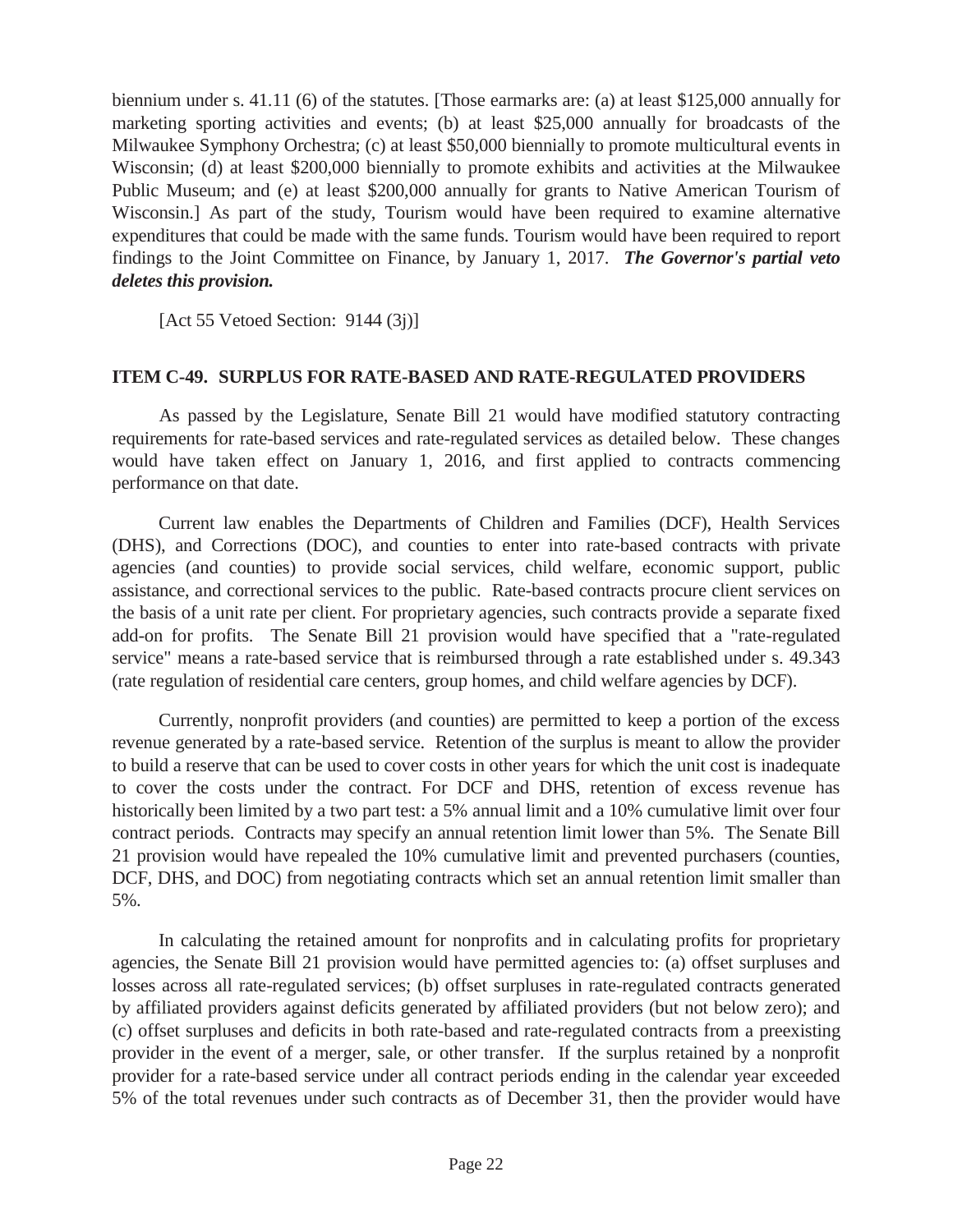had to provide written notice of the amount of the excess to all purchasers under those contracts. The provider would have had to return a purchaser's proportional share of the overall excess if that purchaser provided a written request no later than six months after the date the purchaser received the written notice of the excess.

 The Senate Bill 21 provision would also have specified that the retained surplus could be used for any allowable purpose under federal law in the sole discretion of the provider. Purchasers would not have been entitled to restrict the use of the funds for such purposes. Further, the provision would have specified that there would be no guarantee of a surplus under a contract for rate-based or rate-regulated services.

#### *The Governor's partial veto deletes all of these provisions.*

[Act 55 Vetoed Sections: 1471nb thru 1471ns, 1776n, 1776p, 1777fb thru 1777fr, 4250c thru 4250k, 9306(3u), and 9406(1v)]

#### **ITEM C-50. AMBULATORY SURGICAL CENTER ASSESSMENT REPORT**

As passed by the Legislature, Senate Bill 21 would have required the Department of Health Services (DHS) to annually report to the Joint Committee on Finance all of the following information for the prior fiscal year: (a) the total amount of revenue collected from eligible ambulatory surgical centers (ASCs) under the ASC assessment; (b) the amount each eligible ASC paid under the assessment; (c) the total amount of money received by each managed care organization, if money was received, in medical assistance (MA) payment increases made in connection with the assessment; (d) the total amount each managed care organization paid to ASCs; and (e) the total amount of MA payment increases paid to eligible ASCs on a fee-forservice basis under the assessment. In addition, the bill would have required the Department of Revenue to provide to DHS any information necessary for DHS to complete the report. *The Governor's partial veto deletes this provision.* 

[Act 55 Vetoed Section: 3483t]

## **ITEM C-51. TRANSFER OF REGULATION OF FOOD, LODGING AND RECREATIONAL ESTABLISHMENTS**

 As passed by the Legislature, Senate Bill 21 transfers regulatory authority for restaurants, lodging establishments, and certain recreational establishments from Department of Health Services (DHS) to the Department of Agriculture, Trade and Consumer Protection (DATCP), effective July 1, 2016. The bill would have created a food safety advisory council in DATCP, effective July 1, 2016. The DATCP Secretary would have appointed council members reflecting a broad representation of the restaurants and other retail food establishments. The council would have been required to meet at least quarterly, and advise the DATCP Secretary on all aspects of food safety, including license or permit fees. *The Governor's partial veto deletes the creation of a food safety advisory council in DATCP.* 

The bill also prohibits DHS, or any local health department acting as an agent of the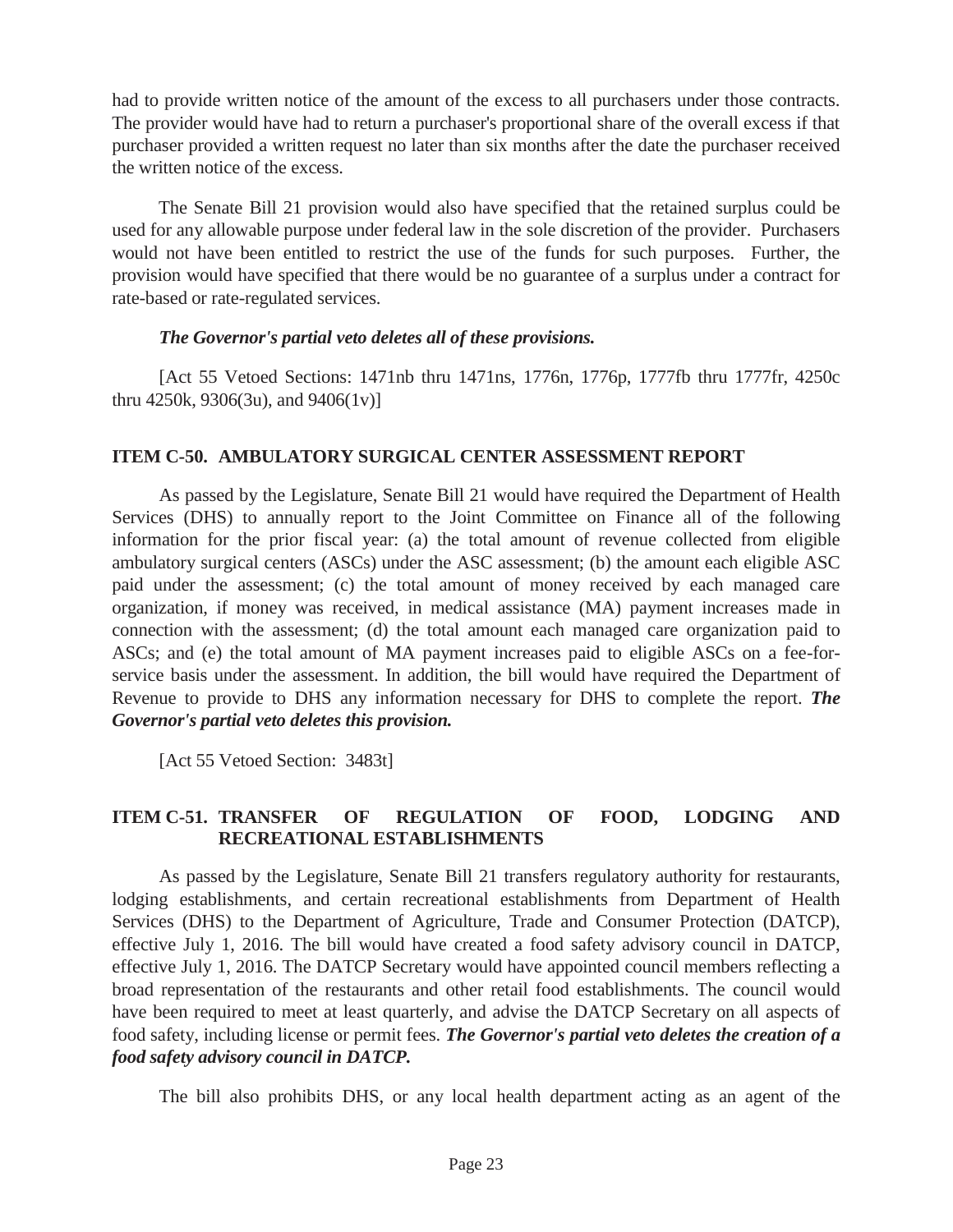Department, from modifying certain food safety-related fees, from the effective date of the bill through July 1, 2016. The bill would have prohibited DATCP, or any local health department acting as an agent of the Department, from modifying its current fees for regulation of retail food establishments from the effective date of the bill through July 1, 2016, and any food safety-related fees contained under newly-created Subchapter II of Chapter 97, from July 1, 2016 through July 1, 2017. In combination, these provisions would have implemented a two-year freeze on food safetyrelated fees charged by those Departments. *The Governor's partial veto maintains the one-year fee freeze for DHS that applies to 2015-16, but deletes the DATCP fee freeze that would have applied to retail food establishments in 2015-16 and all food safety-related fees in 2016-17. This results in a one-year freeze on fees charged by DHS for restaurants, temporary restaurants, and certificates of food protection practices.* 

[Act 55 Vetoed Sections: 132m,  $9102(3q)$ , and  $9402(1v)$ ]

#### **ITEM C-52. AUDIOLOGIST AND SPEECH LANGUAGE PATHOLOGIST FEES**

 As passed by the Legislature, Senate Bill 21 would have set the biennial credential renewal fees for audiologists and speech-language

| Chg. to Enr. SB 21 |          |
|--------------------|----------|
| GPR-REV            | \$21,300 |
| PR-REV             | 213,400  |

pathologists at \$75 for credential renewals during the 2015-17 biennium. Currently, the license renewal fee for those professions is set at \$170 for the 2015-17 biennium under the DSPS fee proposal approved by the Joint Committee on Finance in March, 2015. This provision in the enrolled bill would have reduced fee revenues DSPS collects by an estimated \$213,400 in 2016-17, and reduced the amount transferred to the general fund by DSPS (GPR-Rev) by an estimated \$21,300 in 2016-17. *The Governor's partial veto deletes this provision.* 

[Act 55 Vetoed Section: 9138(6c)]

#### **ITEM C-53. PROGRESSIVE RAFFLES**

 As passed by the Legislature, Senate Bill 21 would have permitted organizations with a Class B raffle license to conduct a progressive raffle, in which a series of drawing is held and in which the money collected in ticket sales, from which a prize is awarded, is carried over to the succeeding drawing if the drawing winner does not select a prize card from among a set of cards. *The Governor's partial veto deletes this provision.* 

[Act 55 Vetoed Sections: 4546m, 4546p, 4546r, and 4546t]

#### **ITEM C-54. JOINT COMMITTEE ON FINANCE APPROVAL OF TAX RECIPROCITY AGREEMENTS**

 As passed by the Legislature, Senate Bill 21 would have prohibited any new income tax reciprocity agreement from taking effect unless the agreement is approved by the Joint Committee on Finance under the procedures authorized in s. 13.101 of the state statutes. This prohibition would not have applied to the agreements currently in effect with Kentucky, Illinois, Michigan, or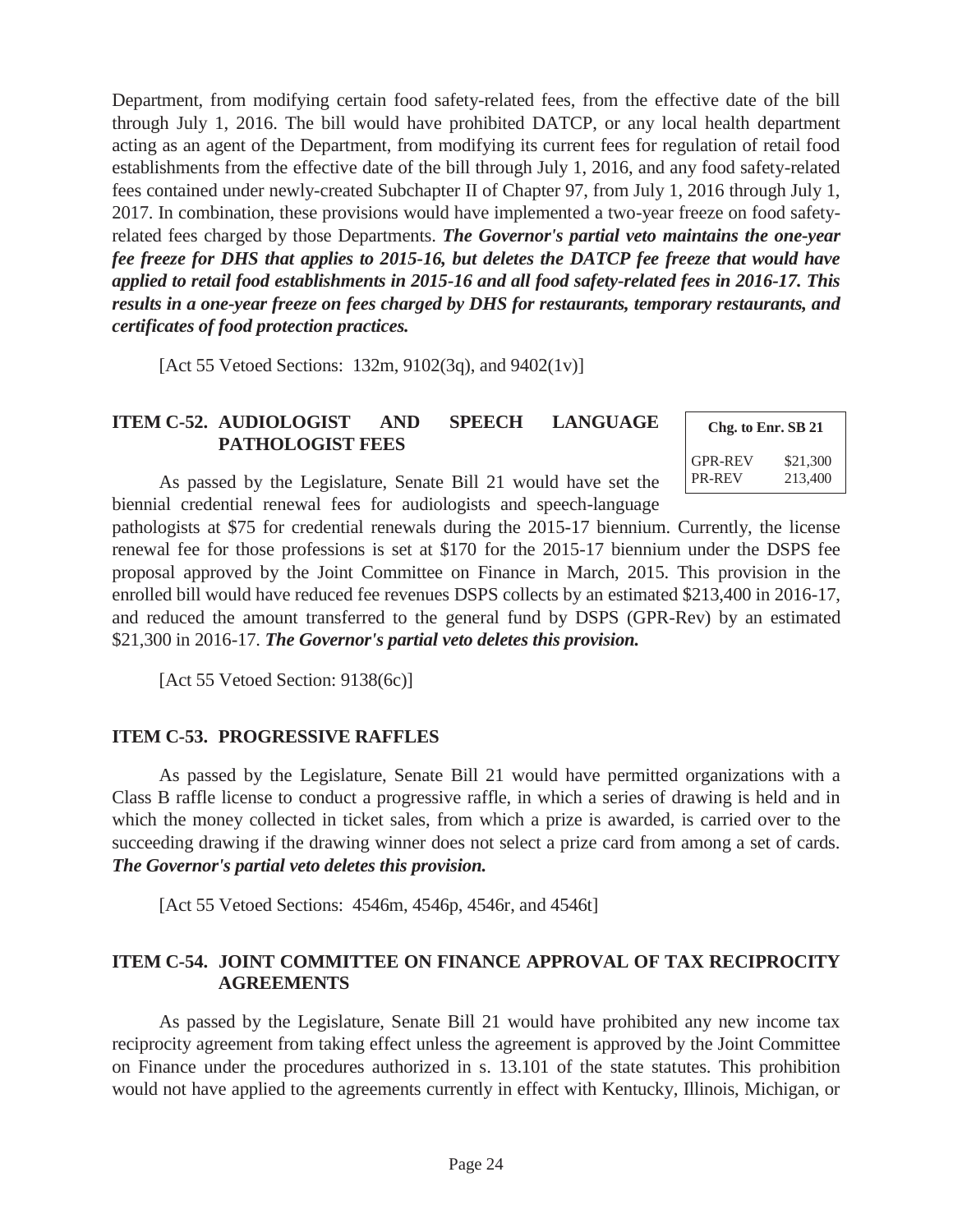Indiana. *The Governor's partial veto deletes this provision.*

[Act 55 Vetoed Sections: 2117e, 2226e, and 2226em]

#### **ITEM C-55. SALES TAX EXEMPTION FOR AMUSEMENT DEVICE PROCEEDS**  GPR-Tax \$300,000

 As passed by the Legislature, Senate Bill 21 would have required that, with regard to taxable sales on access to or the use of an amusement device, the state sales and use tax only be imposed on the sales of playing time on the device. Further, to the extent that playing time on an amusement device derives from playing specified digital goods ("specified digital goods" means digital audio works, digital audiovisual works, and digital books under current law) or additional digital goods ("additional digital goods" includes video or electronic games under current law) on the device, the state sales and use tax would not apply. The bill would have defined "amusement device" as a pool table, video game machine, video gambling machine, dart board, pinball machine, foosball table, air hockey table, shuffleboard table, or jukebox. Under the bill, the exemption would have become effective January 1, 2016, and was estimated to reduce state revenues by \$100,000 in 2015-16 and \$200,000 in 2016-17. *The Governor's partial veto deletes these provisions.* 

[Act 55 Vetoed Sections: 2515m, 2515n, 2524m, 2524n, and 9437(2u)]

#### **ITEM C-56. CIGARETTE TAX MANUFACTURER'S DISCOUNT**

As passed by the Legislature, Senate Bill 21 would have increased the cigarette tax stamp discount from 0.7% to 0.8% for cigarette manufactures, bonded direct marketers, and distributors. It was estimated that this provision would reduce state revenues by \$500,000 in 2015-16 and \$600,000 in 2016-17. *The Governor's partial veto deletes this provision.* 

[Act 55 Vetoed Section: 3445p]

#### **ITEM C-57. ADDITIONAL AUDITOR REPORTING COMPARISON REQUIREMENTS**

 As passed by the Legislature, Senate Bill 21 would have required the Department of Revenue (DOR) to submit an annual report to the Joint Committee on Finance within six months following the close of state fiscal years 2015-16 through 2019-20 that contains information regarding the actual or estimated amounts of state tax revenues generated by, and expenditures associated with, the additional full-time auditor positions provided under the bill. DOR would have been required to include in the annual report the number of audits, and the amount of revenue generated from those audits, that were performed on persons headquartered or residing outside Wisconsin compared to persons headquartered or residing in Wisconsin.

 *The Governor's partial veto deletes the requirement that DOR include the number of audits, and the amount of revenue generated from those audits, that were performed on persons headquartered or residing outside Wisconsin compared to persons headquartered or residing in Wisconsin.* 

[Act 55 Vetoed Section: 9137]

GPR-Tax \$1,100,000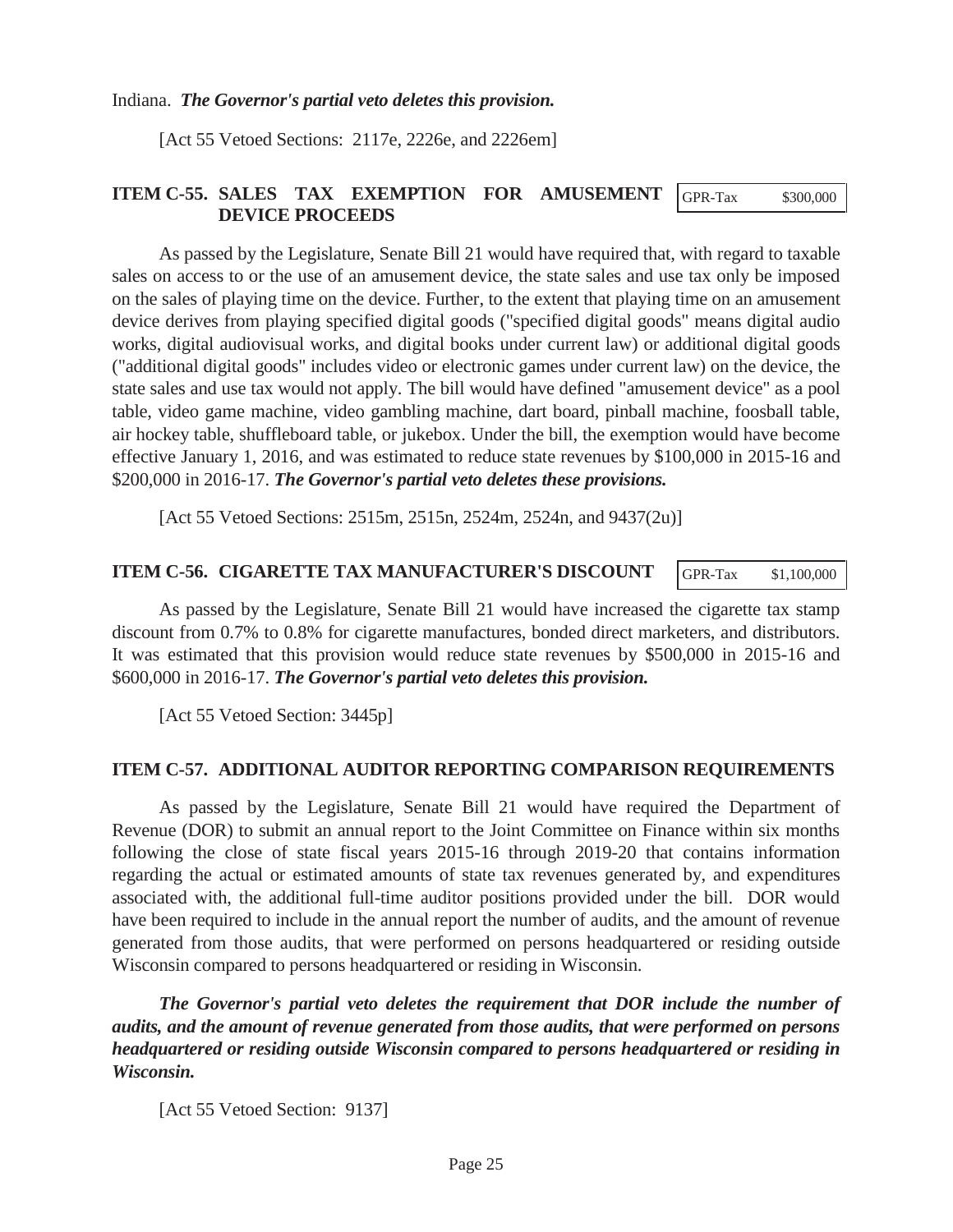#### **ITEM C-58. SALES TAX EXEMPTION FOR CONSTRUCTION MATERIALS**  GPR-Tax \$11,000,000

As passed by the Legislature, Senate Bill 21 would have created a sales and use tax exemption for goods sold to construction contractors who, in fulfillment of a real property construction activity, transfer the goods to Wisconsin elementary and secondary school districts, municipalities, or nonprofit entities if such goods become a component of a facility in this state that is owned by the entity. The bill specified that eligible nonprofit entities would include those that are organized and operated exclusively for religious, charitable, scientific or educational purposes, or for the prevention of cruelty to children or animals, except hospital service insurance corporations. The bill would have defined "facility" as any building, shelter, parking lot, parking garage, athletic field, athletic park, storm sewer, or water supply system, but not a highway, street, or road. This provision would have taken effect on January 1, 2016, and first applied to construction contracts entered into on that date. This provision would have reduced revenues by an estimated \$3,500,000 in 2015-16 and \$7,500,000 in 2016-17. *The Governor's partial veto deletes this provision.* 

[Act 55 Vetoed Sections: 2524r, 9337(4c), and 9437(2c)]

#### **ITEM C-59. IMPLEMENTATION OF ROOM TAX MODIFICATIONS**

 As passed by the Legislature, Senate Bill 21 modified the definition of a "tourism entity" to mean a nonprofit organization that came into existence before January 1, 2016, spends at least 51% of its revenues on tourism promotion and tourism development, and provides destination marketing staff and services for the tourism industry in a municipality, except that if no such organization exists in a municipality on January 1, 2016, a municipality may contract with such an organization if one is created in the municipality. *The Governor's partial veto deletes the first reference to 2016 and the elimination of the prior law reference to 1992, thereby limiting the definition of "tourism entity" to such nonprofit organizations in existence before January 1, 1992, unless no such organization existed in a municipality on January 1, 2016.* 

 Senate Bill 21 also established a restriction on the amount of room tax revenues municipalities could retain for general purposes equal to the greater of 30% of current year revenues or an annual sliding scale of prior year amounts. The bill would have specified that this restriction would not have applied to any room tax revenues needed to meet the terms of any contract which existed on or before January 1, 2016. *The Governor's partial veto deletes the exception to the restriction for revenues needed to meet the terms of a contract.* 

[Act 55 Vetoed Sections: 1990ec, 1990ek, and 1990ekf]

#### **ITEM C-60. LAYOFF PROCEDURES FOR CERTAIN EMPLOYEES**

 As passed by the Legislature, Senate Bill 21 would have specified that for the 11.0 education-related positions and 18.4 science services positions eliminated from the Department of Natural Resources under the bill, the statutory requirements under section "230.34(2)(a)" of the statutes shall not apply. [Section 230.34(2) of the statutes requires the agency to identify and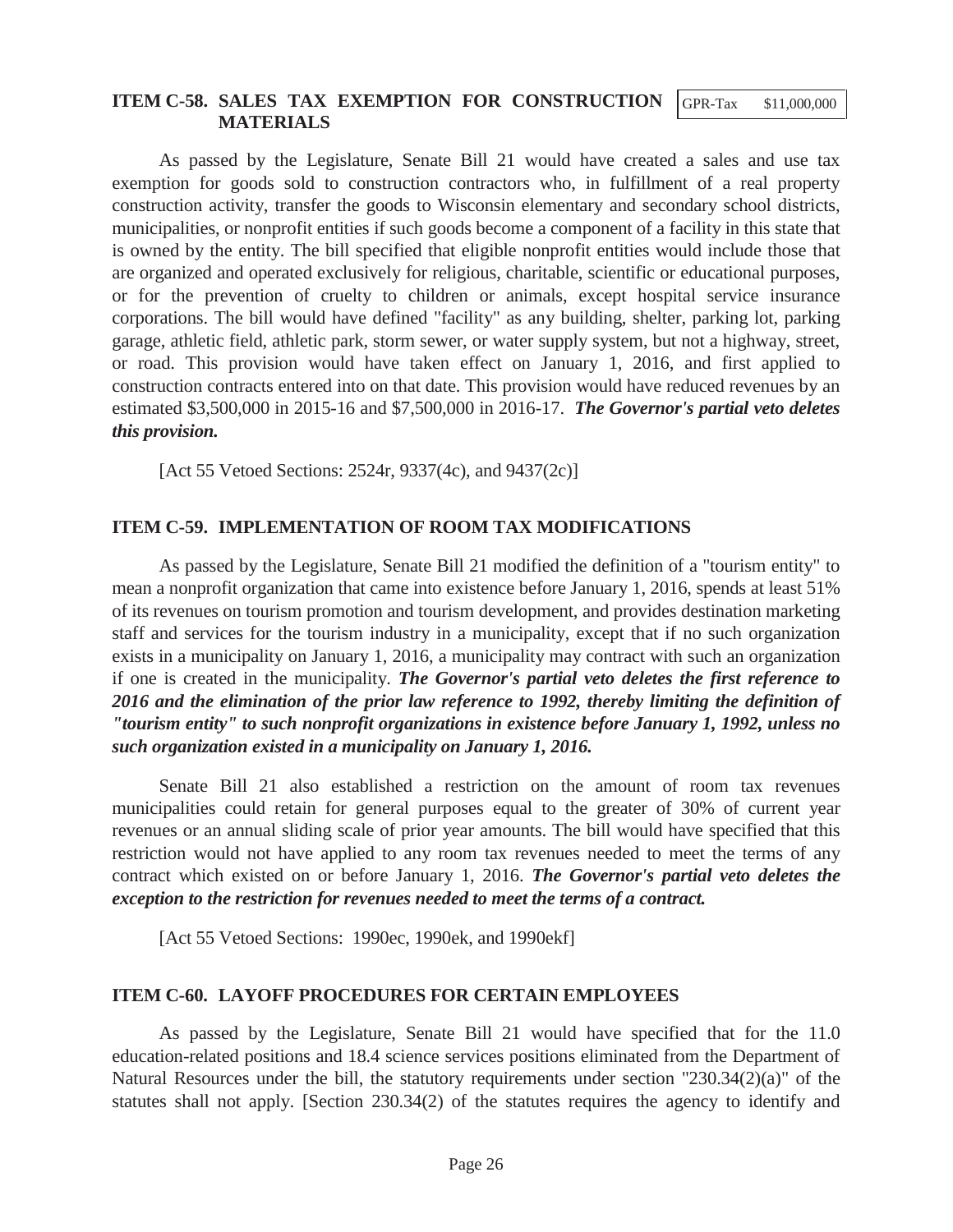terminate (release) all employees in the layoff group who are performing duties which the employee would be qualified to perform including: (a) limited-term employees, including provisional employees; (b) employees serving on a project appointment; and (c) employees serving an original appointment probationary period.] *The Governor's partial veto corrects the statutory reference by deleting "(a)" to accurately reflect the Legislature's intent.*

[Act 55 Vetoed Section: 9132(3d)]

#### **ITEM C-61. UNFUNDED PENSION LIABILITY PAYMENTS**

 As passed by the Legislature, Senate Bill 21 would have modified current law that allows the Secretary of Administration to lapse or transfer moneys from state agencies to pay debt service on pension obligation bonds to also authorize the Secretary to require a direct payment to the general fund in lieu of a lapse or transfer. SB 21 would have modified the current definition of state agency to also include the following entities: (a) the Wisconsin Housing and Economic Development Authority; (b) the Wisconsin Health and Educational Facilities Authority; (c) the community development finance authority created before July 1, 1988; (d) the nonprofit corporation with which the Department of Workforce Development contracts under the 1989 statutes; (e) the University of Wisconsin Hospitals and Clinics Authority (UWHCA); (f) the Fox River Navigational System Authority; (g) the Wisconsin Aerospace Authority; and (h) the Wisconsin Economic Development Corporation.

 SB 21 would have specified that for purposes of calculating the amount allocable to the UWHCA, the Secretary would have been required to include any amount allocable to the former UW Hospital and Clinics Board, which was eliminated in 2011 Act 10, based on the number of employees at the UW Hospital and Clinics Board on the day on which it was eliminated, as calculated by the Secretary. *The Governor's partial veto deletes these provisions.*

[Act 55 Vetoed Sections: 293d, 293h, and 293p]

#### **ITEM C-62. COUNTY AND MUNICIPAL LEVY LIMIT ADJUSTMENT FOR TRANSFERRED SERVICES**

 As passed by the Legislature, Senate Bill 21 would have modified the levy limit authorized under current law by allowing any political subdivision that transfers to another governmental unit responsibility for providing any service that the political subdivision provided in the preceding year and any political subdivision that increases the services that it provides by adding responsibility for providing a service transferred to it from another governmental unit that provided the service in the preceding year to adjust its allowable levy. The adjustment would have equaled one-half of the difference between the cost that would have been incurred to provide the service and the cost to provide the service, but that amount would have been divided between the entities agreeing to the service transfer, as specified in the transfer agreement. *The Governor's partial veto deletes this provision.* 

[Act 55 Vetoed Section: 1986]]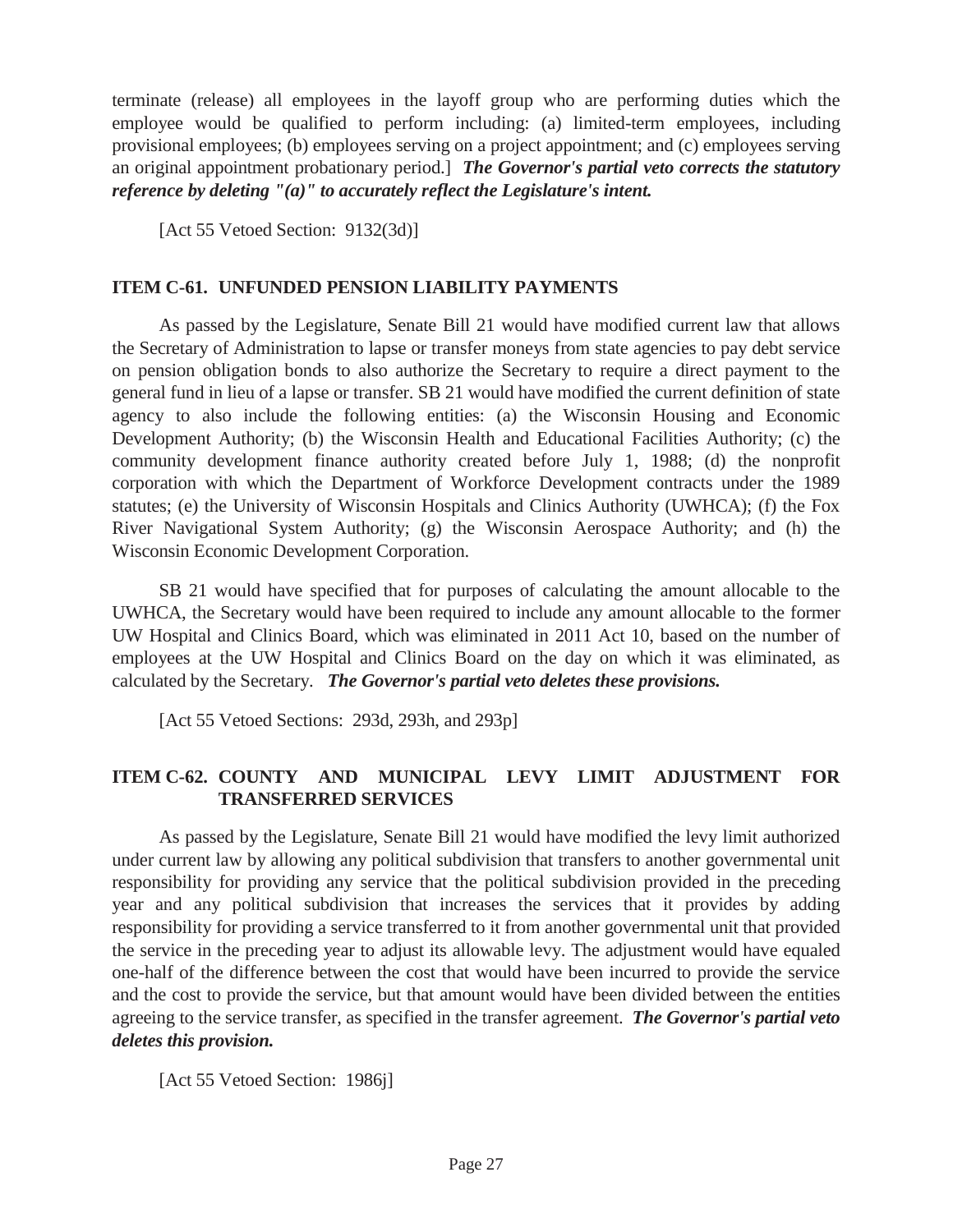#### **ITEM C-63. ALCOHOLIC BEVERAGE LICENSE MODIFICATIONS**

As passed by the Legislature, Senate Bill 21 would have allowed a municipality that had reached its "Class B" license (on-premises sales of liquor) quota to obtain a "Class B" license if the municipality that reached its quota paid a nonrefundable fee of \$10,000 to a contiguous municipality that had not reached its quota. The bill specified that, upon payment of the fee, the transferred license would be under the jurisdiction of the receiving municipality and would be renewed under existing law. Further, the bill would have permitted, but not required, municipalities with available licenses to transfer an available license to a contiguous municipality under these provisions. The bill would have prohibited dry municipalities (municipalities that have not issued a "Class B" license) from transferring available licenses under these provisions. In a separate provision, the bill would have specified that the \$10,000 fee paid for a reserve "Class B" license may not be rebated or refunded to the licensee by the municipality that issued the license. An additional provision in the bill would have deleted a current law provision that permits municipalities that have reached their quotas to issue a "Class B" license to a full-service restaurant that has a seating capacity of 300 or more persons. The bill would have also prohibited a winery from being issued a Class "B" license (on-premises sales of beer) after the effective date of the budget bill. *The Governor's partial veto deletes these provisions.* 

 [Act 55 Vetoed Sections: 3432d thru 3432g, 3432i thru 3432u, and 3432w]

#### **ITEM C-64. LAFAYETTE COUNTY SHERIFF'S DEPARTMENT**

**Chg. to Enr. SB 21**  PR - \$100,000

As passed by the Legislature, Senate Bill 21 would have provided \$50,000 PR annually in the 2015-17 biennium on a non-continuing basis to the Department of Justice to award a grant to Lafayette County Sheriff's Department for drug law enforcement and drug interdiction. Funding would have been provided to the law enforcement services drug law

*Governor's partial deletes the provision.*  [Act 55 Vetoed Sections:  $481$  (as it relates to s. 20.455(2)(kd)) and  $9126(1q)$ ]

## **INVESTING IN INFRASTRUCTURE**

enforcement, crime laboratories, and genetic evidence activities PR appropriation. *The* 

#### **ITEM D-65. STATE BROADBAND OFFICE FUNDING**

 As passed by the Legislature, Senate Bill 21 increased the expenditure authority for the Public Service Commission's utility regulation appropriation by \$125,000 on a one-time basis for each year of the 2015-17 biennium to provide funding for the state broadband office. Further, the bill would have specified that the PSC not include the \$125,000 in the base year for purposes of developing the 2017-19 biennial budget. *The Governor's partial veto deletes the base year*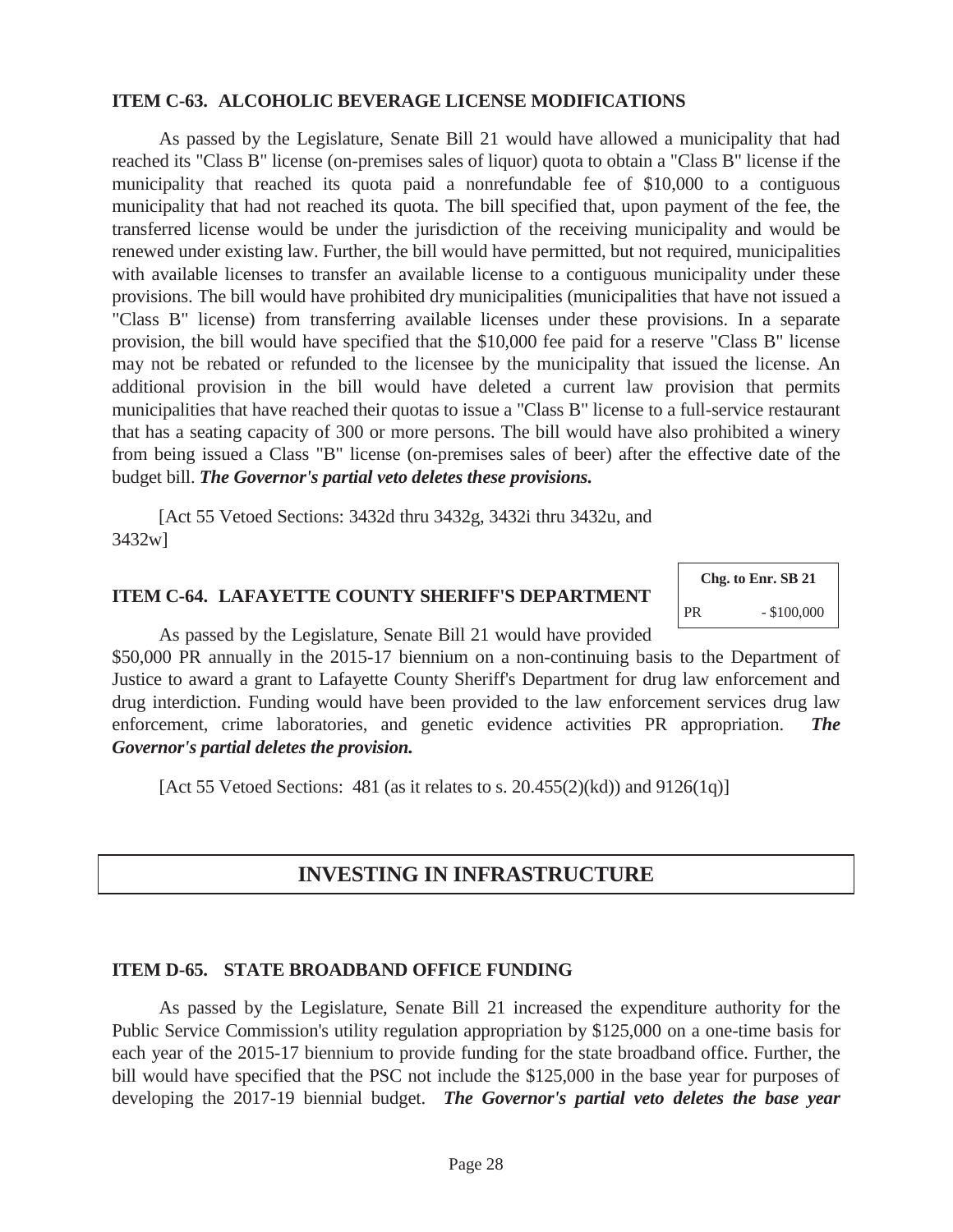*funding stipulation so that the additional funding will be included in the amount used to develop the 2017-19 base budget.* 

[Act 55 Vetoed Section: 9136(2q)]

### **ITEM D-66. ENVIRONMENTAL IMPACT STATEMENT -- EAST ARTERIAL HIGHWAY**

 As passed by the Legislature, Senate Bill 21 would have required the Department of Transportation to begin an environmental impact statement (EIS) in the 2015-17 biennium for a major highway project involving a proposed east arterial highway running from the intersection of STH 54 and STH 73 in the Village of Port Edwards to the intersection of STH 54 and Wood County CTH W in the City of Wisconsin Rapids, including a new crossing of the Wisconsin River. The current law requirement that the Transportation Projects Commission provide prior approval of an EIS would not have applied to this study. This item also provided \$822,000 SEG in 2015-16 in the major highway development program appropriation for this purpose. *The Governor's partial veto deletes this provision, but retains the associated funding provided in the major highway development appropriation, which could be used for other program purposes.* 

[Act 55 Vetoed Section: 2551u]

#### **ITEM D-67. STATE HIGHWAY PROGRAM AUDIT**

 As passed by the Legislature, Senate Bill 21 would have requested that the Joint Legislative Audit Committee direct the Legislative Audit Bureau to conduct a performance evaluation audit of the Department of Transportation's state highway program. If conducted, the audit would have evaluated various aspects of this program, including: (a) the Department's traffic forecasting methodologies; (b) the processes and factors that the Department uses to select the timing, type, and scope of highway improvements; (c) safety-related highway improvement practices; (d) compliance with federal and state highway design and construction requirements; and (e) the Department's bidding practices. *The Governor's partial veto deletes this provision.* 

[Act 55 Vetoed Section: 9145(1d)]

## **ITEM D-68. BICYCLE AND PEDESTRIAN FACILITIES ON STATE HIGHWAY PROJECTS**

 As passed by the Legislature, Senate Bill 21 replaced the section of the statutes that had generally required the Department of Transportation to include bicycle and pedestrian facilities as a part of new highway construction or reconstruction projects, funded in whole or in part with state funds, with the following provisions: (a) a requirement that the Department give due consideration to establishing bikeways and pedestrian ways in all new highway construction and reconstruction projects funded in part or in whole with state or federal funds; (b) a requirement that the Department may not establish a bikeway or pedestrian way as part of a new highway construction or reconstruction project if either of the following apply: (1) bicyclists or pedestrians are prohibited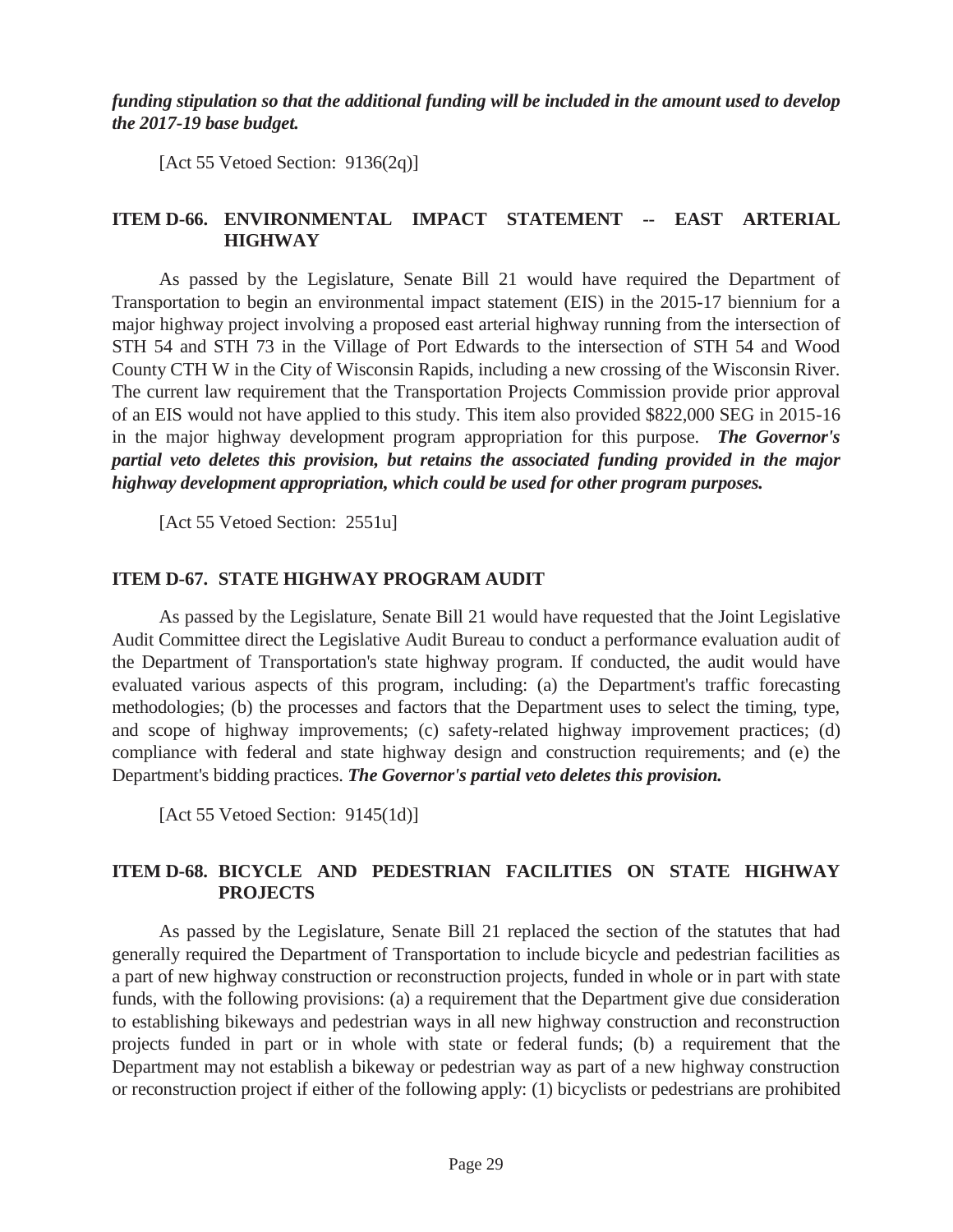by law from using the highway that is the subject of the project; or (2) the project is funded in whole or in part from state funds, unless the governing body of each municipality in which a portion of the project will occur has adopted a resolution authorizing the Department to establish the bikeway or pedestrian way, or if the federal government provides written notice to the Department that establishment of such facilities as a part of a project is a condition for the use of federal funds for that project; and (c) repeal of TRANS 75, which was the chapter of the administrative code that related to the inclusion and exclusion of bikeways and pedestrian ways in highway projects. The bill would have specified that all of these provisions first applied to projects not complete on the general effective date of the bill, except to the extent that funds for a project that had not been completed were encumbered on this date. *The Governor's partial veto deletes portions of these initial applicability provisions such that they only affect the requirement for municipal approval for the inclusion of bicycle and pedestrian projects as a part of state-funded highway projects. As vetoed, this requirement first applies to projects on the effective date of the act "except to the extent that a project has not been completed" on that date. The veto message indicates that the intent of this veto is that the municipal approval requirement not apply to projects that are already underway.* 

[Act 55 Vetoed Section: 9345(6j)]

#### **ITEM D-69. RAIL FIXED GUIDEWAY TRANSPORTATION SYSTEMS**

 As passed by the Legislature, Senate Bill 21 would have specified that a county containing a first class city (Milwaukee County) would not have been able to incur any direct or indirect expenses, including the forfeiture of any revenue, relating to the operation or accommodation of a rail fixed-guideway transit system in the first class city, unless the expense incurred or the revenue lost would have been fully reimbursed by the first class city. *The Governor's partial veto deletes the words "or accommodation," so that the restriction applies only to the operation of a rail fixed-guideway transit system.* 

[Act 55 Vetoed Section: 2574]

#### **ITEM D-70. FREIGHT OPTIMIZATION MODELING CON-SULTANT CONTRACT**

**Chg. to Enr. SB 21**  GPR  $- $1,600,000$ 

As passed by the Legislature, Senate Bill 21 would have allocated

\$1,600,000 in the Joint Committee on Finance's GPR supplemental appropriation in 2015-16 for the purpose of funding a consultant contract for freight optimization modeling services, pending approval under s. 13.10 of the statutes. The Department of Transportation and the Wisconsin Economic Development Corporation would have been required to conduct a study and prepare a report for the Joint Committee on Finance analyzing possible applications of freight optimization modeling for economic development and transportation infrastructure prioritization in the state and recommending the use of available funding for contracting with one or more consultants to provide such services. If funding had been released by the Committee, the Department could have used the funds to contract with a consultant. *The Governor's partial veto deletes these provisions and the*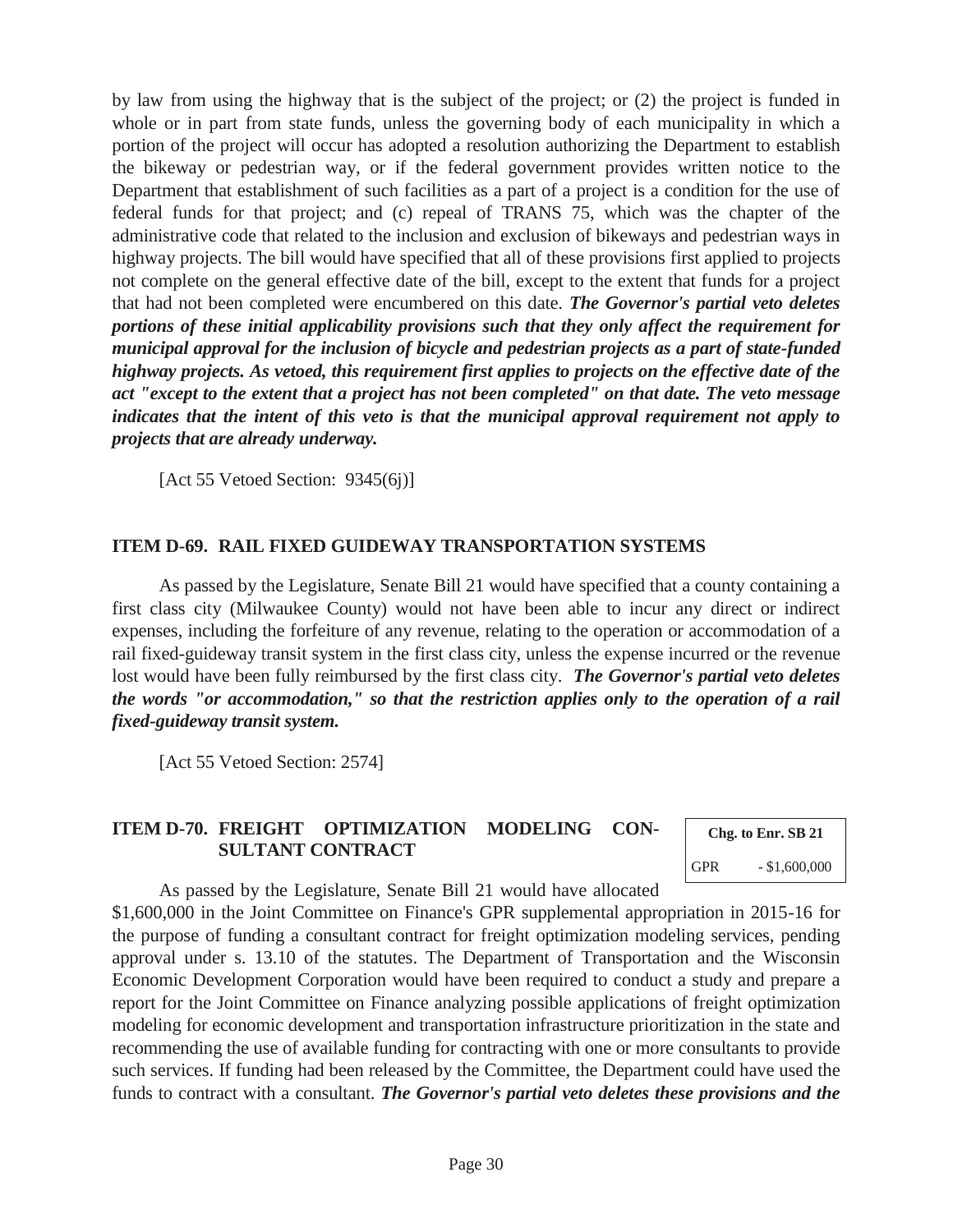#### *associated funding.*

 [Act 55 Vetoed Sections: 481 (as it relates to s. 20.395(4)(bk) and 20.865(4)(a)), 655e, 2547d, and 9145(4f)]

#### **ITEM D-71. AMORTIZATION SCHEDULE FOR COMMERCIAL PAPER**

 As passed by the Legislature, Senate Bill 21 would have required that DOA establish a planned amortization schedule for the repayment of principal repayment on the state's short-term, general obligation commercial paper programs, so that a uniform portion of the principal amount of such obligations is planned to be retired annually. SB 21 would have defined short-term commercial paper program as a short-term debt obligation issued in lieu of long-term state general obligation debt. *The Governor's partial veto deletes these provisions.* 

[Act 55 Vetoed Section: 239r]

#### **ITEM D-72. GENERAL TRANSPORTATION AIDS APPEALS PROCESS**

 As passed by the Legislature, Senate Bill 21 would have created an appeals process within the general transportation aid program, such that any county or municipality that believed that information used to calculate the aid payment to the county or municipality was reported in error could have submitted a request to the Department of Transportation for correction of this information and the related aid amount. The bill would also have given the Department the authority to promulgate administrative rules establishing submission requirements and arbitration procedures for such appeals. *The Governor's partial veto deletes these provisions.* 

[Act 55 Vetoed Sections: 648r and 2595k]

## **REFORMING HEALTH CARE ENTITLEMENTS**

#### **ITEM E-73. FAMILY CARE AND IRIS PROGRAMS**

 As passed by the Legislature, Senate Bill 21 requires the Department of Health Services (DHS) to develop a waiver to request changes to the state's long-term care programs that includes the following components: (a) expands the Family Care program statewide; (b) integrates acute and long-term care services, including Medicare-funded services to the extent allowable by the federal Centers for Medicare and Medicaid Services (CMS), under a single program; (c) increases the size of regions currently served by managed care entities; (d) provides long-term care services on a regional basis, with no fewer than five regions; (e) requires multiple integrated health agencies (IHAs) to provide services in all regions of the state; (f) requires IHAs to make available a consumer-directed option under the long-term care program; (g) modifies the long-term care programs, including allowing for audits of providers, in order to improve accountability in the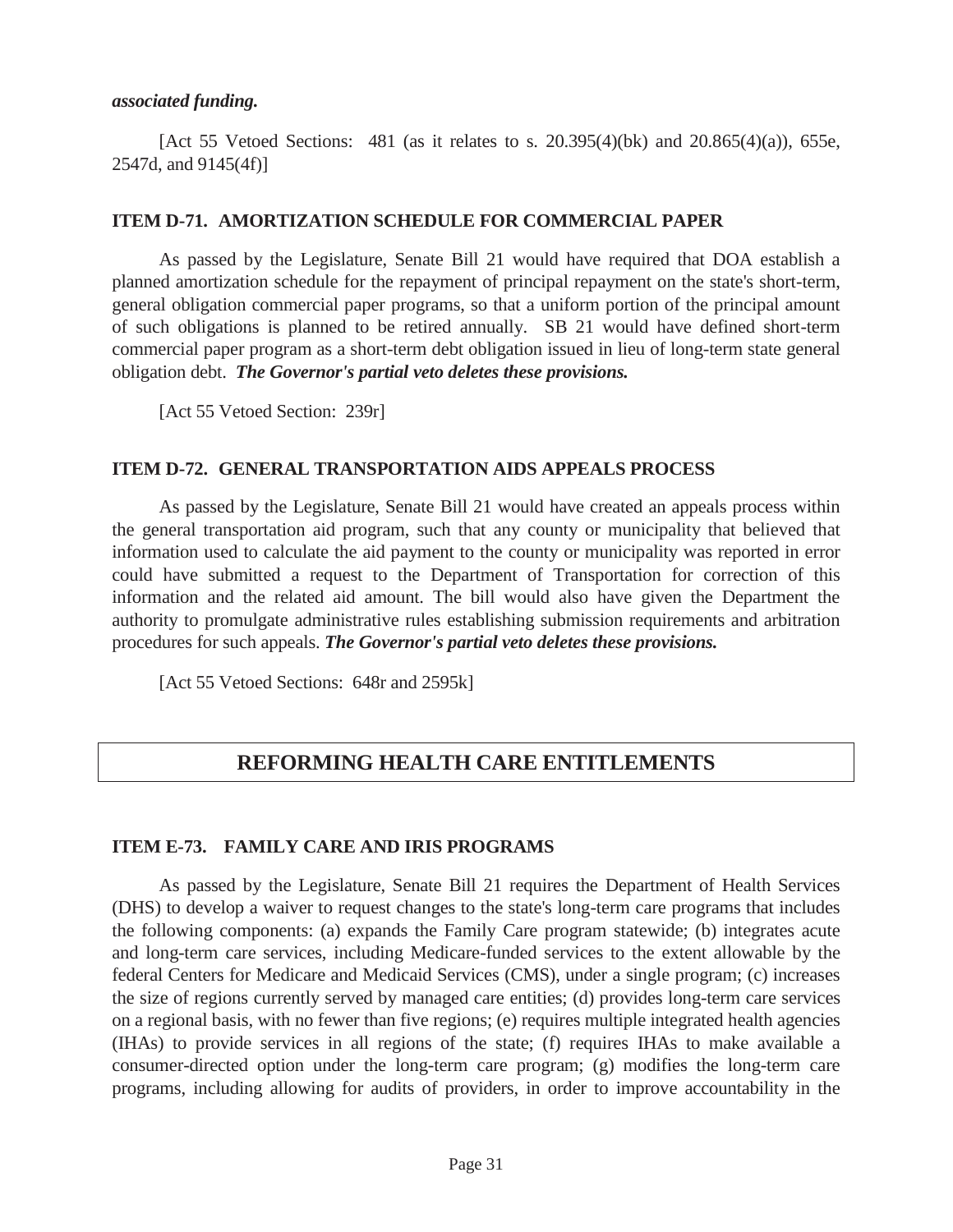provision of services; (h) establishes an open enrollment period for the state's long-term care programs that coincides with the Medicare open enrollment period; (i) requires that rates paid to IHAs be set through an independent actuarial study; and (i) preserves the "any willing provider" provision under current law for a minimum of three years in each region following the implementation date of the program in that region. DHS is required to consult with stakeholders in developing the waiver, and is required to submit the waiver to the Joint Committee on Finance for approval prior to submittal to CMS. *The Governor's partial veto deletes the following requirements of the waiver request: (a) that there be at least five regions in which long-term care services are provided; (b) that the long-term care program's open enrollment period coincide with the Medicare open enrollment period; and (c) that rates paid to IHAs be set through an independent, actuarial study.* 

[Act 55 Vetoed Section: 9118(9)]

#### **ITEM E-74. LABOR REGION METHODOLOGY STUDY**

 As passed by the Legislature, Senate Bill 21 would have required the Department of Health Services to study the labor region methodology for establishing nursing home reimbursement rates, and to submit an implementation plan to the Legislature by July 1, 2016, for incorporating any necessary changes to the methodology such that the proposed labor region methodology results in adjustments to direct care costs that reflect labor costs for nursing homes in each county. The Department would be prohibited from implementing any changes without enactment of authorizing legislation. *The Governor's partial veto deletes this provision.* 

[Act 55 Vetoed Section: 9118(4u)]

#### **ITEM E-75. DISPUTE RESOLUTION PROCESS RELATING TO HEALTH INSURANCE COVERAGE OF CHIROPRACTIC TREATMENT**

 As passed by the Legislature, Senate Bill 21 would have established a process for resolving disputes related to insurer conduct with respect to statutory requirements for chiropractic coverage, access, and reimbursement, and would have authorized the Insurance Commissioner to promulgate emergency rules to establish the process in advance of permanent rules. *The Governor's partial veto deletes this provision.* 

[Act 55 Vetoed Sections: 4590r and 9122(1v)]

#### **ITEM E-76. FOODSHARE EMPLOYMENT AND TRAINING DRUG TESTING**

 As passed by the Legislature, Senate Bill 21 requires DHS to promulgate rules to develop and implement a drug screening, testing, and treatment policy for FoodShare Employment and Training (FSET) participants who are able-bodied adults without dependent children and subject to the FoodShare work requirements. The program would have included at least the following elements: (a) only participants for whom there is a reasonable suspicion of use of a controlled substance without a valid prescription are subject to testing, and the Department is required to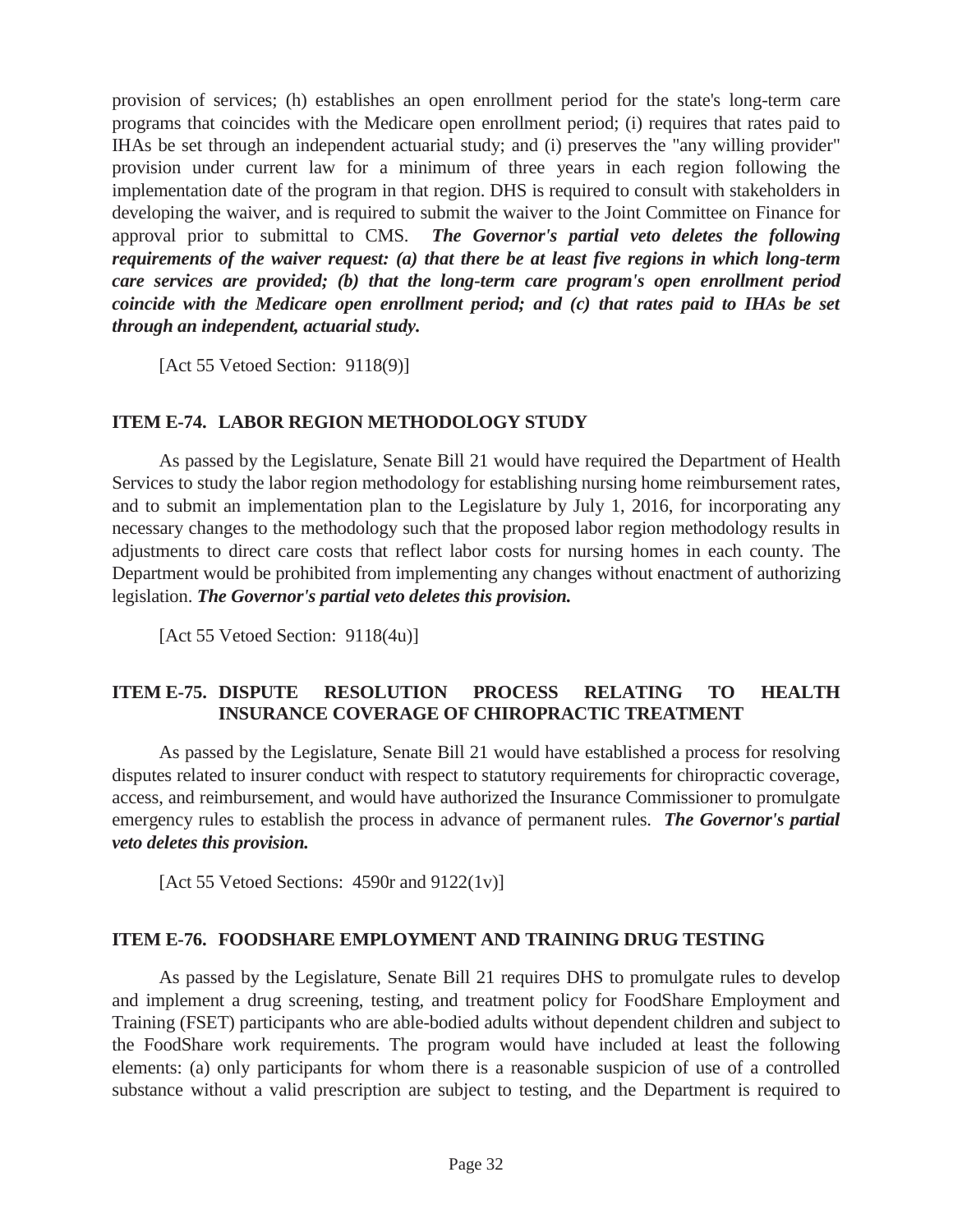specify a mechanism for determining reasonable suspicion that requires submission to a drug test; (b) if a participant tests negative, or tests positive for the use of a controlled substance but presents evidence of a valid prescription, the individual has satisfactorily completed the testing requirements; (c) if a participant tests positive for a controlled substance for which he or she does not have a valid prescription, then the individual must participate in state-sponsored substance abuse treatment to remain eligible for FSET; (d) while participating in the mandatory substance abuse treatment, an individual must submit to random testing for the use of a controlled substance, and the test must be negative, or positive with evidence of a valid prescription, for the individual to remain eligible for FSET; (e) if an FSET participant enrolled in state-sponsored treatment tests positive for use of a controlled substance without a valid prescription, the individual may begin treatment again one time and would remain eligible for FSET; and (f) if an individual completes treatment and tests negative for use of a controlled substance, or positive for the use of a controlled substance for which the individual has a valid prescription, the individual will have satisfactorily completed the substance abuse screening and testing requirements. *The Governor's partial veto deletes the requirement that the policy only be applied to individuals for whom there is a reasonable suspicion of abuse of a controlled substance without a valid prescription. In addition, the Governor's partial veto deletes the language indicating that treatment be state-sponsored. The veto message indicates that the state would be the payer of last resort for any required treatment.* 

[Act 55 Vetoed Section: 1833]

### **ITEM E-77. GRANTS TO AN ORGANIZATION THAT PRO-VIDES ADVANCED LIFE SUPPORT TRAINING**

|     | Chg. to Enr. SB 21 |
|-----|--------------------|
| GPR | $-$ \$40,000       |

As passed by the Legislature, Senate Bill 21 would have provided

\$20,000 in each year of the 2015-17 biennium for a one-time grant for an entity that provides or facilitates advanced life support training to physicians, physician's assistants, nurse practitioners, registered nurses, and emergency medical technician - paramedics, who work in rural areas of the state. *The Governor's partial veto deletes this provision.* 

 [Act 55 Vetoed Sections: 481 (as it relates to appropriation 20.435(1)(ch)), 668r, 668s, 9118(3q), and 9418(7q)]

#### **ITEM E-78. HEALTH CARE PROVIDER FEES FOR DATA COLLECTION AND DISSEMINATION**

**Chg. to Enr. SB 21**  GPR - \$1,000,000

As passed by the Legislature, Senate Bill 21 requires DHS to

transfer \$1,100,000 PR from the physician assessment appropriation to the general fund, and would have increased the Joint Committee on Finance's supplemental appropriation by an unreserved amount of \$1,000,000 GPR in 2015-16. *The Governor's partial veto maintains the transfer of \$1,100,000 PR from the physician assessment appropriation to the general fund, but deletes \$1,000,000 GPR from the Committee's supplemental appropriation.* 

[Act 55 Vetoed Section: 481 (as it relates to appropriation 20.865(4)(a)]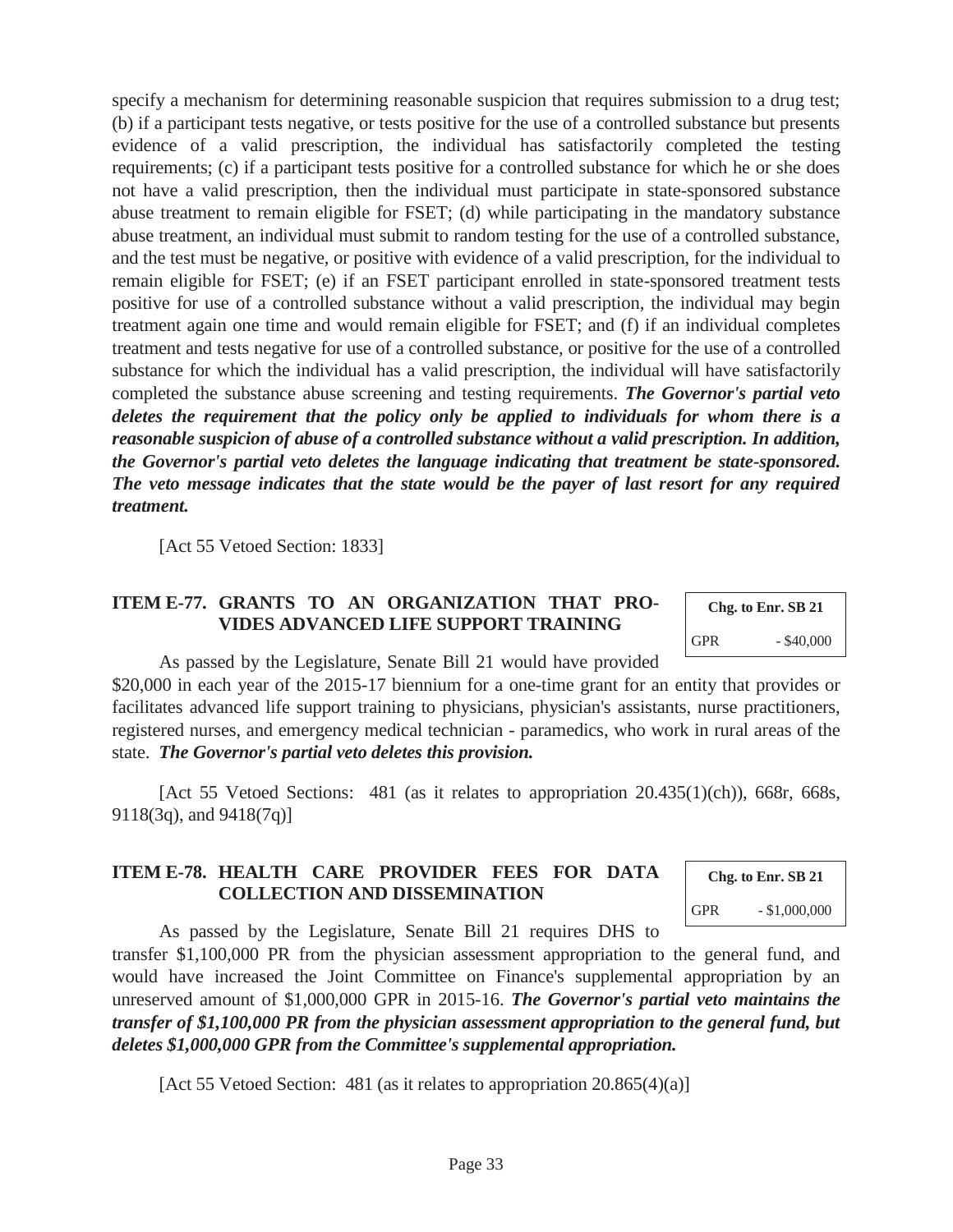#### **ITEM E-79. COUNTY-TO-COUNTY NURSING HOME BED TRANSFERS**

As passed by the Legislature, Senate Bill 21 would have required DHS to develop a policy that specifies the procedures for applying for, and receiving approval of, the transfer of available, licensed nursing home beds among counties. DHS would have been required to submit a report on the resulting policy to the Joint Committee on Finance no later than July 1, 2016. *The Governor's partial deletes this provision. In his veto message, the Governor indicates that he is directing DHS to review current procedures and prepare a plan to address any issues that arise from that review.* 

[Act 55 Vetoed Section: 9118(7g)]

#### **ITEM E-80. EXEMPT CERTAIN INSTITUTIONS FROM THE NURSING HOME BED ASSESSMENT**

**Chg. to Enr. SB 21**  GPR - \$640,600

As passed by the Legislature, Senate Bill 21 would have exempted

county government-owned institutions for mental disease and facilities that are state-licensed, but not certified to participate in the Medicaid or Medicare programs, from the nursing home bed assessment, to the extent permissible by the federal Department of Health and Human Services. This provision would have reduced estimates of segregated revenue to the MA trust fund by \$320,300 annually, and increased GPR funding for MA benefits by a corresponding amount. *The Governor's partial veto deletes this provision. In addition, the Governor's partial veto intended to reduce GPR funding to support MA benefits by \$640,600 over the 2015-17 biennium to reflect the deletion of this provision. However, the Governor's partial veto instead reduced GPR funding to support the general program operations of health services facilities for mental health and developmental disabilities by \$640,600 over the 2015-17 biennium.* 

 [Act 55 Vetoed Sections: 481 (as it relates to appropriations under s. 20.435(2)(a)), 1875d, 1875e, and 1875f]

#### **ITEM E-81. NONEMERGENCY MEDICAL TRANSPORTATION**

 As passed by the Legislature, Senate Bill 21 would have required the Department of Health Services to modify the current contract for nonemergency medical transportation brokerage services for medical assistance recipients to exclude recipients in Jefferson, Kenosha, Milwaukee, Ozaukee, Racine, Walworth, Washington, and Waukesha counties, and make alternative arrangements for the provision of nonemergency medical transportation services to MA recipients in those counties. *The Governor's partial deletes this provision.* 

[Act 55 Vetoed Section: 9118(11f)]

#### **ITEM E-82. HEALTHY AGING GRANTS**

 As passed by the Legislature, Senate Bill 21 would have provided \$200,000 in one-time funding in each year of the 2015-17 biennium for a grant to a private, non-profit entity that would use the funds to conduct the following activities: (a) coordinate the implementation of evidence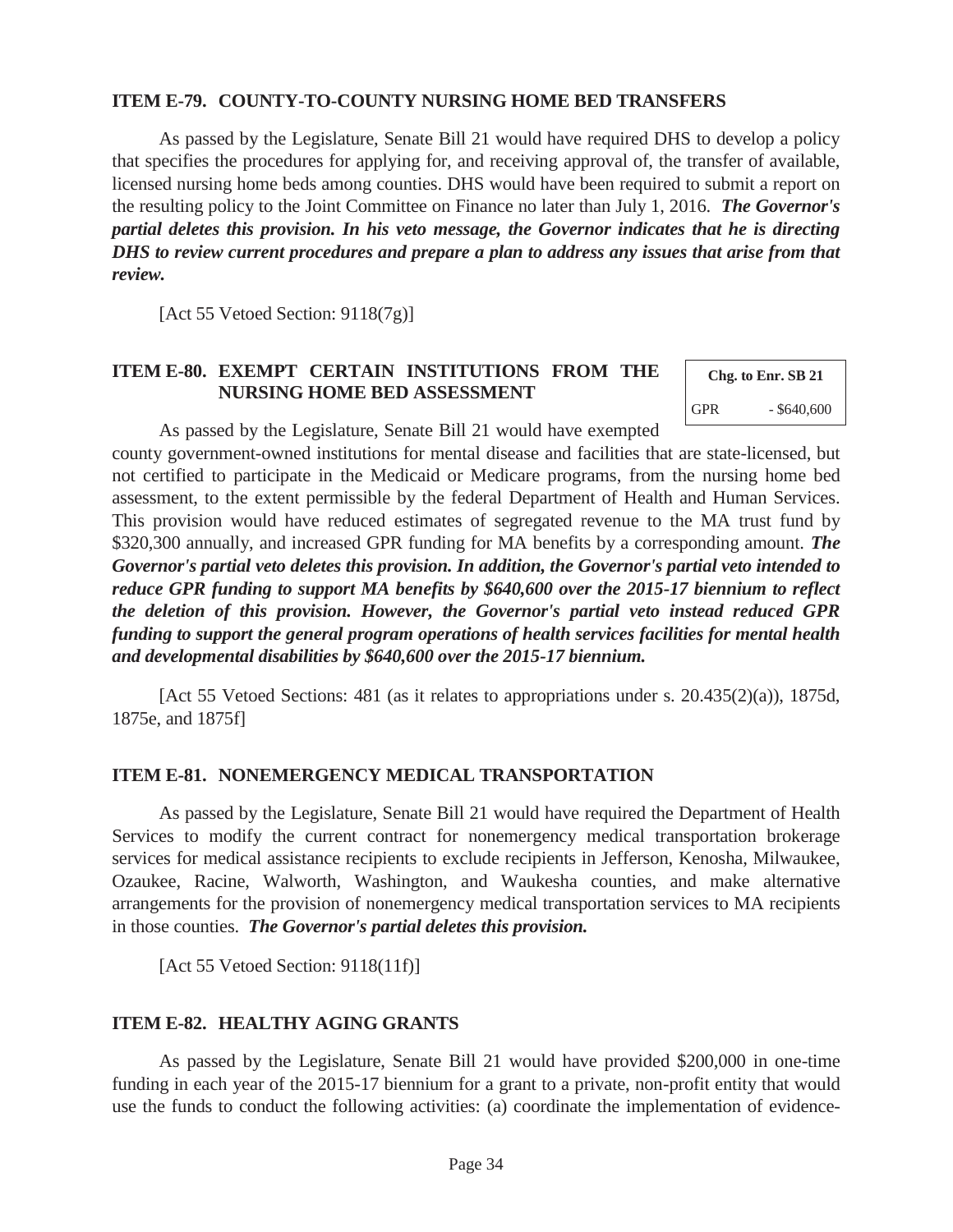based health promotion programs in healthy aging; (b) coordinate with academic and research institutes regarding research on healthy aging; (c) serve as a statewide clearinghouse on evidencebased disease prevention and health promotion programs; (d) provide training and technical assistance to the staff of county departments, administering agencies, and other providers of services to aging populations; (e) collect and disseminate information on disease prevention and health promotion in healthy aging; (f) coordinate public awareness activities related to disease prevention and health promotion in aging; and (g) advise the Department on public policy issues concerning disease prevention and health promotion in aging. *The Governor's partial veto deletes the requirement that the funds be granted to a private, non-profit entity. In addition, the Governor's partial veto deletes requirements (a) through (g) above, which specify the activities that the grant recipient must conduct. Consequently, DHS would be permitted to grant \$200,000 in each year of the biennium to an entity that conducts programs in healthy aging.* 

[Act 55 Vetoed Sections: 703r and 9118(4f)]

#### **ITEM E-83. ENHANCED DENTAL SERVICES REIMBURSEMENT PILOT PROGRAM**

 As passed by the Legislature, Senate Bill 21 establishes an enhanced dental services reimbursement pilot program in Brown, Marathon, Polk, and Racine Counties under the medical assistance program. The enrolled bill establishes various specific requirements for the pilot program, including the following: (a) a requirement that reimbursement rates be set at 80% of the median fee charged by dentists for each procedure, as specified in a survey conducted by the American Dental Association; (b) a requirement that the Department collaborate with the American Dental Association to produce a quarterly report on the pilot program that includes various data related to service utilization and the program's fiscal impact and submit the report to the Joint Committee on Finance; and (c) a requirement that the pilot program end after three years. In addition, the enrolled bill specifies that the enhanced reimbursement rates would first apply to services provided on the effective date of the waiver or plan amendment for the pilot program. *The Governor's partial veto deletes the specific program requirements outlined above as well as the initial applicability provision for the program.* 

[Act 55 Vetoed Sections: 1798 and 9318(2)]

#### **ITEM E-84. BADGERCARE PLUS COVERAGE FOR CHILDLESS ADULTS**

 As passed by the Legislature, Senate Bill 21 requires DHS to request federal approval for the following BadgerCare Plus eligibility requirements for childless adults: (a) impose monthly premiums as determined by DHS; (b) impose higher premiums for enrollees who engage in behaviors that increase their health risks, as determined by DHS; (c) require a health risk assessment; (d) limit a childless adult's eligibility to no more than 48 months, and require DHS to specify the eligibility formula in the amendment; and (e) require, as a condition of eligibility, that a childless adult applying for or enrolled in the program submit to a drug screening assessment, and, if indicated, a drug test, as specified by DHS. In addition, the bill would have required, prior to submitting the proposal to the federal Department of Health and Human Services (DHHS), DHS to submit to the Joint Committee on Finance a report that summarized the provisions and estimated of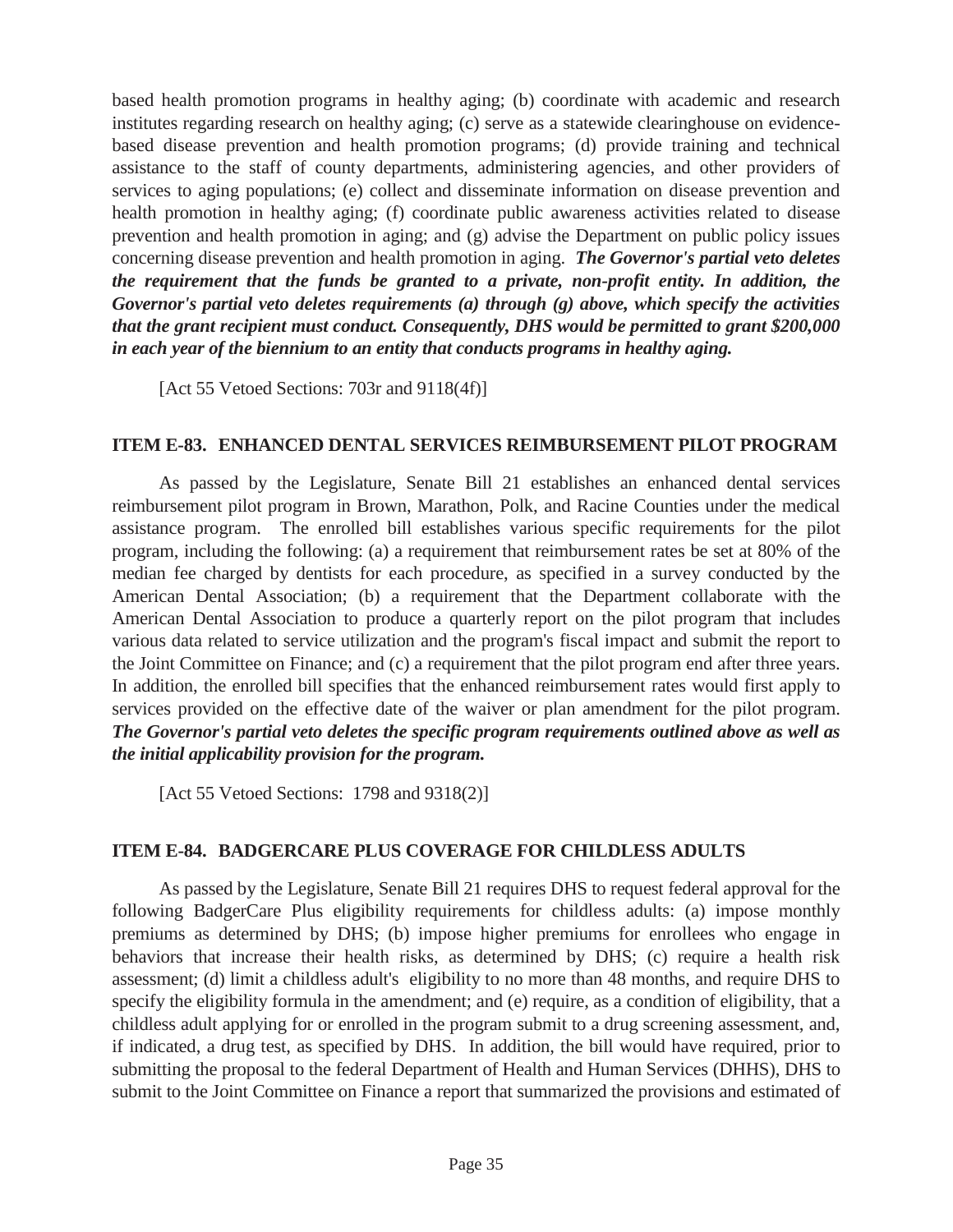the fiscal effect of the proposal. If DHHS approved the proposal in whole or in part, the bill would have required DHS, before implementing the changes, to submit a report to the Joint Committee on Finance that summarizes the provisions, and provides an estimate of the fiscal effect, of the approved proposal. *The Governor's partial deletes the requirements that DHS provide reports to the Joint Committee on Finance before submitting or implementing the proposal.* 

[Act 55 Vetoed Section: 1797]

#### **ITEM E-85. CONSOLIDATE COMMUNITY MENTAL HEALTH PROGRAMS**

 As passed by the Legislature, Senate Bill 21 would consolidate three community mental health grant programs into a single program and require the Department of Health Services to distribute the consolidated funds to counties. Although the enrolled bill would not establish an allocation formula or specific criteria for distributing the funding, it would have required the Department to consult with the Wisconsin Counties Association and other persons and organizations with an interest in mental health services prior to developing a method for allocating the funds, and would have required the Department to submit the resulting method for distributing the funds to the Joint Committee on Finance for approval under a 14-day passive review process. *The Governor's partial veto deletes the requirement that the Department consult with the Wisconsin Counties Association and other interested parties prior to developing a method for distributing the funds, as well as the requirement that the Department submit the proposed method to the Joint Committee on Finance for approval.* 

[Act 55 Vetoed Section: 9118(1q)]

## **ITEM E-86. CHILDREN'S COMMUNITY OPTIONS PROGRAM TECHNICAL MODIFICATION**

 As passed by the Legislature, Senate Bill 21 creates a children's community options program (Children's COP) by repealing the family support program and consolidating funding currently budgeted for that program and funding that currently supports long-term care services for children under the community options program. For the purposes of the program, the enrolled bill defines the term "child" as follows: "a person under 22 years of age who is not eligible to receive services in or be on a waiting list for an adult long-term care program." *The Governor's partial veto deletes the word "be" from the definition, so as vetoed a child is defined as "a person under 22 years of age who is not eligible to receive services in or on a waiting list for an adult long-term care program." In his veto message, the Governor indicates that this change is intended to clarify that individuals up to 22 years of age are eligible for Children's COP as long as they are not otherwise able to access services through the adult long-term care system.* 

[Act 55 Vetoed Section: 1535]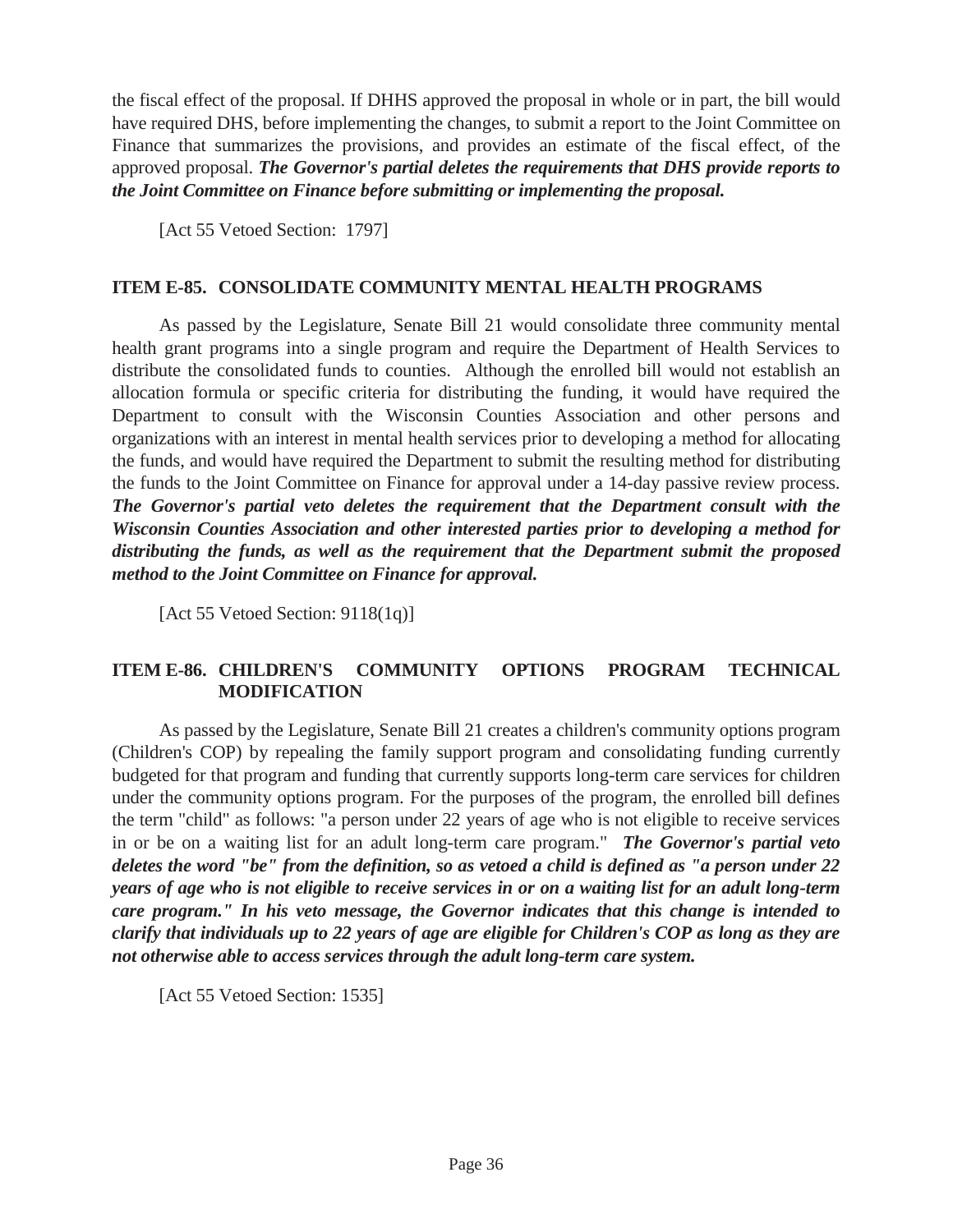#### **ITEM E-87. DIVISION OF MEDICAID SERVICES**

 As passed by the Legislature, Senate Bill 21 consolidates the Division of Health Care Access and Accountability and the Division of Long-Term Care within DHS, to create a new Division of Medicaid



Services. As a part of the merger, 1.00 FED unclassified division administrator position that is currently vacant would have been deleted beginning in 2015-16, and 1.00 GPR unclassified division administrator position that is currently held by the administrator of the Division Long-Term Care would have been deleted on June 30, 2017. *The Governor's partial veto deletes the provisions that eliminate these positions. Consequently, these positions are not deleted. [Since the deletion of the GPR position would have occurred at the end of the biennium, the restoration of the GPR positions as the result of the Governor's veto is not reflected in the box.]* 

[Act 55 Vetoed Sections: 3665r, 3665s, and 9418(7p)]

## **PROTECTING WISCONSIN CITIZENS AND OUR MOST VULNERABLE**

#### **ITEM F-88. PEDESTRIANS CROSSING RAILROADS**

 As passed by the Legislature, Senate Bill 21 would have allowed a person to walk directly across the tracks or right-of-way of any railroad without being prevented by the railroad or cited for the current law prohibition against persons walking, loitering, or being upon, or along, the track of any railroad. *The Governor's partial deletes this provision.* 

[Act 55 Vetoed Section: 3527m]

#### **ITEM F-89. EXPANDED PAYDAY LENDER AUTHORITY**

As passed by the Legislature, Senate Bill 21 would have expanded the types of financial products and services a payday loan licensee may conduct, and permit others to conduct, to include: (a) the sale of insurance, annuities, and related products; (b) services commonly offered by a currency exchange; and (c) any financial or consumer finance services subject to regulation by statute or rule. Further, the bill specified that a payday loan licensee may sell merchandise and conduct other business at the place of business specified in the payday loan license provided that the licensee holds any applicable license, permit, or other approval required by law to sell the merchandise or conduct the other business. *The Governor's partial veto deletes these provisions.* 

[Act 55 Vetoed Sections: 3443f, 3443h, 3443j, and 3443m]

#### **ITEM F-90. NONPROFIT VOLUNTARY HOST FAMILIES REPORT**

As passed by the Legislature, Senate Bill 21 requires the Department of Children and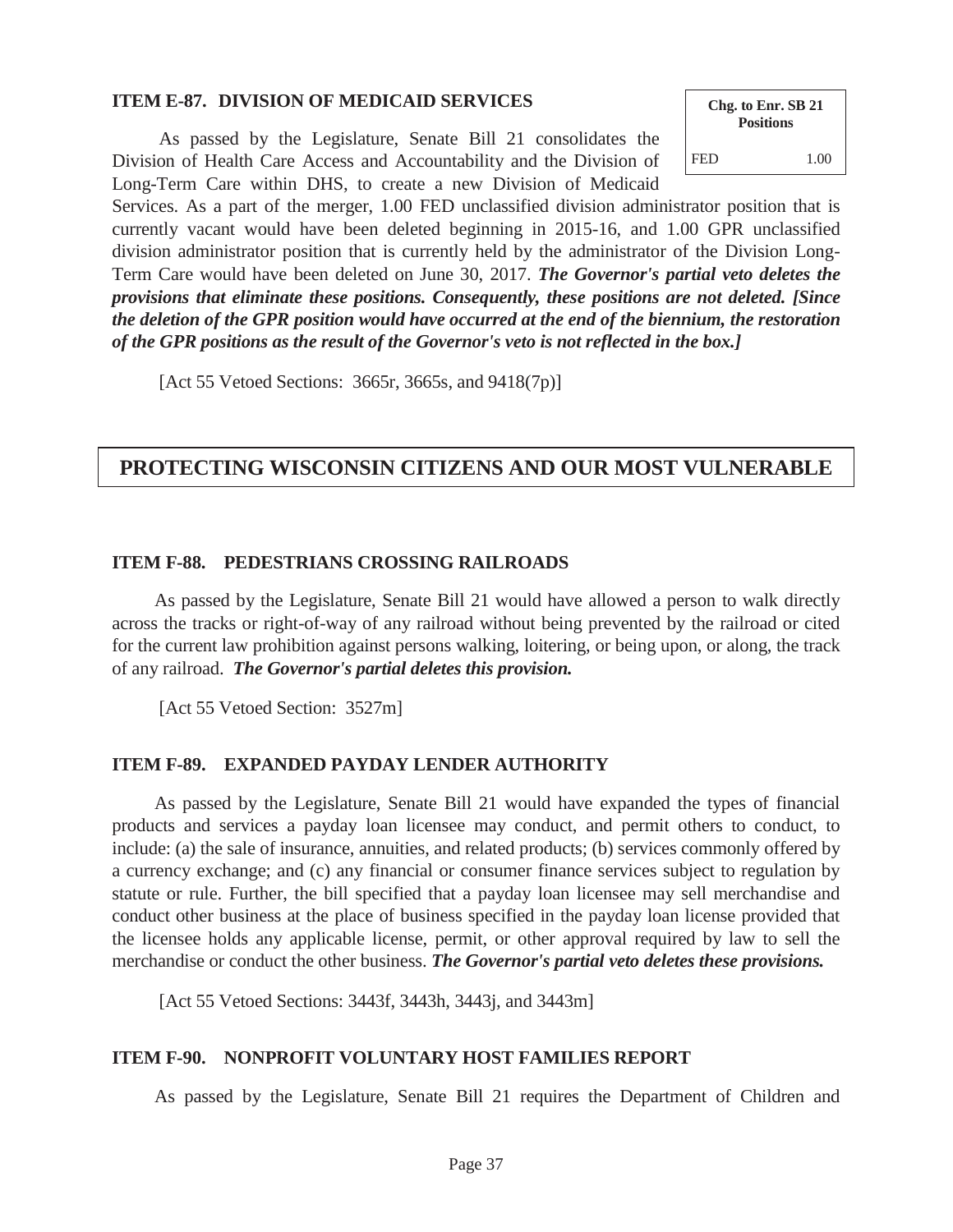Families (DCF) to establish a plan to engage and utilize non-profit volunteer programs to provide temporary host families for children whose parent or legal guardian has legally and voluntarily agreed to participate in such a program as an alternative to foster care. The bill also would have required DCF to submit a report on the plan to the Joint Committee on Finance on or before November 1, 2015. *The Governor's partial veto deletes the reporting requirement.* 

> **Chg. to Enr. SB 21 Funding Positions**

GPR  $-$  \$83,500  $-1.20$ 

[Act 55 Vetoed Sections: 9106(2e)]

## **ITEM F-91. INCREASE PART-TIME DISTRICT ATTOR-NEYS TO FULL-TIME**

 As passed by the Legislature, Senate Bill 21 would have provided \$83,500 GPR and 1.2 GPR DA positions in 2016-17 in

order to increase part-time elected DAs in Florence County, Buffalo County, and Pepin County to full-time, beginning January 2, 2017. Further, effective January 2, 2017, Enrolled SB 21 would have repealed the current law requirement that the DAs for Florence County, Buffalo County, and Pepin County serve on a part-time basis. As a result, the DAs for Florence County, Buffalo County, and Pepin County would have served on a full-time basis beginning January 2, 2017. [Currently, Florence County has a 0.5 full-time equivalent DA, Buffalo County has a 0.5 full-time equivalent DA, and Pepin County has a 0.8 full-time equivalent DA.] *The Governor's partial veto deletes the statutory modifications, and the increased funding and position authority.* 

 [Act 55 Vetoed Sections: 481 (as it relates to s. 20.475(1)(d)), 4735d, 4735r, 4740e, 4740n, and 9410(1c)]

#### **ITEM F-92. REFERENCE TO THE DEPARTMENT OF CHILDREN AND FAMILIES**

 As passed by the Legislature, Senate Bill 21 transfers the administration of youth aids from the Department of Corrections to the Department of Children and Families (DCF). In conjunction with the transfer, numerous statutory references were modified to delineate the revised duties of Corrections and DCF. Among the modifications was a provision allowing both Corrections and DCF to review court records for the purpose of obtaining information concerning a juvenile who is required to register as a sex offender. *The Governor's partial veto removes the Department of Children and Families from the provision related to reviewing juvenile court records for the purpose of obtaining information concerning a juvenile who is required to register as a sex offender.* 

[Act 55 Vetoed Section: 4699f]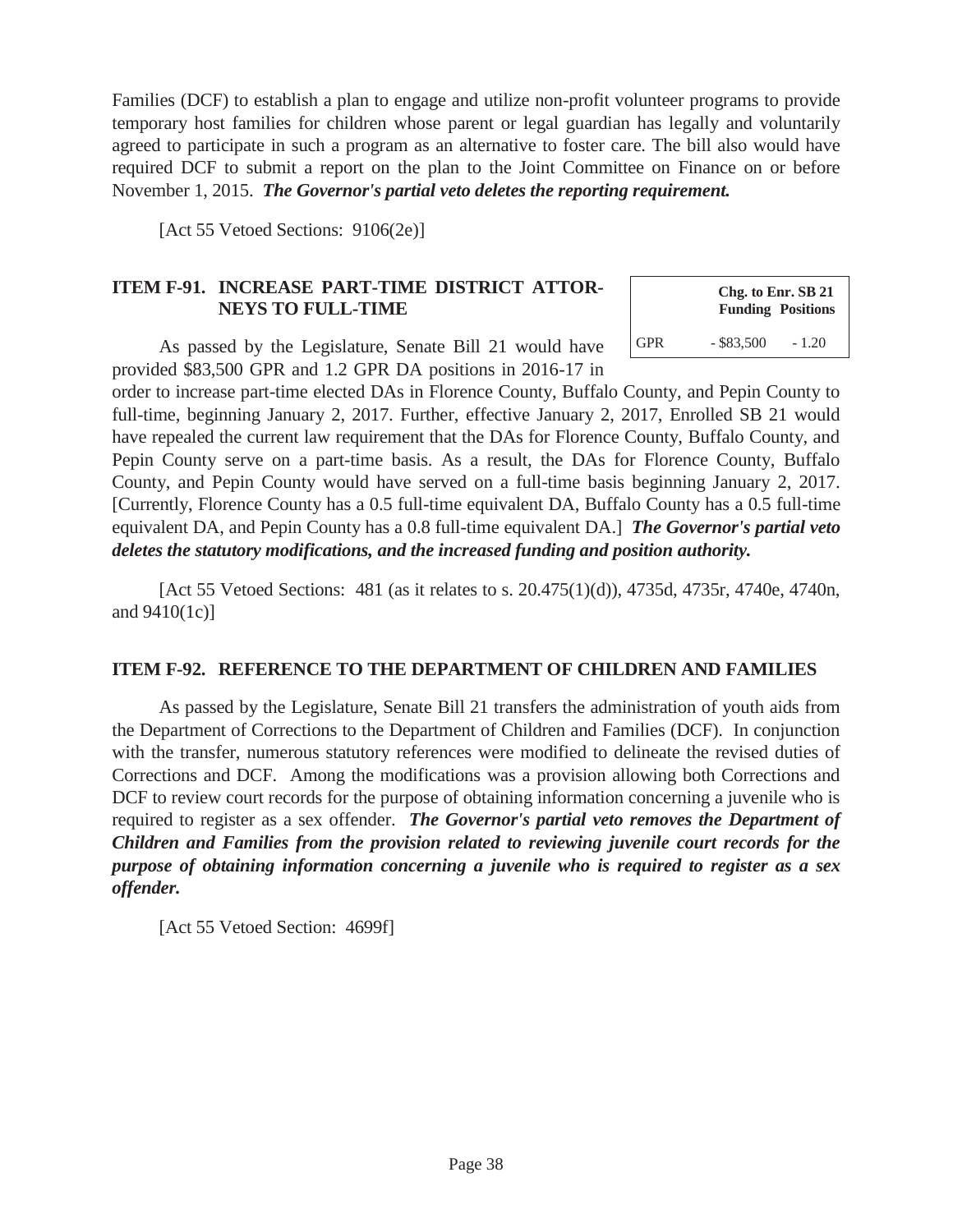#### **ITEM G-93. COMMERCIAL DRIVER LICENSE FEE WAIVER**

 As passed by the Legislature, Senate Bill 21 would have waived the fees for a commercial driver license and related endorsements, as well as the \$10 additional license issuance fee, for holders of a military commercial driver license, only at the time of initial issuance or upgrading. *The Governor's partial veto deletes the language in the bill that would have limited the waiver of these fees to the time of initial issuance or upgrading. As a consequence, the waiver of these fees would also apply to commercial driver license renewals for applicants who also hold a military commercial driver license.* 

[Act 55 Vetoed Section: 4334t]

## **PRESERVING WISCONSIN'S HERITAGE**

#### **ITEM H-94. PECFA PROGRAM SUNSET**

 As passed by the Legislature, Senate Bill 21 would have specified that a person would not be eligible for reimbursement of cleanup costs under the petroleum environmental cleanup fund award (PECFA) program if the person did not notify the Department of Natural Resources (DNR) of the discharge from the petroleum product storage system (primarily gas station) or home heating oil system and the potential for submitting a PECFA claim before July 1, 2017. The bill also specified that in order to be eligible for reimbursement, a person must submit a claim for the reimbursement of eligible costs: (a) before July 1, 2020; and (b) within 180 days after incurring the eligible costs, or by the first day of the seventh month after the effective date of the budget, whichever is later. *The Governor's partial veto changes the deadline for submittal of notification of the discharge and potential PECFA eligibility to DNR from "July 1, 2017" to "July 20" by deleting the first "1," and the numbers "17" in the year "2017" resulting in the Act reading "before July 20." The Governor's veto message states that the notification must be received by the Department "before July 20, 2015."* 

[Act 55 Vetoed Section: 4213]

#### **ITEM H-95. FRANK LLOYD WRIGHT HERITAGE TRAIL**

 As passed by the Legislature, Senate Bill 21 would have required the Department of Tourism to expend \$500,000 in 2015-17 only to promote, advertise and publicize buildings in Wisconsin designed or constructed by Frank Lloyd Wright that are open to the public. The bill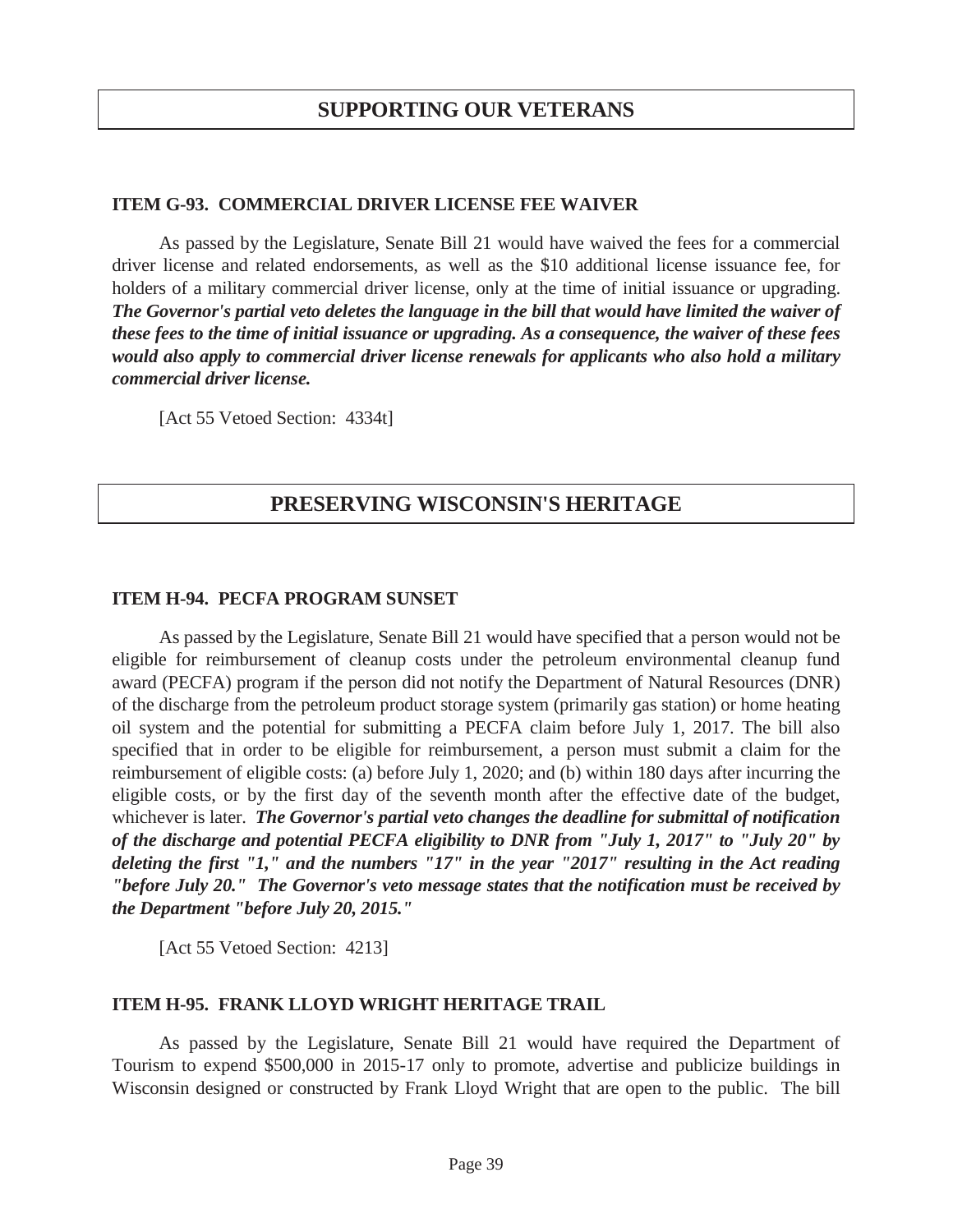provided \$500,000 GPR in 2015-16 in the Department of Tourism's biennial general marketing appropriation for Wright promotions. In addition, the bill would have required the Department of Transportation to designate and sign various segments of highways in Kenosha, Racine, Milwaukee, Waukesha, Jefferson, Dane, Iowa, Sauk, and Richland counties, as the "Frank Lloyd Wright Heritage Trail." *The Governor's partial veto deletes the requirement for the Department of Transportation to designate and mark the Frank Lloyd Wright Heritage Trail, and it deletes the requirement for the Department of Tourism to expend \$500,000 in 2015-17 on Wrightrelated promotions. However, additional tourism marketing funding of \$500,000 GPR in 2015- 16 is retained.* 

[Act 55 Vetoed Sections: 641m, 641n, 1422m, 2564m, and 2595g]

#### **ITEM H-96. 100th ANNIVERSARY OF THE STATE CAPITOL**

 As passed by the Legislature, Senate Bill 21 would have required the Joint Committee on Legislative Organization to establish a nine-member 100th Anniversary State Capitol Commemoration Commission. Each of the following would have been authorized to appoint one member to the Commission: (a) the Speaker of the Assembly; (b) the Minority Leader of the Assembly; (c) the President of the Senate; (d) the Minority Leader of the Senate; (e) the Governor; (f) the Supreme Court; (g) the Secretary of the Department of Administration; (h) the State Capitol and Executive Residence Board; and (i) the Director of the State Historical Society. The members of the Commission would have been required to elect a Chairperson.

 The Commission would have been directed to plan events, including educational programs for children and students, to be held in 2017 for commemorating the 100th anniversary of the completion of the State Capitol. The Commission would have been authorized to request that individuals and organizations with knowledge of the history, construction, and renovation of the State Capitol assist the Commission in planning and executing the commemoration. The bill would have specified that the Commission dissolve upon conclusion of the commemoration of the 100th anniversary of the completion of the State Capitol. *The Governor's partial veto deletes the provision.* 

[Act 55 Vetoed Section: 9127]

#### **ITEM H-97. PROCEEDS FROM SALE OF STEWARDSHIP LANDS**

 As passed by the Legislature, Senate Bill 21 would have specified that the net proceeds (after repayment of any outstanding debt on that parcel, applicable federal tax law compliance, or other restrictions governing use of the proceeds, such as if the property was acquired by gift or grant) of DNR land sales from land required to be offered for sale under s. 23.145 of the statutes be used as follows: (a) fifty percent to pay principal on outstanding public debt issued under the stewardship program; and (b) fifty percent to be deposited in a new continuing conservation fund SEG appropriation to be used for DNR to acquire land in the manner specified under s. 23.09(2)(d) of the statutes. [Under section 23.145 of the statutes, the Natural Resources Board is required to, on or before June 30, 2017, offer for sale at least 10,000 acres of DNR property located outside the project boundaries established as of May 1, 2013, Currently, the net proceeds must be used to pay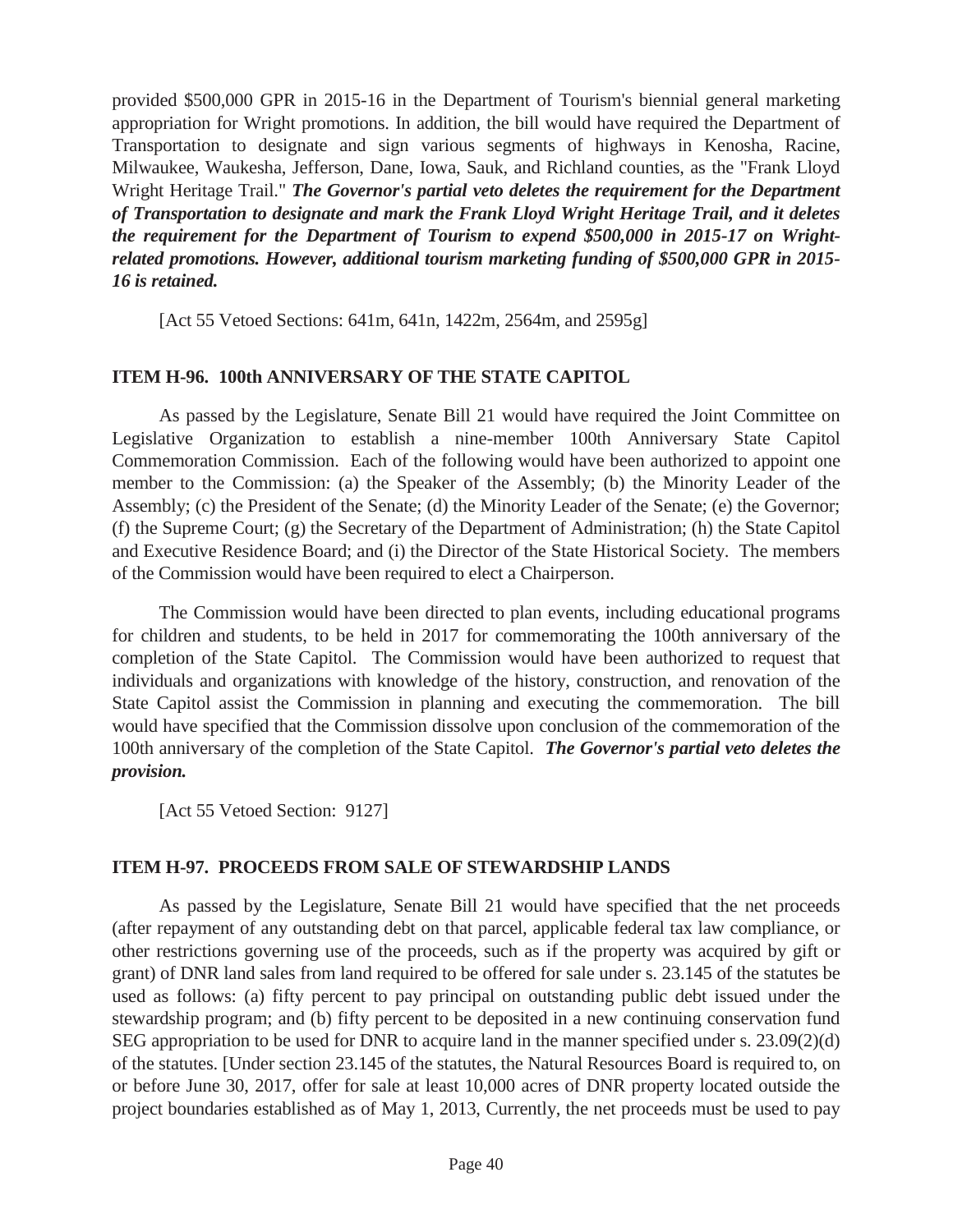principal on outstanding public debt issued under the stewardship program.] *The Governor's partial veto deletes the provision, and thereby restores the current law requirement that the net proceeds be used for stewardship debt service payments.*

[Act 55 Vetoed Sections: 481 (as it relates to s.  $20.370(7)(iv)$ ), 639m, 640d, 980b, and 980bm]

#### **ITEM H-98. NORTHERN STATE FORESTS MASTER PLANS**

 As passed by the Legislature, Senate Bill 21 would have required DNR to amend master plans for all the Northern State Forests, except Governor Knowles State Forest, by March 1, 2017 so that 75% of all the land in those state forests combined is classified as a forest production area. Northern State Forests would include all state forests located outside the 16-county region composed of Calumet, Dodge, Fond du Lac, Jefferson, Kenosha, Manitowoc, Milwaukee, Outagamie, Ozaukee, Racine, Rock, Sheboygan, Walworth, Washington, Waukesha, and Winnebago Counties. In addition, the bill would have specified that the Department propose a variance to the master plans of all Northern State Forests by June 30, 2016, with the exception of Governor Knowles State Forest, to incorporate provisions related to requirements for land classified as a forest production area. *The Governor's partial veto deletes the specified dates. However, in his veto message the Governor directs DNR to amend the master plans and propose the variance by June 30, 2017.* 

[Act 55 Vetoed Sections:  $9132(4vw)\&(4vx)$ ]

#### **ITEM H-99. AUDIT OF THE FORESTRY ACCOUNT**

 As passed by the Legislature, Senate Bill 21 would have requested that the Joint Legislative Audit Committee direct the Legislative Audit Bureau (LAB) to perform an audit of the forestry account of the conservation fund. If the Committee directs the Legislative Audit Bureau (LAB) to perform an audit, require LAB to file its audit report on or before June 30, 2017. *The Governor's partial veto deletes this provision.*

[Act 55 Vetoed Section: 9132(3f)]

#### **ITEM H-100. CAR-KILLED DEER REPORT**

 As passed by the Legislature, Senate Bill 21 provides funding from the forestry account of the conservation fund on a one-time basis in 2015-16 and 2016-17 and requires the Department of Natural Resources to administer a program for removal of car-killed deer from state trunk highways. In addition, the bill would have required DNR to submit a report to the Governor, Joint Committee on Finance and appropriate standing committees of the Legislature by January 1, 2017, including the cost effectiveness of the car-killed deer program, the number of deer collected, and any recommendations regarding the program. *The Governor's partial veto deletes the reporting requirement.*

[Act 55 Vetoed Section: 9132(1q)]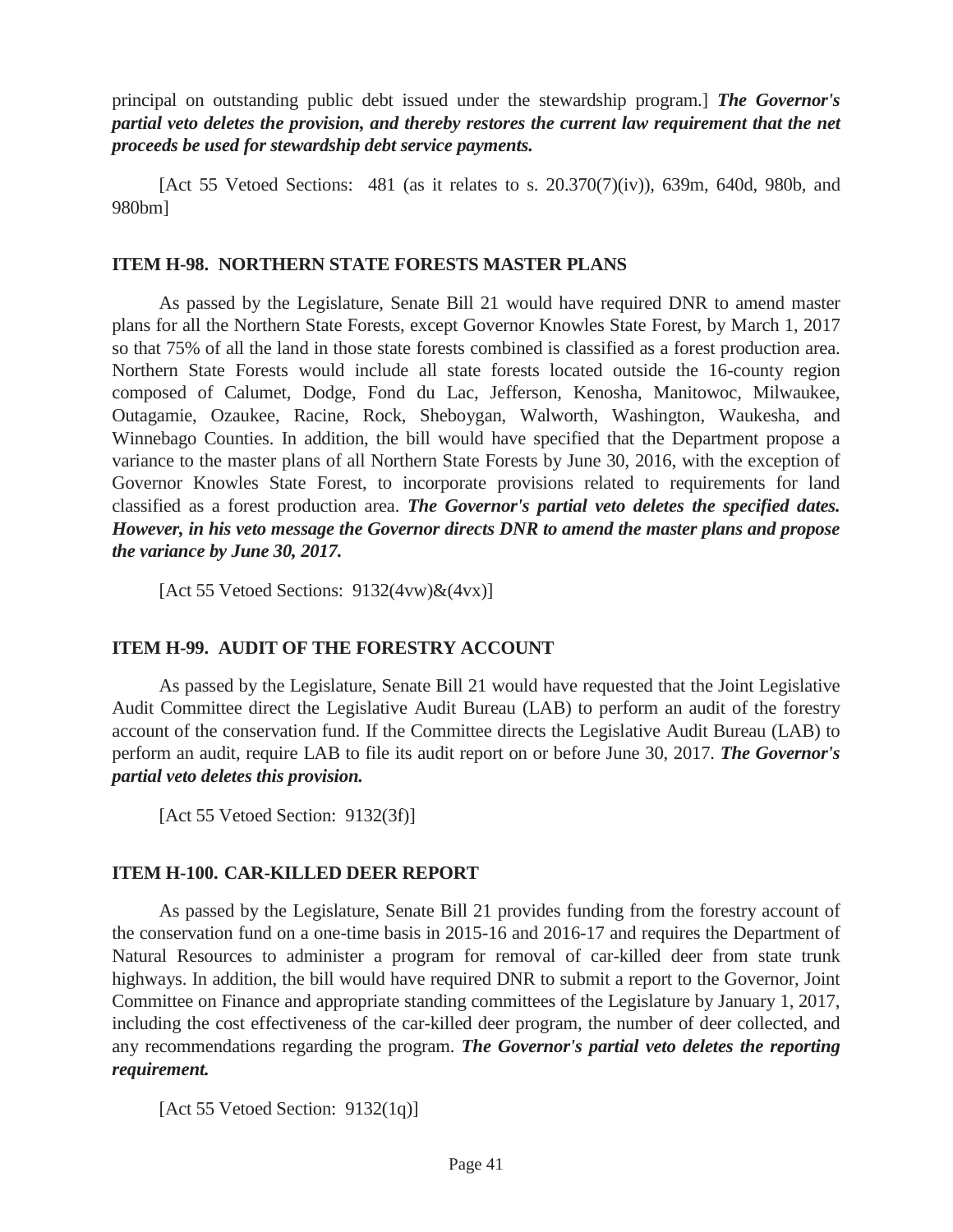#### **ITEM H-101. SNOWMOBILE SUPPLEMENTAL TRAIL AIDS REQUESTS TO JOINT COMMITTEE ON FINANCE**

 As passed by the Legislature, Senate Bill 21 would have modified section 350.12(4)(br) of the statutes to clarify that if supplemental snowmobile trail aids payable to counties and to the Department exceeds the moneys available from the snowmobile gas tax multiplier and the nonresident snowmobile sticker transfer, DNR may only do the following or any combination of the following: (a) prorate the payments; or (b) submit a request to the Joint Committee on Finance for approval under a 14-day passive review procedure to provide additional funding from other available snowmobile account funds including funds from appropriation 20.370(5)(cr) [county snowmobile aids] and 20.370(5)(cs) [snowmobile fuel tax transfer]. [Under current law, if the supplemental aid payable to counties exceeds funding available from the two statutorily specified sources, s. 350.12(4)(br) of the statutes specifies that the Department may either prorate the claims or request that the Joint Committee on Finance take action under s. 13.101 (without the requirement of finding an emergency).] *The Governor's partial veto deletes this provision, thereby retaining current law.*

[Act 55 Vetoed Section: 4359m]

#### **ITEM H-102. GRANTS TO NONPROFIT CONSERVATION ORGANIZATIONS**

**Chg. to Enr. SB 21**  SEG - \$2,041,800

As passed by the Legislature, Senate Bill 21 would have restored

funding for part, or all, of annual grants to the following non-profit conservation organizations: (a) National Off-Highway Vehicle Insurance & Services Group; (b) Wisconsin Lakes; (c) Great Lakes Timber Professionals Association; (d) Gathering Waters, Inc.; (e) Natural Resources Foundation; (f) Urban Forest Protection; (g) Ice Age Trail Alliance; (h) River Alliance of Wisconsin; (i) County Forests Association; (j) Wild Rivers Interpretive Center, and (k) Northern Great Lakes Center.

*The Governor's partial veto removes funding for the grants (with the exception of the Northern Great Lakes Center). In addition, in his veto message, the Governor requests that the DOA Secretary not allot these funds. However, statutory authority for the grants remains. The following table shows the grant amount under the enrolled bill, and as item-vetoed by the Governor.*